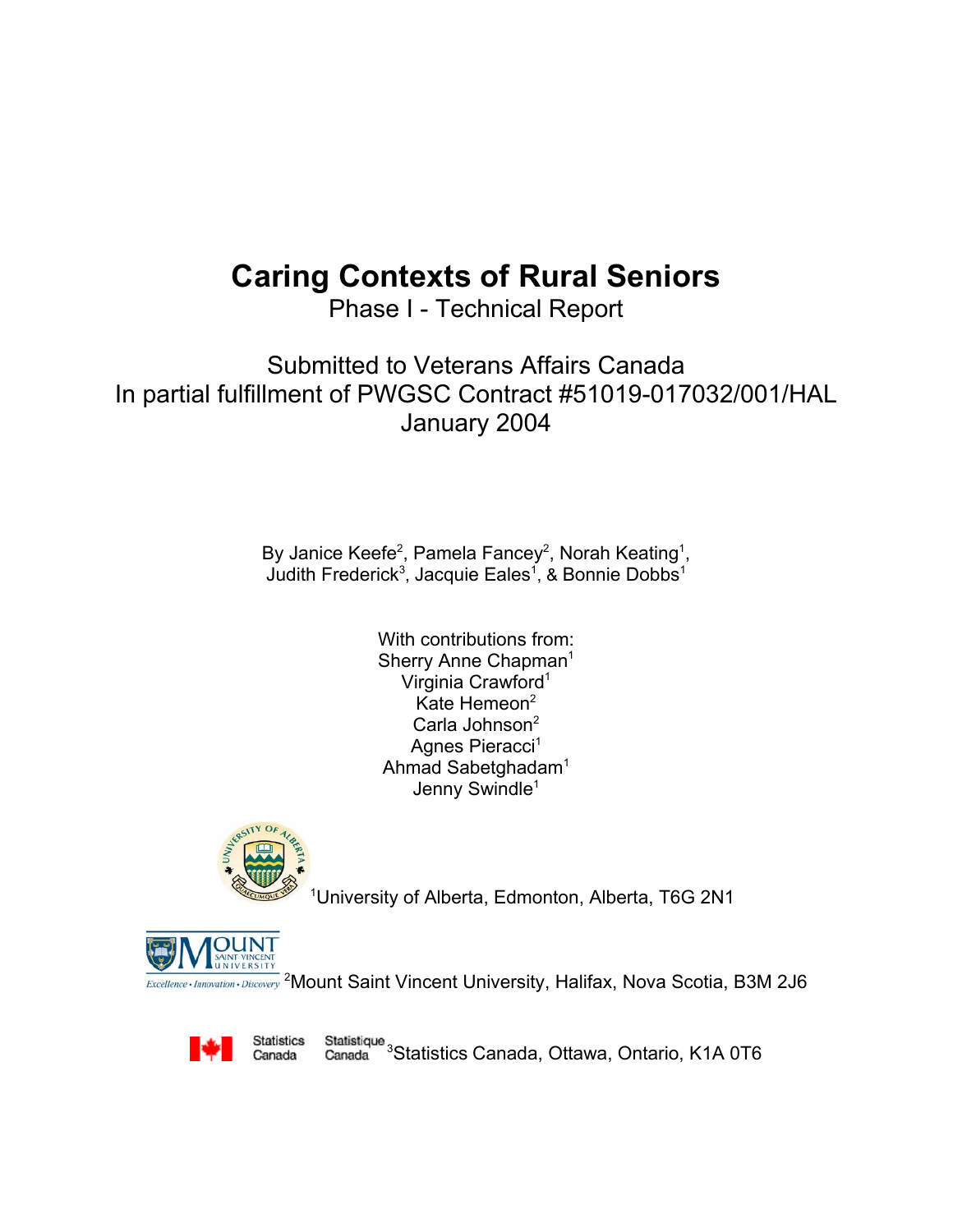Caring Context of Rural Seniors Phase 1 – Technical Report

# Table of Contents

| 1              |     |                                                                                |  |  |
|----------------|-----|--------------------------------------------------------------------------------|--|--|
|                | 11  |                                                                                |  |  |
|                |     |                                                                                |  |  |
|                |     |                                                                                |  |  |
|                |     |                                                                                |  |  |
|                | 1.2 |                                                                                |  |  |
| $\overline{2}$ |     |                                                                                |  |  |
|                | 2.1 |                                                                                |  |  |
|                |     |                                                                                |  |  |
|                |     | Community Supportiveness (the Dependent Variable) and Community                |  |  |
|                |     |                                                                                |  |  |
|                |     |                                                                                |  |  |
|                |     |                                                                                |  |  |
|                | 2.2 |                                                                                |  |  |
| 3              |     |                                                                                |  |  |
|                | 3.1 |                                                                                |  |  |
|                |     |                                                                                |  |  |
|                |     |                                                                                |  |  |
|                |     |                                                                                |  |  |
|                | 3.2 | Characteristics of Rural Communities and Community Supportiveness to Seniors36 |  |  |
|                |     |                                                                                |  |  |
|                |     |                                                                                |  |  |
|                |     | Region of Rural Canada and Community Supportiveness to Seniors47               |  |  |
|                |     | Summary of the Relationship between Community Characteristics and Level of     |  |  |
|                |     |                                                                                |  |  |
|                | 3.3 |                                                                                |  |  |
|                |     |                                                                                |  |  |
|                |     | Summary of the Set of Characteristics that Best Differentiates Community       |  |  |
|                |     |                                                                                |  |  |
| 4              |     |                                                                                |  |  |
| 5              |     |                                                                                |  |  |
| 6              |     |                                                                                |  |  |
|                |     | Appendix A: Results of ANOVAs for community characteristics by region 61       |  |  |
|                |     | Appendix B: Results of ANOVAs for community characteristics by rural community |  |  |
|                |     |                                                                                |  |  |
|                |     | Appendix C: Community characteristics by level of community supportiveness to  |  |  |
|                |     |                                                                                |  |  |
|                |     | Appendix D: Community characteristics by level of community supportiveness to  |  |  |
|                |     |                                                                                |  |  |
|                |     | Appendix E: Community characteristics by level of community supportiveness to  |  |  |
|                |     |                                                                                |  |  |
|                |     | Appendix F: Community characteristics by level of community supportiveness to  |  |  |
|                |     |                                                                                |  |  |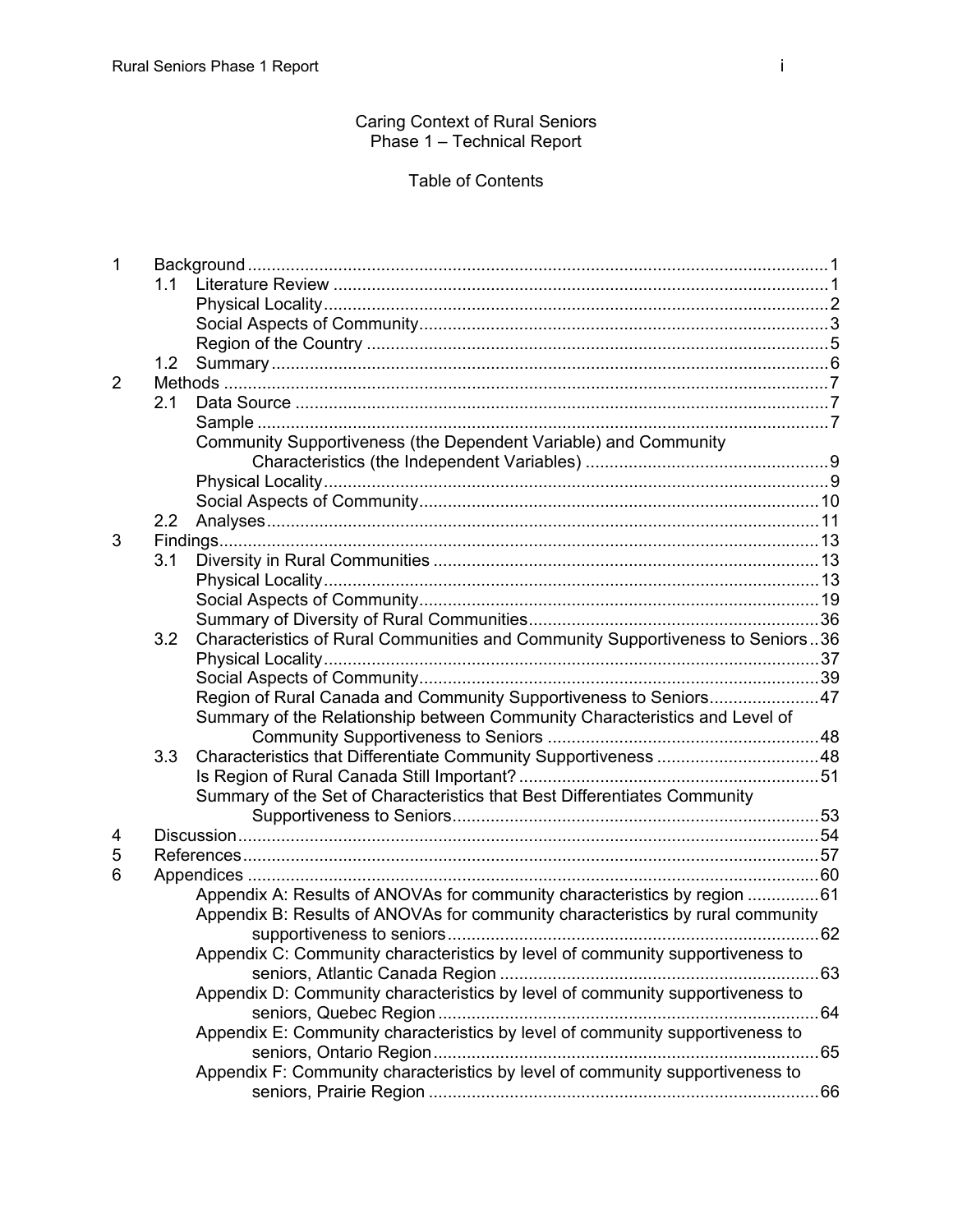| Appendix G: Community characteristics by level of community supportiveness to         | 67  |
|---------------------------------------------------------------------------------------|-----|
| Appendix H: Community characteristics by level of community supportiveness to         | .68 |
|                                                                                       |     |
| Appendix J: Results of discriminant function analysis for non inter-correlated        | 70  |
| Appendix K: Results of discriminant function analysis (stepwise) for set of community |     |
|                                                                                       |     |
| Appendix L: Results of ANOVAs for set of community characteristics by rural           |     |
| Appendix M: Results of ANOVAs for set of community characteristics by rural           |     |
|                                                                                       |     |
| Appendix N: Results of discriminant function analysis (stepwise) for set of community | 74  |
| Appendix O: Results of discriminant function analysis (stepwise) for set of community |     |
|                                                                                       | .75 |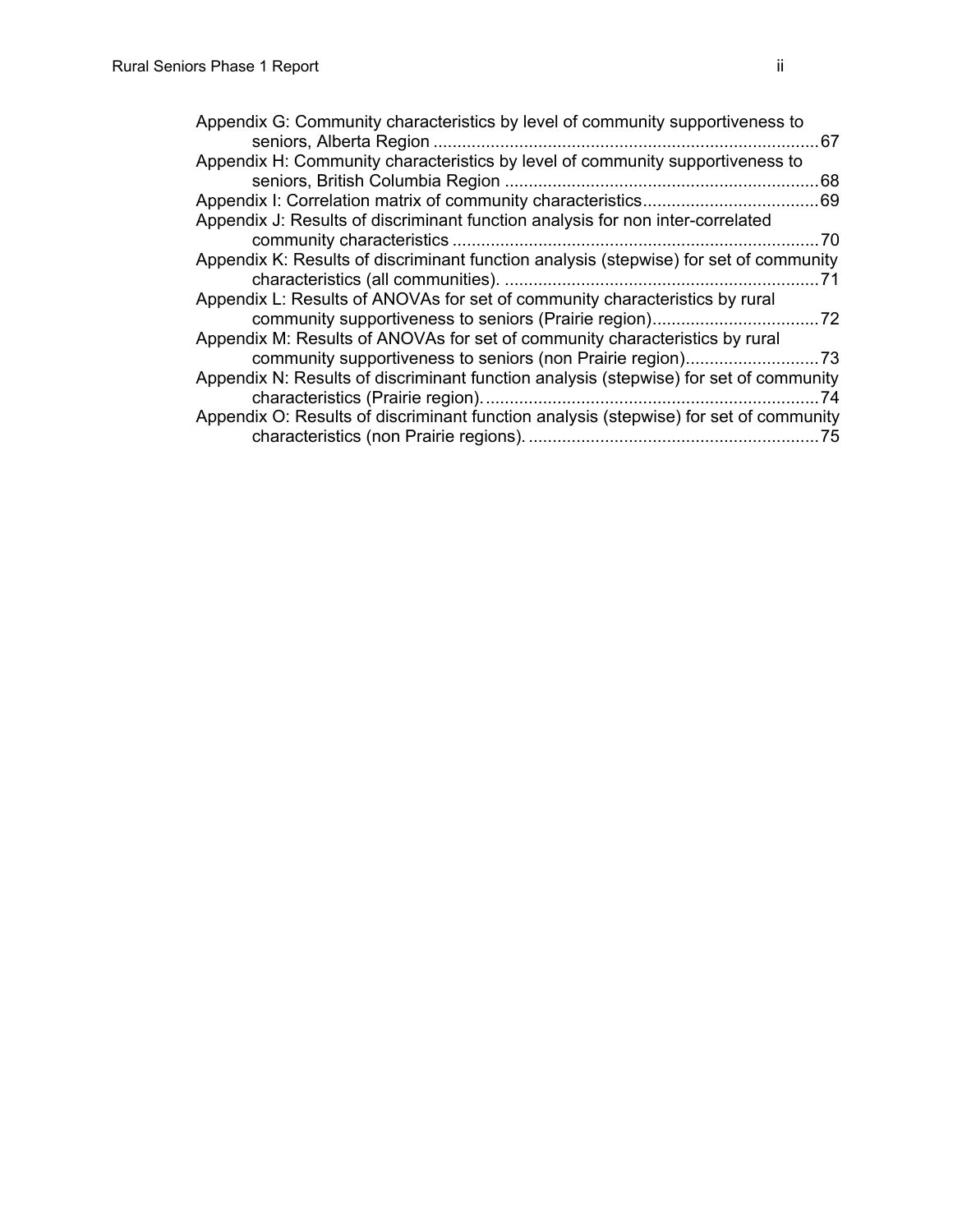#### **1 Background**

<span id="page-3-0"></span>In Canada there has been little research on how rural communities might differ in their capacity to care for seniors or the ways in which the independence of seniors in these communities is affected by their relationships with the formal and family/friend networks of support. Veterans Affairs Canada (VAC) has a clear commitment to the care and support of older Canadian veterans. Many of Canada's veterans served in the Second World War and Korea and are now in their seventies and older. It is particularly challenging to develop policies and programs to support those living in rural areas where small, dispersed populations mean that urban models of care and support may not be appropriate. VAC is committed to maintaining its position as a leader in Canada in evidence-based policy making for our aging population. Towards this goal, VAC has partnered with Canadian researchers to investigate the question, "Is rural Canada a good place to grow old?"

In the first phase of this project, we examine our research question from a community-level perspective. We draw on key assumptions from human ecology theory as outlined in our report on the conceptual framework for the project (Keating, Chapman, Eales, Keefe, & Dobbs, 2004). The importance of context is central to this project. We argue that in order to understand whether rural Canada is a good place to grow old, we must take into account the environments or contexts in which seniors live their lives. In this phase we consider the macro-environments of community, region and nation, as well as the more immediate physical and social environments of older adults in rural Canada.

Using data from the 2001 Canadian Census of the Population, we investigate how support provided to seniors differs by rural community characteristics. Key research questions are:

- How do rural communities in Canada differ on characteristics that may be important in determining community supportiveness to seniors?
- What is the relationship between characteristics of rural communities and their supportiveness to seniors?
- What is the set of characteristics that distinguishes rural communities that provide strong, moderate and weak levels of support to seniors?

This technical report begins by summarizing our understanding of the research literature on community characteristics that may influence support to seniors. In Chapter 2 we describe the methods employed to address our research questions and the analyses completed. Results are presented in Chapter 3 and the implications of our findings are discussed in Chapter 4.

#### *1.1 Literature Review*

Rural communities have been characterized as warm and friendly places to live. These characteristics suggest such communities would be good places to grow old – surrounded by community members that care about and care for, all of its citizens. An alternative, less positive, image of rural communities suggests isolation, lack of formal services, and physical features such as low population density may limit a rural community's responsiveness to its citizens in need of assistance. Unfortunately, there is limited evidence to test these competing perceptions. As Kendig (2003, p. 612) notes: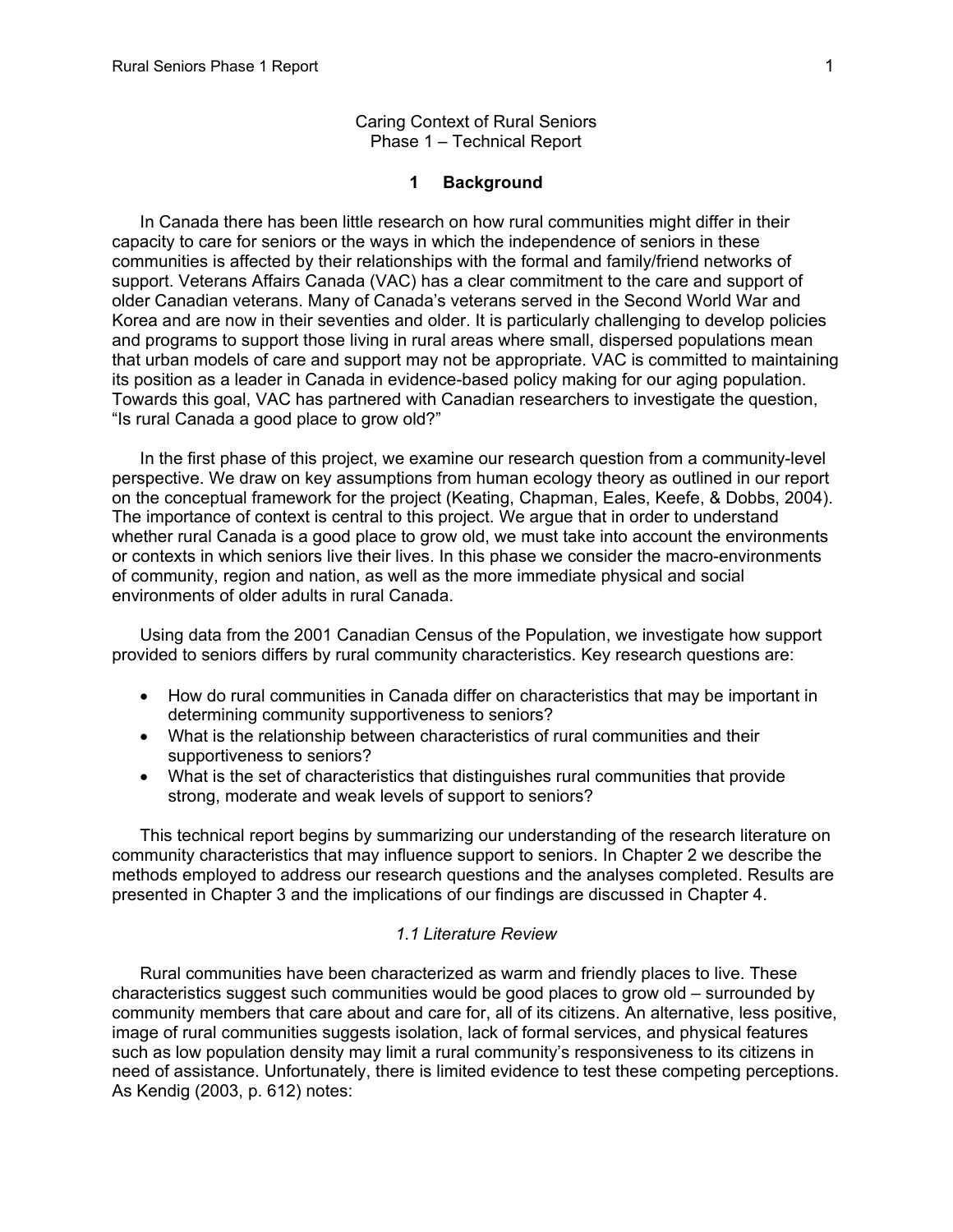<span id="page-4-0"></span>*…I would underscore the astonishing paucity of research on the macroenvironments of neighborhoods, regions, and urban-rural divides that are so significant in structuring experiences of aging.* 

In the following section we review the existing literature on community characteristics that make them more or less supportive of seniors. Where research on support to seniors is focused on individuals, we draw inferences about how these findings might contribute to our understanding of community-level supportiveness. Congruent with the conceptual framework for this program of research (Keating et al., 2004), the literature review is organized into two parts: physical locality and social aspects of community. We add region of the country since it is an element of locality that is important in determining need for provincial and local policies and programs.

#### *Physical Locality*

One aspect of rural communities is their physical locality. This concept refers to the physical features of a rural 'place' including population size, the land area of the community, the community population density and distance of the community from a service centre. These physical features of rural communities may be important in influencing their supportiveness.

*Population size*. It has long been speculated that "smaller is better" when it comes to the supportiveness of communities towards their senior population. Analysis of the 1996 Census of Canada showed that more people provided help to a senior in rural communities that ranged in size from less than 2,000 people up to 10,000 people, than in cities of 100,000 or more (Keating, Keefe, & Dobbs, 2001). Perhaps the small size of rural communities enables a greater familiarity among residents and contributes to building strong networks of family, friends and neighbours, who provide support to residents as they grow old.

*Population density*. Another factor that may influence community supportiveness is the population density of rural communities, which is a function of their size and land area. Low population density may be associated with decreased access to formal services. Economies of scale make it difficult to provide services such as acute care, home care, and nursing homes in rural settings because there are few potential users spread over a large geographic area. Rural areas have proportionately fewer health care professionals such as physicians (Society of Rural Physicians of Canada, 2002), and inadequate levels of home care and mental health services (Snustad, Thompson-Heisterman, Neese, & Abraham, 1993). Thus in less densely populated areas, particularly those with poor access to formal services, there may be an increased need for support from family members and friends.

*Distance from service centre*. Similarly, rural communities often are at a distance from a centre that has essential services. Distance is a good indicator of seniors' ability to gain access to needed services, particularly in a country in which distance can be intensified by severe climatic conditions. While seniors living in urban settings may take for granted essential services like a grocery store, post office, variety store, bank, doctor, drug store, beauty salon, or social club, these services may not be available or accessible to seniors living in rural communities (Hodge, 1987). In recent research on small rural communities in Canada, Halseth (2003) found that availability to essential services in one's immediate community has declined over the past five years. Given this, it is not surprising that transportation is a pervasive theme in research about rural seniors (Schoenberg & Coward, 1998).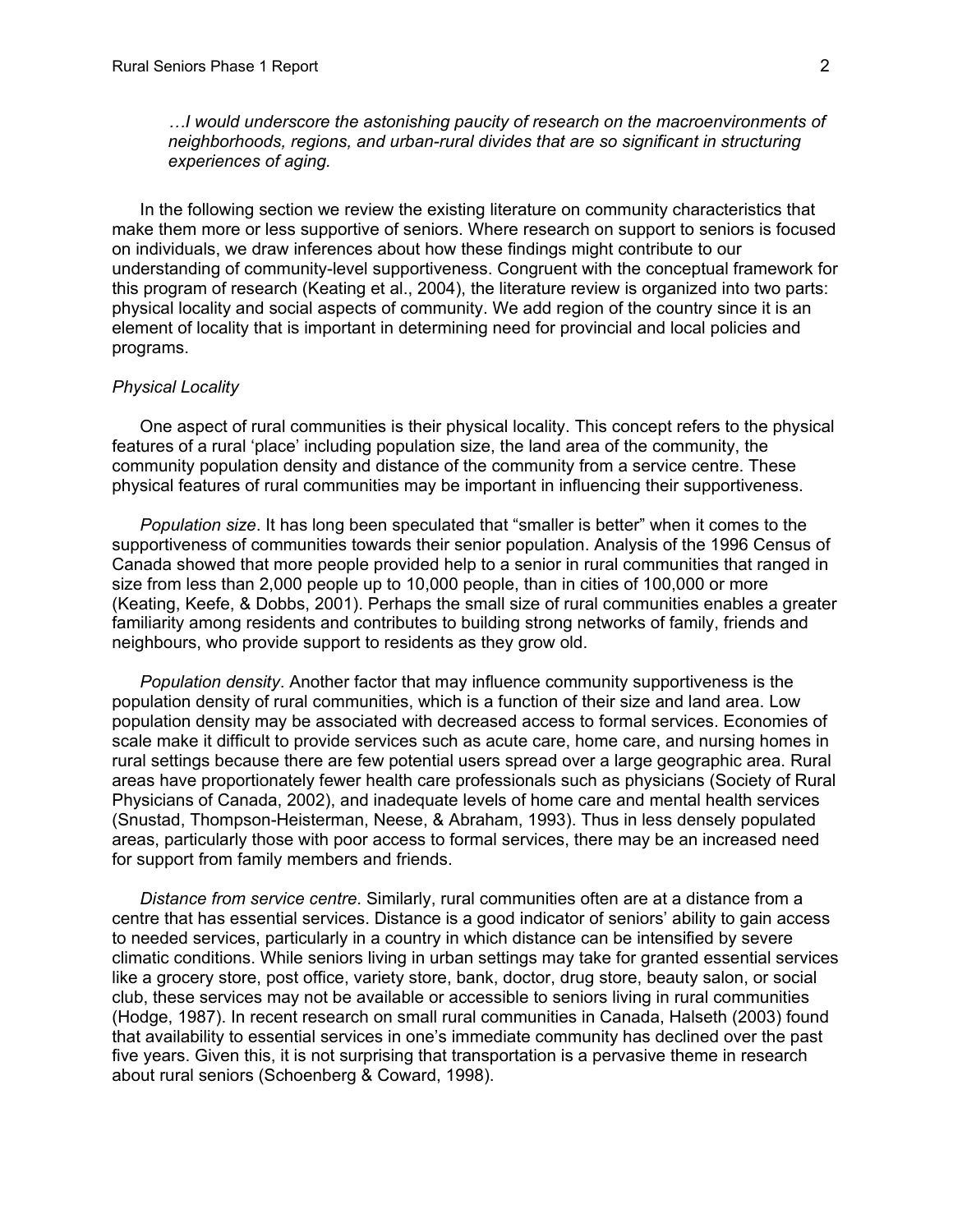<span id="page-5-0"></span>In sum, while we speculate that physical aspects of rural communities are important in determining how supportive they can be to older residents, there has been little systematic evaluation of how population size, density and distance from service centres might influence community supportiveness.

#### *Social Aspects of Community*

The supportiveness of rural communities to seniors is based in part on the availability of family to provide assistance. However, the likelihood of having proximate family members to rural seniors may be influenced by larger societal trends. The changing rural landscape has resulted in limited education and economic opportunities in many rural settings throughout Canada, both of which may contribute to out-migration and a declining volunteer base. Next, we consider how social aspects of community may be associated with the ability of rural communities to be supportive to seniors. Social aspects of community include age and gender composition; patterns of marital status, education, income, and employment status; migration patterns; and patterns of unpaid work.

*Age*. Older adults play an important role in providing support to others. Rural communities with a high presence of seniors have high levels of volunteerism and may be viewed as more supportive (Hodge, McKay, & Breeckmans, 1993). A study of rural and small town populations in Atlantic Canada also found a high level of volunteerism among seniors, especially among church groups. When seniors volunteered in various organizations, more support was provided by others in the community, especially others that were involved in those organizations (Bruce & Black, 2000). Similarly, retirement migrants to non-metropolitan areas of the United States demonstrated increased participation in the community, doing formal volunteer work for fellow retirees as well as long-time local residents (Bennett, 1993). Thus we might expect that rural communities that have a high proportion of seniors will be more supportive than communities with few seniors.

*Gender*. Women, rather than men, are commonly seen as the main providers of support and care to family members, neighbours and friends. Nearly 70% of all caregivers to seniors in Canada are women (Keating, Fast, Frederick, Cranswick, & Perrier, 1999). A recent study of helping relationships by rural Canadians found that giving assistance is largely characterized by women, regardless of the task (Keefe & Side, 2003). More specifically, sisters rather than brothers (McGhee, 1985), and daughters rather than sons (Kivett, 1988) are more likely to help a rural family member. Based on these findings on the helping relationships of individuals, it follows that rural communities with a higher proportion of women may be characterized as being more supportive.

*Marital status*. Community support to seniors may be influenced by the marital status of community residents. The nature of this relationship is not clear. If there are high proportions of married people, this may result in supportiveness by virtue of more people having a spouse available to assist them. A US study comparing rural and urban settings found that caregivers in rural areas were more likely to be spouses than were caregivers in small cities or urban centres (Dwyer & Miller, 1990). Similarly, a study of support systems for chronically ill persons in rural areas found that spouses were most relied upon for support compared to friends, neighbours or religious organizations (Weinert & Long, 1993). Yet being married may leave individuals with less time to provide support to others. Overall in Canada, individuals who were never-married or widowed provided more hours of care to seniors than those who were married (Keating et al., 1999). The relationship between marital status of community residents and support has yet to be determined.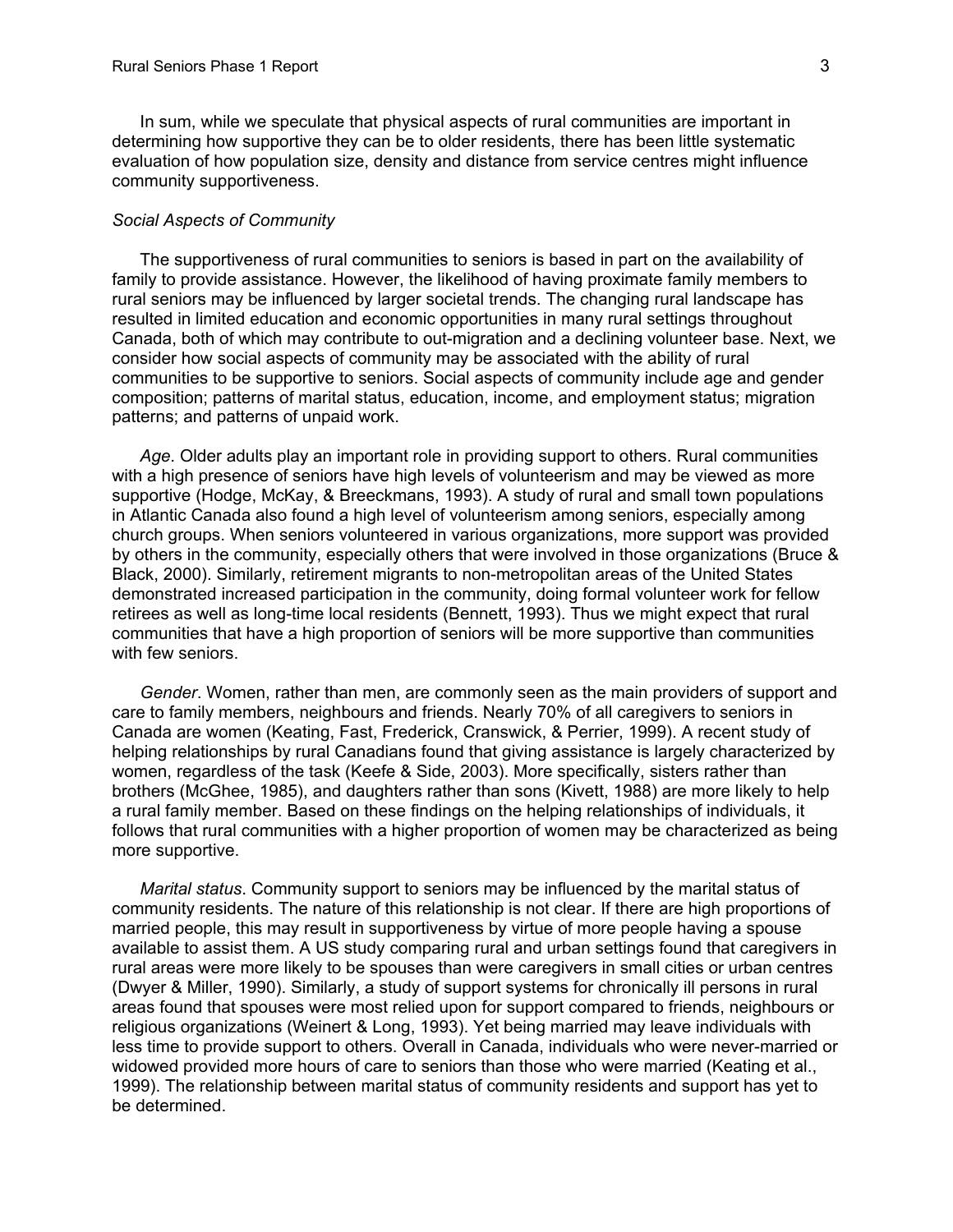*Living arrangements*. Similar to marital status, the relationship between living arrangement of residents and the community support to seniors is inconclusive. Keefe and Side (2003) report that rural residents who live alone are more likely to give assistance to others with instrumental activities of daily living than those rural residents who live with at least one person. Although this assistance was not specific to helping seniors, this finding may suggest that communities with a high proportion of single person households may be engaged in helping relationships with others in their community. Further investigation of this relationship between living arrangement and community supportiveness to seniors is merited.

*Education*. Little is known about the relationship between educational attainment of community members and community supportiveness. However, there is a link between education levels of the community and the number of individuals in the support network of seniors. Older adults living in communities with low to moderate levels of education report the highest number of helpers from the formal and family/friend sectors (Preston & Bucher, 1996). Preston and Bucher argue that these findings support "the conventional belief that low community levels of education deplete resources that tend to improve quality of life for the elderly" (1996, p. 77). Among rural seniors, smaller numbers of helpers among those with higher education may be due to the fact that they have fewer children, and greater distance between themselves and their adult children (Lin & Rogerson, 1995). Thus education levels may be confounded with distance from kin. Higher levels of education among the general population of a community may be a proxy for higher levels of community resources that may lead to support. Further, communities with higher levels of education may have more people with abilities to garner services and facilities that can help residents retain their independence. Clearly the links between community education levels and supportiveness have yet to be developed.

*Income*. Level of household income in communities may be related to community supportiveness. Researchers have found that civic engagement is more likely among households of higher socio-economic status (Williams & White, 2002), while poor areas may have limited participation (Small, 2002). Similarly, rural communities that are more affluent and younger have greater participation in community groups and activities (Bennett, 1993; Fagan & Longino, 1993). Thus more affluent communities may be more supportive if civic engagement leads to helping others such as seniors. In turn, more affluent communities may be in a better position to assist poor seniors who rely to a greater extent on formal services (Scott & Roberto, 1985).

*Employment status*. Providing support to others can be considered unpaid work (Dosman, Fast, Chapman, & Keating, in review). Thus, paid work could be considered a competing activity to the provision of support. One might speculate then, that communities with high proportions of individuals who are not in the labour force, or who are engaged in part-time or seasonal employment, might be more supportive to seniors, since these are communities in which citizens have more time available for such assistance. Research on support to seniors in Canada has shown that being employed is associated with providing significantly fewer hours of care to seniors than not being in the labour force (Keating et al., 1999). The relationship between community-level employment patterns and support warrants further consideration.

*Migration patterns*. Availability of family/friend support is affected by migration patterns as community circumstances influence in- and out-migration of persons. Overall, there has been a net migration of people moving into rural Canada (Rothwell, Bollman, Tremblay, & Marshall, 2002). In- and out-migration patterns in rural areas are affected by a number of demographic factors including opportunities for education and employment. For example, poor labour markets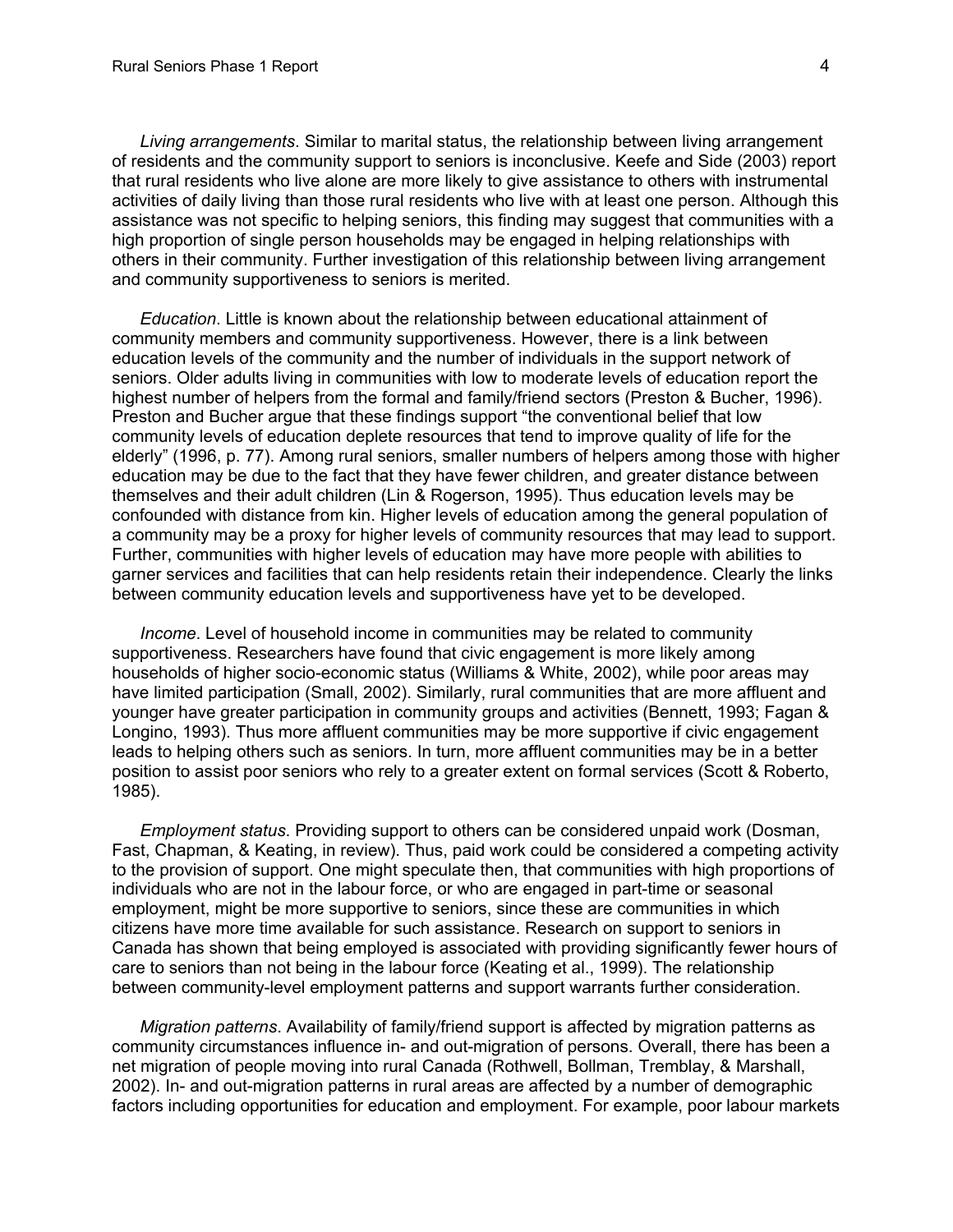<span id="page-7-0"></span>and lack of opportunity in rural communities are primary incentives for the out-migration of young people (Dupuy, Mayer, & Morissette, 2000). Furthermore, there are substantive differences among the provinces in-migration patterns (Rothwell et al., 2002). Ontario, Alberta and British Columbia have experienced higher rates of movement both in and out of their rural and small town areas with an overall net migration. Manitoba, Saskatchewan, Quebec and Newfoundland have had net out-migration from their rural areas. Prince Edward Island, Nova Scotia and New Brunswick had relatively low levels of net migration overall.

Provincial differences in migration patterns are attributable to differences in employment in primary industries such as farming, fishing, logging or mining. Resource towns that experience downturns in industries such as fishing and lumber may experience out-migration of young people (Keefe & Side, 2003). Out-migration may be associated with loss of support potential from younger family members. There is more community support available when family and friends live close by (Black, 1995; Blazer, Landerman, Fillenbaum, & Horner, 1995). In contrast, in-migration may or may not be associated with community supportiveness. Communities experiencing resource development will attract young people who may stay for short periods of time and not develop links with seniors in the community. In contrast, retirees moving into rural communities may stimulate economic development, and enhance the voluntary sector through their involvement in community organizations (Fagan & Longino, 1993). There is much more to be learned about how migration patterns might be associated with community supportiveness.

*Unpaid work.* Rural communities are portrayed as close-knit, caring communities stemming from their strong values about helping one another. In fact, rural residents aged 45 years and older spend significantly more time on unpaid work (which includes household work, care to others, and volunteer work) than their urban counterparts (Dosman et al., in review). Such support may be due in part to the dearth of formal services in rural communities. For example, Bruce and Black (2000) found that the decline of formal services such as banking, local businesses and health care services was compensated by an increase in volunteerism in the rural communities they studied. As well, volunteerism may be a means of building social ties in communities. For example, one study of individuals who migrated upon retirement to seven non-metropolitan coastal US counties found that 60% did more than 10 hours per month of formal volunteer work for long-time local residents (Bennett, 1993). Accordingly, rural communities that have a high proportion of people who participate in unpaid work, or who spend more time in unpaid work, may be more supportive of seniors.

## *Region of the Country*

Region of the country has emerged as an important determinant of availability of publicly funded programs. For example there is considerable variation in the eligibility for, services provided, and co-payments charged by provincial and territorial Home Care programs across Canada (Dumont-Lemasson, Donovan, & Wylie, 1999). Likewise region of the country moderates the economic impact of public policies on caregivers to seniors (Eales, Keating, & Fast, 2001; Keating, Eales, & Fast, 2001). There also are regional differences in the provision of support to elderly parents. Keefe (1997) found that in Atlantic Canada women in rural areas are more likely to assist elderly parents than are women in urban areas, while in BC urban women, rather than rural women, are more likely to assist elderly parents. Regional variations in socioeconomic indicators such as income and also differences in provincial migration patterns previously discussed may influence community-level supportiveness. These regional differences highlight the importance of examining the physical locality and social aspects of rural communities at the national level as well as across regions of the country, to understand diversity in the ways in which contexts of rural communities may influence support to seniors.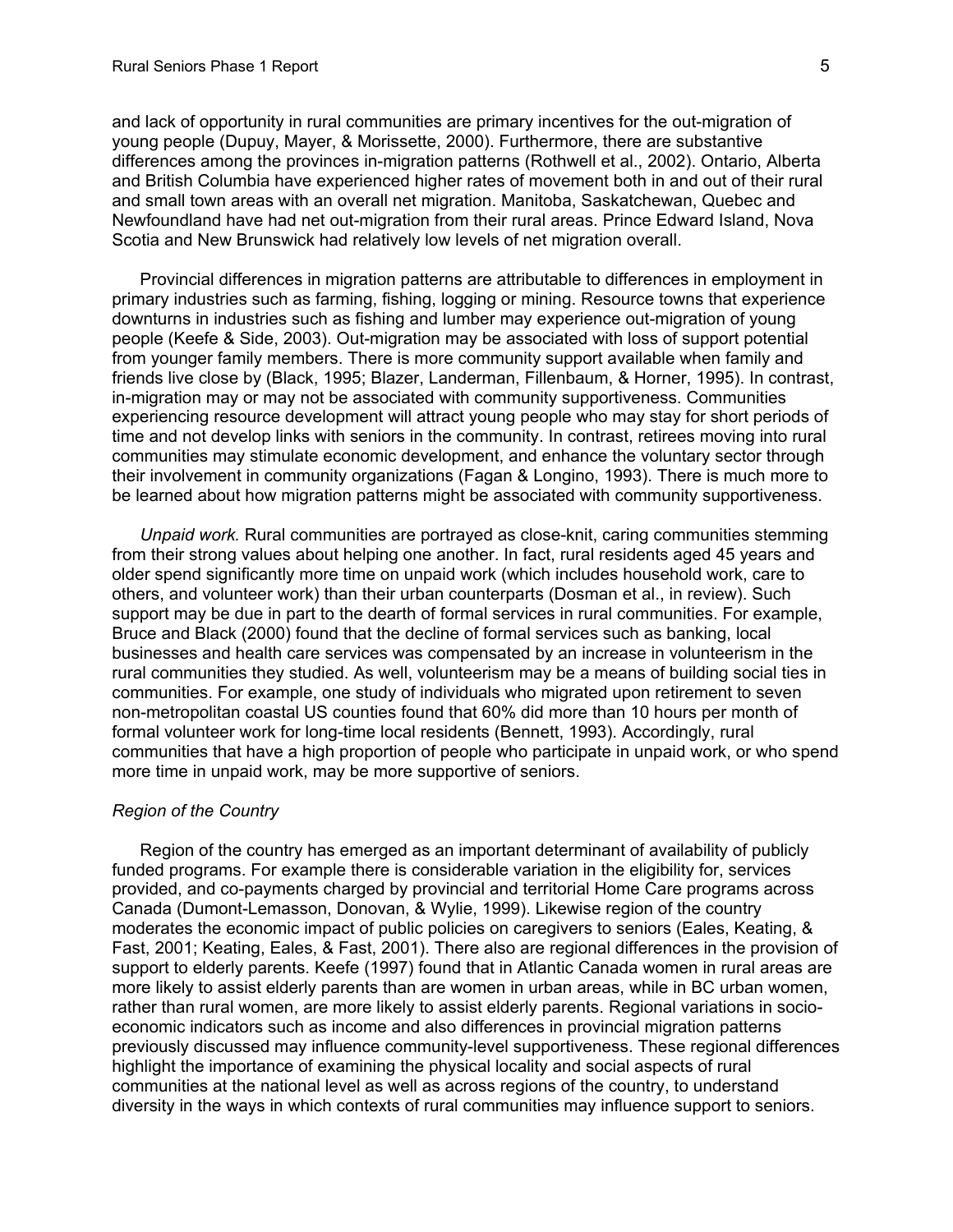#### *1.2 Summary*

<span id="page-8-0"></span>Rural communities in Canada are experiencing significant change as a result of social and economic forces influencing migratory patterns. Their demographic composition and proximity to service centres are likely to influence the experience of seniors in these communities.

Existing literature on aging and caregiving provides evidence that a number of social aspects of the community are expected to influence rural communities' support to seniors. Community-level characteristics related to age, gender, income and migration patterns are examples in which relationships with supportiveness to seniors are expected. At the same time, there are other social aspects of the community in which existing research is less clear regarding their relationship with supportiveness to seniors. These include martial status, living arrangement of residents and education. However, in the vast body of literature on aging and caregiving there are few studies at the community level to understand collective support to seniors, specifically in rural contexts, and the interplay among community characteristics. Moreover, current notions about rural communities that smaller is better and that reduced access to formal services due to distance from service centres results in increased family/friend support have not been empirically tested. Thus our understanding about community-level support to seniors, specifically in rural contexts remains limited.

Grounded in existing research, the analysis which follows attempts to address this paucity by undertaking community-level analysis to understand "is rural Canada a good place to grow old?"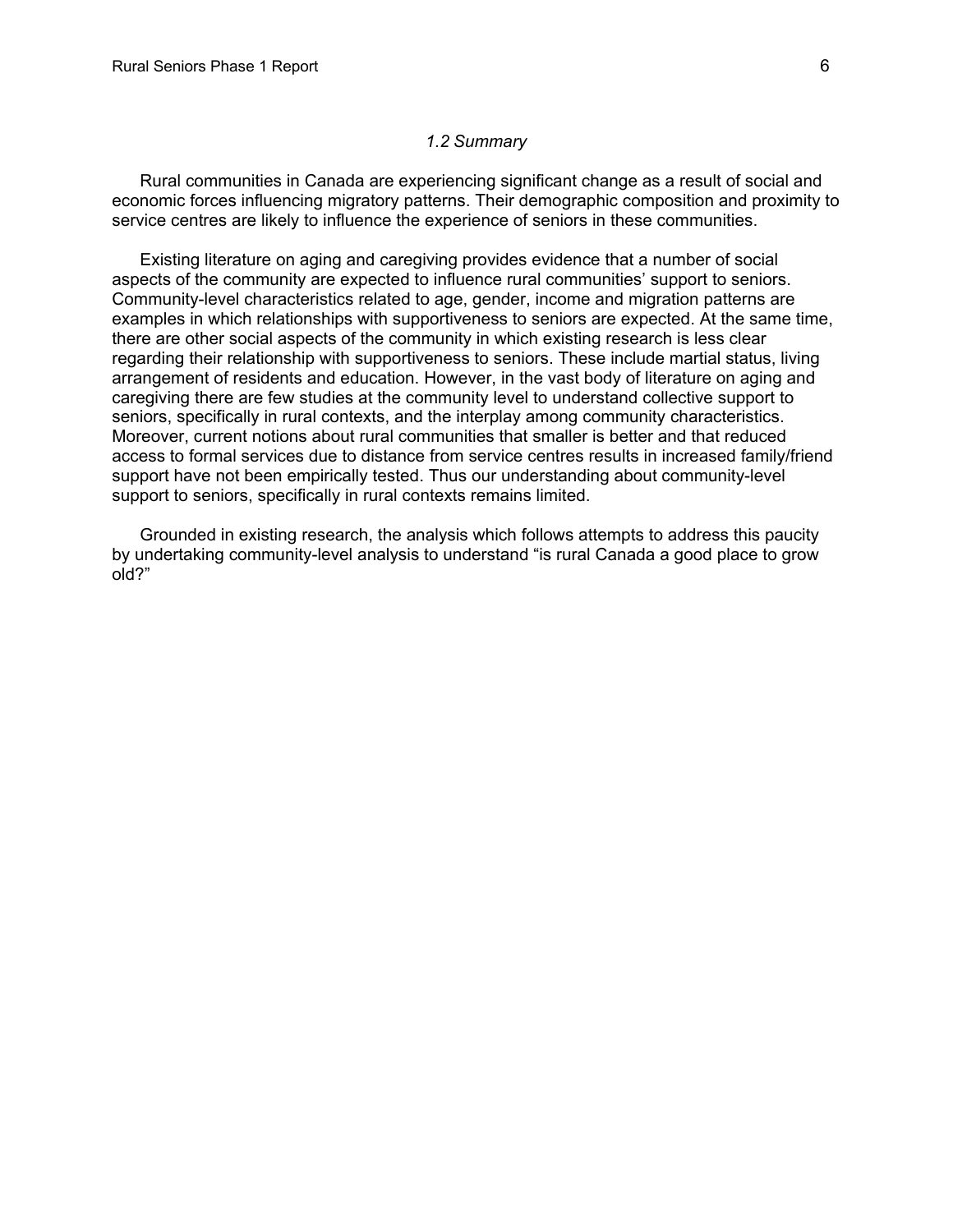#### **2 Methods**

<span id="page-9-0"></span>In this chapter, we describe the data source, sample, dependent and independent variables including how these variables are operationalized, and analyses completed.

#### *2.1 Data Source*

Data for this report come from Statistic Canada's 2001 Census of the Population. The Census is conducted every five years to develop a demographic, social and economic portrait of Canada and its people. It provides statistical information not only for Canada but also for each province and territory, and for smaller geographic units (e.g., Census Sub-divisions). More than almost 12 million households completed a Census questionnaire in 2001 including all noninstitutional Canadian citizens (at home or abroad), landed immigrants, persons with permits/Visas to study or work in Canada, and non-permanent residents together with family members who live with them. The Census does not include foreign residents or persons visiting Canada temporarily or persons residing in institutions. The Census involves two questionnaires – a short and a long form. The short questionnaire contains seven questions (e.g., Age, Sex, Marital Status, and Household Members) and is completed by 80% of the households. The long questionnaire is completed by 20% of the population. It contains the same questions as the short form, plus 52 additional questions on education, employment, income, mobility, and unpaid work.

# *Sample*

The sample for this study is rural communities in Canada. Statistics Canada's Census Subdivision (CSD), which is a geographical unit, is used as a proxy for community. Statistic Canada's Rural and Small Town (RST) definition was used to select CSDs that comprise the subset of communities that are rural. Rural and Small Town refers to towns or municipalities outside the commuting zone of larger urban centres (which have populations of 10,000 or more). This definition was selected because it incorporates population size and density as well as distance from larger centres (du Plessis, Beshiri, Bollman, & Clemenson, 2002)

A first step in our analysis was to develop a sample of rural communities (Figure 1):

- Select communities in Canada. Canadian Census Subdivisions (CSDs) are a general term for municipalities (as determined by provincial legislation) or areas treated as municipal equivalents for statistical purposes (e.g., Indian reserves, Indian settlements and unorganized territories). In 2001, Statistics Canada reported 5600 CSDs.
- Select rural communities. From these CSDs the rural subset was selected in accordance with the RST definition drawing on the Statistical Area Classification (SAC) variable provided by Statistics Canada. The SAC is the geographic classification that allocates each CSD according to whether it is a component of a census metropolitan area, census agglomeration or census agglomeration influenced zone. There are 4605 rural CSDs.
- Select non-Aboriginal CSDs. Aboriginal communities were excluded due to potential differences in the interpretation of the question concerning support to seniors among the Aboriginal population. Differences may exist in understanding who is a senior based on lower life expectancy of Aboriginal Canadians and differences in culture, societal expectations and service systems between Aboriginal and non-Aboriginal populations.
- Select for population. Rural communities (CSDs) with a community population size of greater than 250 and less than 10,000 were selected. The lower cut off was chosen in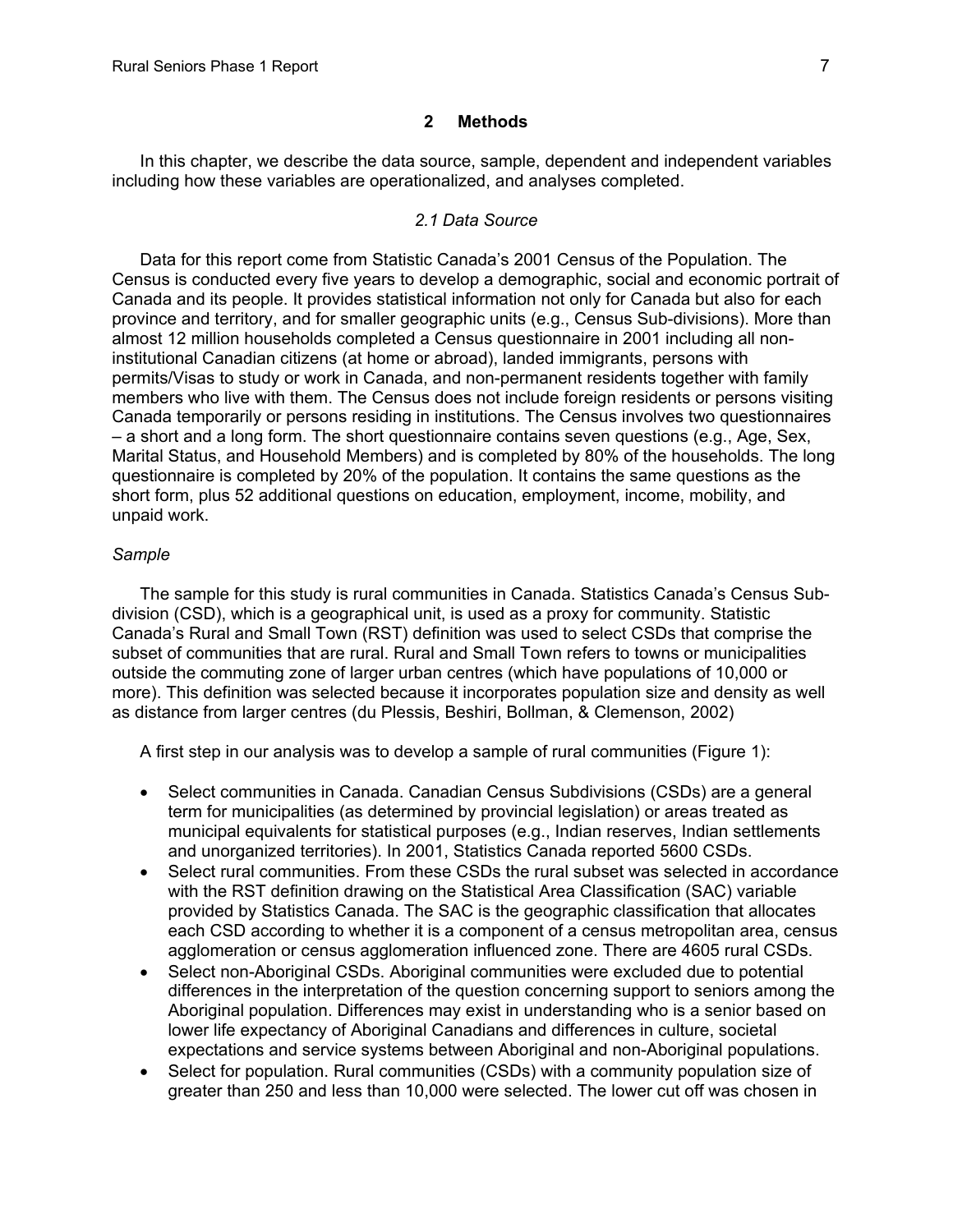order to have sufficient population size to facilitate statistical applications and because Statistics Canada for confidentiality reasons does not make available population level data for certain variables at the CSD level for those less than 275 in size. Less than 10,000 was chosen as the upper limit for rural population size because these communities are a distinguishable category in terms of age structure, income levels, and availability of services (Hodge, 1993).

• Select for geography, Rural CSDs in the Territories (Yukon, Northwest Territories, and Nunavut) were excluded for two reasons. First, this analysis wanted to examine distance from service centres and care must be taken if applying the MIZ concept in the three territories. This is because CSDs in the territories are very large and sparsely populated which contributes to the instability in the place of work data upon which MIZ is constructed. Second, after applying the selection criteria, only five CSDs in the three territories remained and would not have supported statistical analysis as a separate region.

These criteria resulted in a sample of 2759 rural Census Sub-divisions hereafter referred to as *rural communities*.



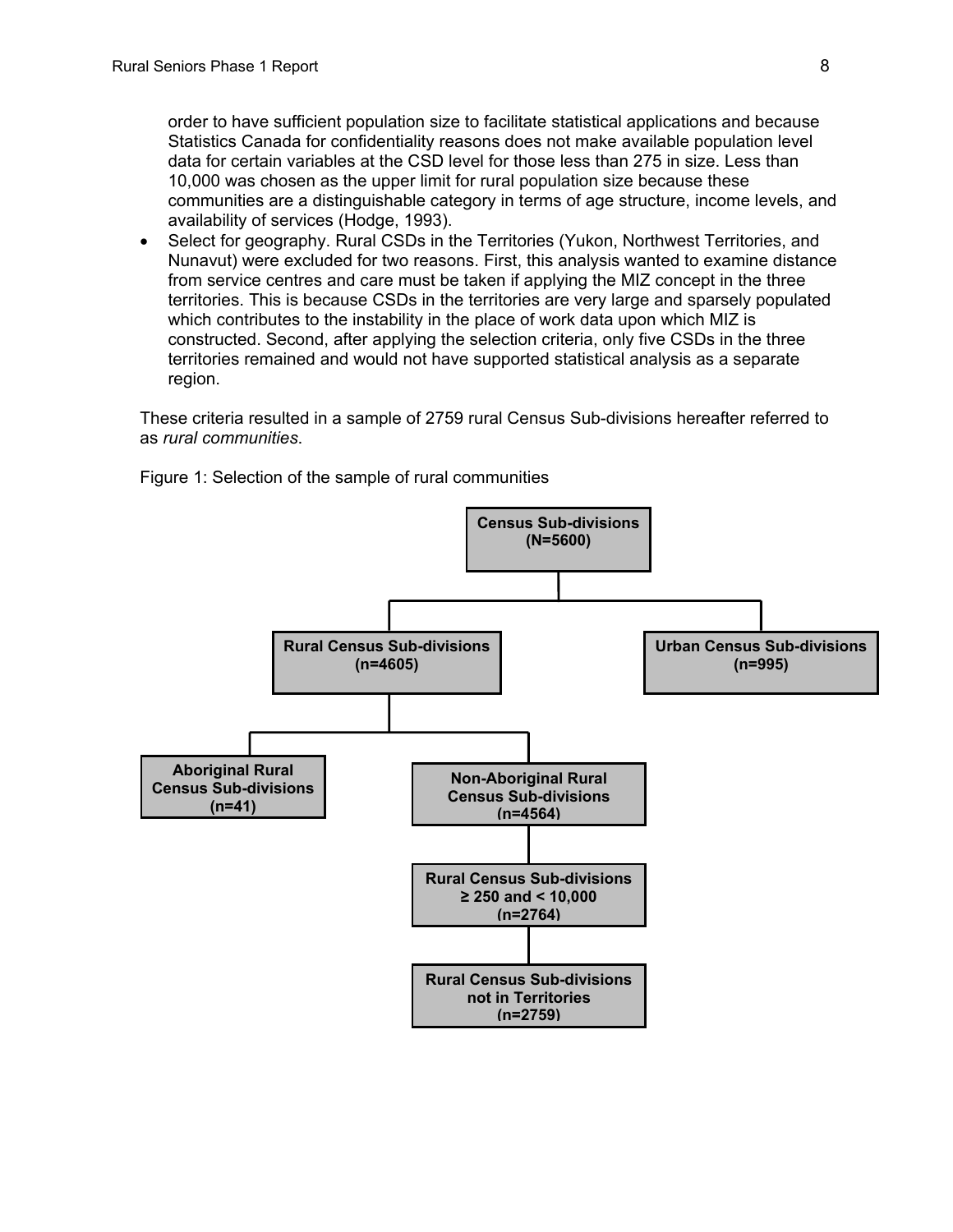<span id="page-11-0"></span>*Community Supportiveness (the Dependent Variable) and Community Characteristics (the Independent Variables)* 

*Community supportiveness to seniors*. The dependent variable, community supportiveness, was created in two steps. First, we used the following question from the Census:

*Last week (refers to Sunday, May 6 to Saturday, May 12, 2001) how many hours did this person spend providing unpaid care or assistance to one or more seniors? (Some examples include providing personal care to a senior family member, visiting seniors, talking with them on the telephone, and helping them with shopping, banking or with taking medication).* 

Response categories to this question were: None, Less than 5 hours, 5 to 9 hours, 10 to 19 hours, 20 hours or more. All respondents who reported some hours of care or assistance were deemed to have provided support.

Second, we divided the 2759 rural communities into weak, moderate and strong support groups based on the proportion of the community that provided assistance to a senior (Table 1). Types were created using plus and minus  $\frac{1}{2}$  the standard deviation (i.e., 6.7) of the median proportion of community members that provided support (i.e., 21.1). For example, the communities categorized as 'strong support' comprise those where 25% or more of the population provided care or assistance to a senior.

|                         | Range for level of | Number of rural | Proportion of rural |
|-------------------------|--------------------|-----------------|---------------------|
|                         | supportiveness     | communities     | communities         |
| <b>Weak Support</b>     | 0% to 18%          | 827             | $30\%$              |
| <b>Moderate Support</b> | 19% to 24%         | 1218            | 44%                 |
| <b>Strong Support</b>   | 25% to 56%         | 714             | 26%                 |
| Total                   | 0% to 56%          | 2759            | 100%                |

Table 1: Profile of rural communities by level of community supportiveness to seniors

*Community characteristics (Independent variables).* A number of variables addressing the two parts of this research – physical locality and social aspects of community - were analyzed in relation to the level of community support provided to seniors. The operationalization of these variables is presented below. All independent variables are constructed at the community (CSD) level.

#### *Physical Locality*

*Population size.* Population size is the total number of persons in each community as reported by Statistics Canada. (This variable was transformed into three groups for inclusion in the multivariate analysis, due to outliers, by taking plus or minus  $\frac{1}{2}$  the standard deviation of the mean).

*Land area.* Land area is the actual land area measured in square kilometers for each community.

*Population density.* The population density (persons per square kilometer) of each community was derived by dividing the total population by the land area.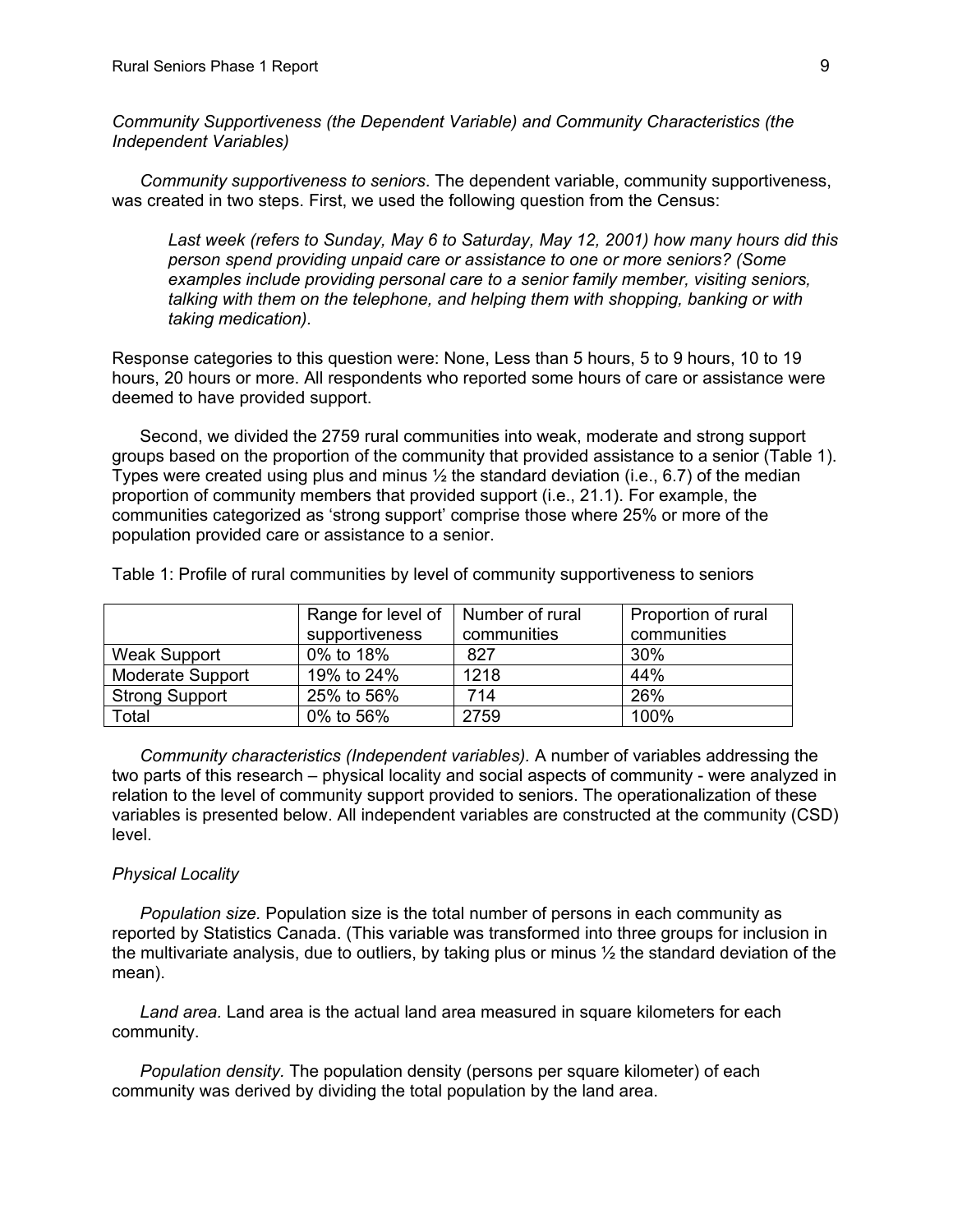<span id="page-12-0"></span>*Distance from service centre.* The distance of each community from a service centre was determined on a scale of 0 (None) to 3 (Strong) by using the Metropolitan Influenced Zones (MIZ). Statistics Canada assigns each CSD to one of four groups by the following criteria:

- No MIZ (includes those CSDs with either fewer than 40 people in the resident labour force or no people commuting to work in any CMA/CA urban core);
- Weak MIZ (includes those CSDs with more than 0%, but less than 5% of the total labour force commuting to work in any CMA/CA urban core);
- Moderate MIZ (includes those CSDs with at least 5% but less than 30% of the total employed labour force living in the CSD but commuting to work in any CMA/CA urban core);
- Strong MIZ (includes those CSDs with at least 30% of the total employed labour force living in the CSD but commuting to work in any CMA/CA urban core).

 *Region.* The region of the country was derived by grouping provinces as follows:

- Atlantic Canada (includes communities from Newfoundland, Prince Edward Island, Nova Scotia, New Brunswick);
- Quebec (includes communities from Quebec);
- Ontario (includes communities from Ontario);
- Prairies (includes communities from Manitoba and Saskatchewan);
- Alberta (includes communities from Alberta);
- British Columbia (includes communities from British Columbia).

# *Social Aspects of Community*

*Age*. Age was measured by the proportion of seniors, and derived at a community level by dividing the total number of males and females 65 years and older by the total population.

*Gender*. Gender was measured by the proportion of females, and derived at a community level by dividing the total number of females by the total population.

*Marital status* had two measures: proportion of married/common-law persons, derived at community level by dividing the number of persons 15 years and older who are legally married or living common-law by the total population 15 years and older; and proportion of widowed persons, derived at community level by dividing the number of persons 15 years and older who are widowed by the total population 15 years and older.

*Living arrangements* had two measures: proportion of single person households, derived at community level by dividing the total number of one-person households by the total number of households; and proportion of households with four or more persons, derived at community level by aggregating households with 4-5 persons and households with 6 or more persons and then dividing by the total number of households.

*Education.* Community level of education was measured by the proportion of residents with some post-secondary education, and derived at the community level by dividing the total number of persons 15 years and older with at least some post-secondary education or more by the total population 15 years and older by highest level of schooling.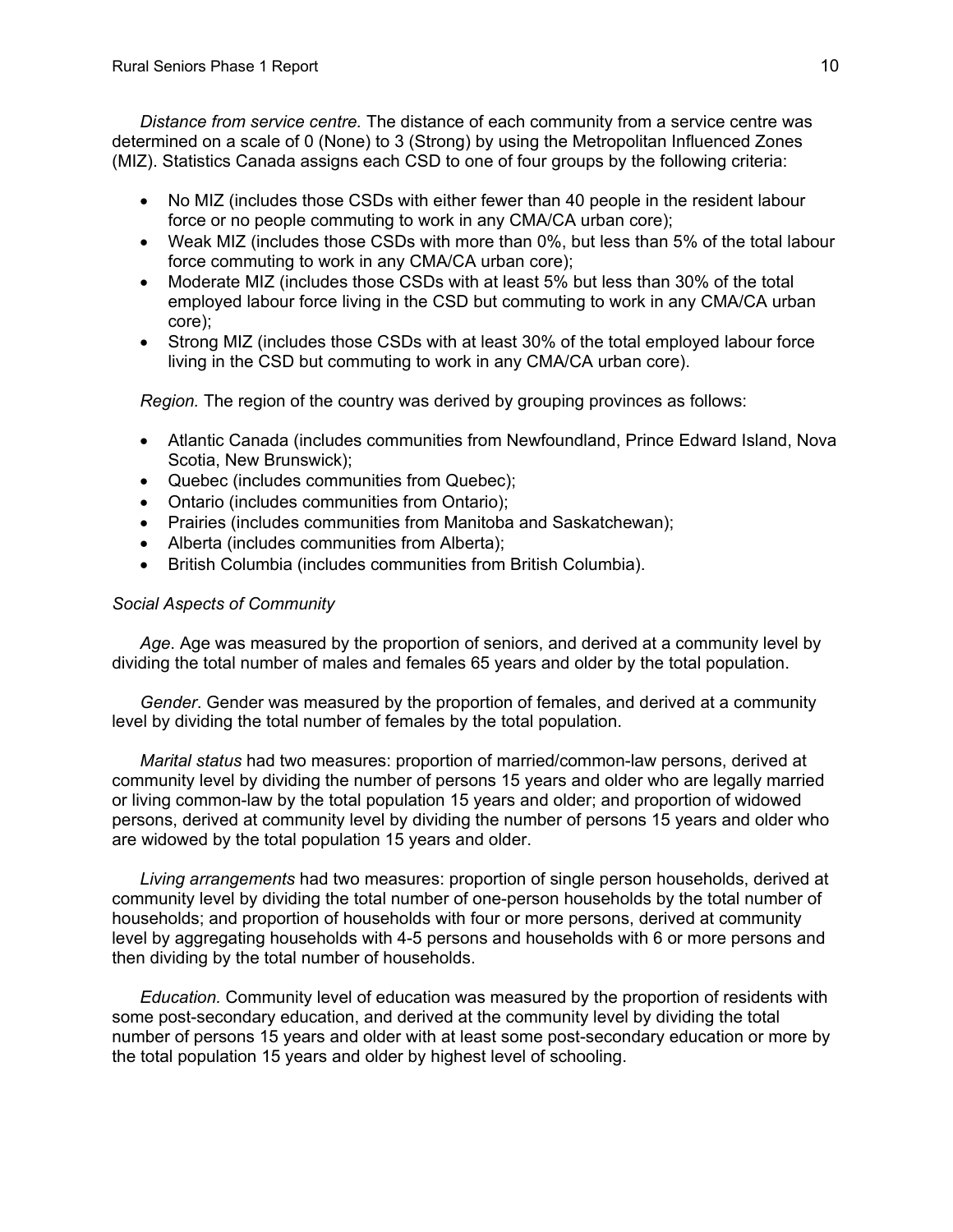<span id="page-13-0"></span>*Income.* Community-level income was measured by the median household income. Household income is the sum of the total incomes of all members of the household. [Note: income information for three CSDs was suppressed by Statistics Canada due to population sizes of 275 persons or fewer.]

*Employment.* Community employment status was measured by the proportion who worked part year/part time, and derived at the community level by dividing the total number of persons 15 years and older who worked for pay or were self-employed either part year (i.e., 48 weeks or less out of 52 weeks) or part time (i.e., 29 hours or less per week) by persons with employment income. [Note: employment income information for three CSDs was suppressed by Statistics Canada due to population sizes of 275 persons or less.]

*Long term residents (Migration patterns)*. Community long term residents was measured by the proportion of residents who had not moved into the community in the previous five years. It was derived at the community level by dividing the number of persons who, on Census Day, were living at the same address as the one at which they resided five years earlier by the total mobility status five years ago. [Note: this does not include those who moved within the CSD or those who moved out of the CSD within previous five years]. This variable acts as a partial proxy for migration patterns as it considers non in-migrants only, which in turn may speak to the community's level of stability. For the remainder of the report, we use the term long term residents to indicate the aspect of migration considered.

*Unpaid work.* Three measures of unpaid work are used in this study. The first measure of unpaid work was the proportion who provided unpaid child care. It was derived at the community level by dividing the total number of persons 15 years and older who provided unpaid child care by the total population 15 years and older. This variable includes child care for members of one's own household or for other family members and friends and neighbors outside the household. It does not include unpaid child care provided through volunteer work or work without pay in the operation of a family farm, business, or professional practice.

The second measure of unpaid work was the average hours of unpaid housework. It was derived at the community level by aggregating the computed hours spent on housework by category of time. The number of persons who did 5 hours or less was multiplied by 2.5 hours; the number of persons who did 5 to 14 hours was multiplied by 9.5 hours; the number of persons who did 15 to 29 hours was multiplied by 22 hours; the number of persons who did 30 to 59 hours was multiplied by 44.5 hours; the number of persons who did 60 hours or more was multiplied by 62.5 hours. The total hours was then divided by the population 15 years and over by hours of unpaid housework. This variable includes housework, yard work, and home maintenance for members of one's own household or for other family members and friends and neighbors outside the household.

Method Note: The third measure of unpaid work was proportion of residents who provided unpaid assistance to seniors. It also was used as an independent variable for Section 3.1 to describe its distribution. In the analysis (Sections 3.2 and 3.3) it served as the dependent variable "community supportiveness to seniors" (Section 2.1.2).

# *2.2 Analyses*

Three sets of analyses were undertaken. All use the community as the unit of analysis. The first set of analyses provides a detailed description of characteristics of rural communities across the country. We show the diversity of rural communities by presenting descriptive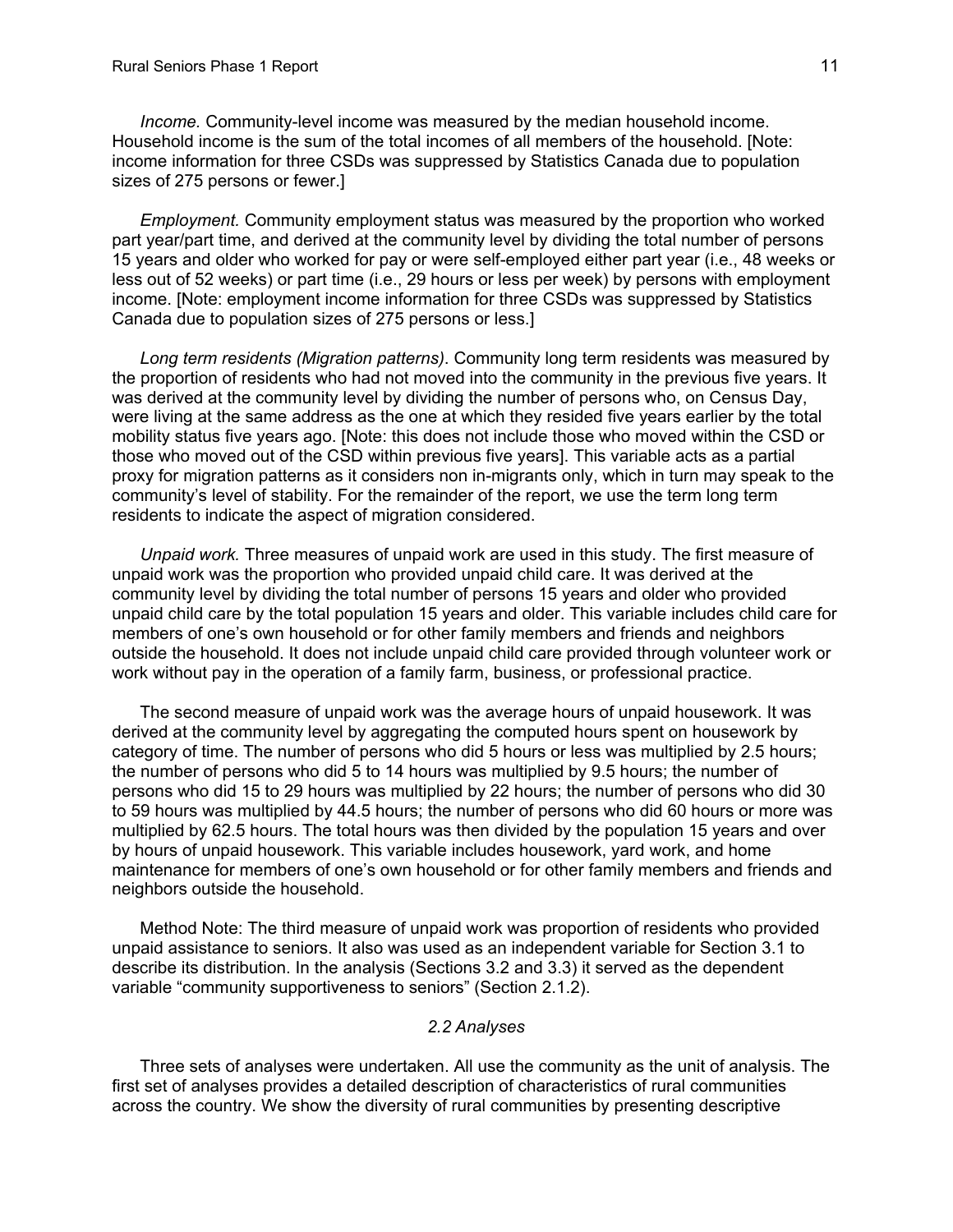statistics on each of the community characteristics (independent variables). Data on these independent variables also are presented by region. Analysis of variance was undertaken to determine whether there were statistically significant differences across regions in terms of community characteristics. These results are presented in Section 3.1.

The second set of analyses was focused on supportiveness of these rural communities. We determine whether characteristics of rural communities, described in the first set of analyses, are related to levels of supportiveness to seniors of these communities. Analysis of variance was undertaken to determine whether there were statistically significant differences among the three levels of supportive communities. A comparison of means was also undertaken for each independent variable by region to consider whether there were significant regional differences in supportiveness. These results are presented in Section 3.2.

The third set of analyses was undertaken to determine what set of community characteristics might account for differences in supportiveness. To control for the interrelationships among the independent variables and better isolate the key variables that define different types of supportive communities, multivariate analyses using discriminant function procedure were done as follows:

First, correlations were run among all independent variables. Correlations in which Pearson's r coefficient was greater than or equal to .4 were excluded. Next, Discriminant Function Analysis was used to examine the relative importance of remaining variables with a goal of paring down the model to a smaller set of variables. All variables were entered first and examined. Next, a blocked approach was used to determine what variable could be used to represent a cluster of variables. For both exploratory models Wilks Lambda and F-value statistics were analyzed. Four variables remained. These were: population size, proportion of seniors, proportion of long term residents, and average hours of unpaid housework.

Finally, a Discriminant Function Analysis was used to examine the unique contribution of each of the four variables to the discrimination and classification of communities among the three levels of support (e.g., weak, moderate, and strong). Wilks Lambda, F-value, and percentage of classification ability were examined. It was not possible to examine whether region was important in distinguishing weak, moderate and strong support communities. Including Region in the model would have violated assumptions of the DF procedure, namely its sensitivity to non-continuous variables, so the above four variable model was analyzed for the Prairie region in comparison to other Regions to understand whether the model was regionally sensitive. These results are presented in Section 3.3.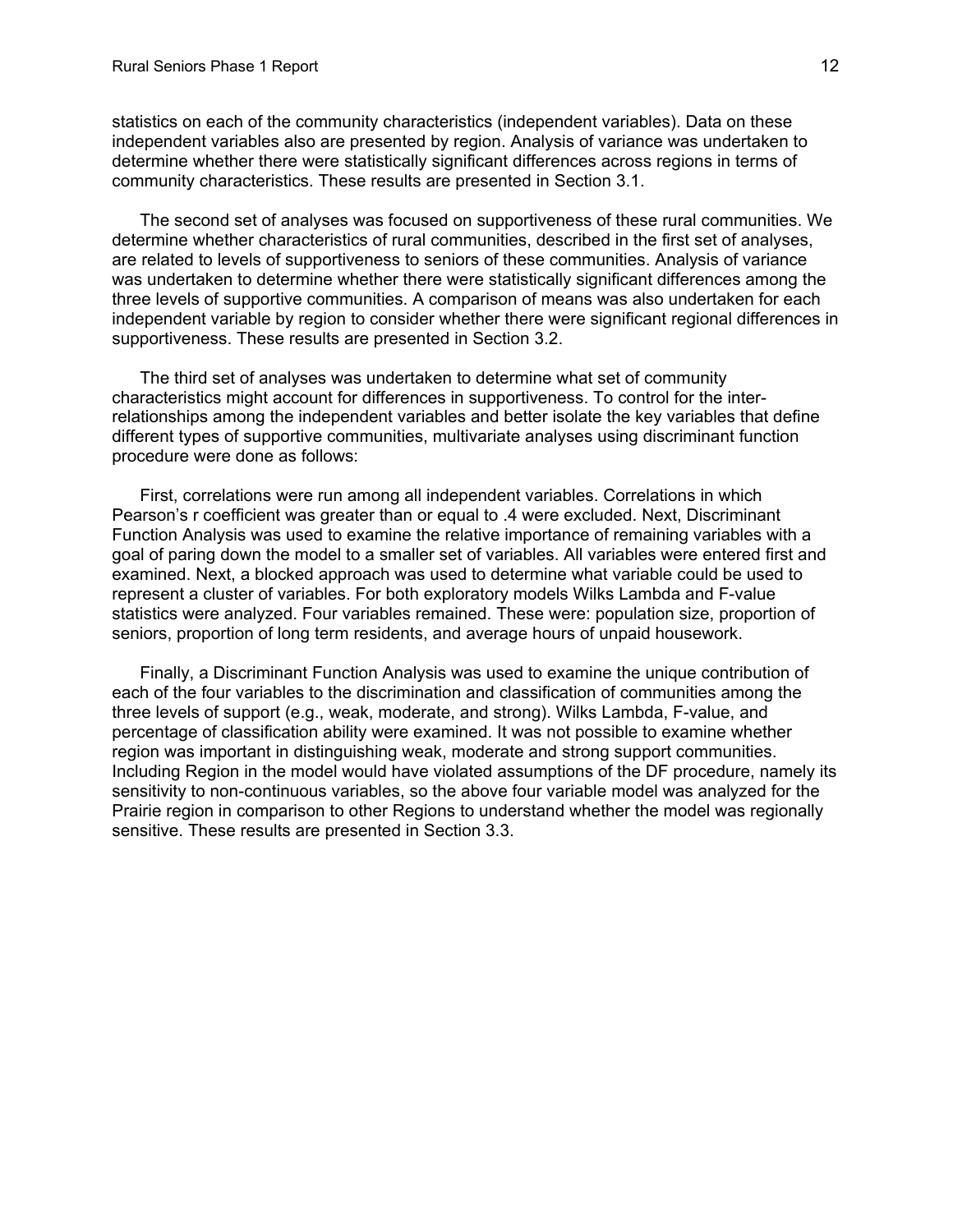# **3 Findings**

<span id="page-15-0"></span>In this chapter we present the findings from our analyses in three sections. In the first section we describe the diversity among rural communities and across regions in community characteristics that may influence support to seniors. In the second section we discuss the relationship between characteristics of rural communities and community support to seniors. In the third section we explore the set of community characteristics that distinguish among communities that provide strong, moderate and weak levels of support to seniors. Due to the variation in the independent variables, the scale range for the y-axis typically varies by 20% rather than 0 to 100%; the reader should be mindful of this when reviewing the figures in Sections 3.1 and 3.2.

#### *3.1 Diversity in Rural Communities*

In this first section of our findings we present information that addresses the first research question:

• *How do rural communities in Canada differ on characteristics that may be important in determining community supportiveness to seniors?* 

Taken together, these findings illustrate how the usual portrayal of rural as the default of urban masks the heterogeneity among rural communities themselves. Rural communities are not all the same. We describe the characteristics of and the diversity among rural communities and across regions in terms of physical locality (size, land area covered, population density and proximity to urban centres), and social aspects of community in terms of demographic characteristics (gender and age composition, marital status, and living arrangements), socioeconomic status (educational attainment, household income, and part-year/part-time employment), migration patterns, and unpaid work (unpaid housework, unpaid child care, and help to seniors). Results of ANOVAs for community characteristics by regions are summarized in Appendix A.

#### *Physical Locality*

In this section, we describe the physical locality of rural communities, and highlight the diversity among regions in terms of population size, land area covered, population density and distance from service centre.

*Population size*. Rural communities differ considerably in population size. For this study, we set population boundaries around community size from 250 to 10,000 people. Actual population size is from 250 to 9,930 people with variance shown by the large standard deviation (+ 1906.27) (Figure 2a). Of interest is the fact that population size is skewed toward smaller communities. Average population size is 1736, with 52% of communities having fewer than 1000 residents.

Regional analyses show some differences in population size (Figure 2b). The Prairies have the smallest rural communities (average = 977 residents), whereas Ontario has the largest (average = 3530 residents). Differences in average population size of rural communities among regions are statistically significant (p< .05), although Atlantic Canada and Quebec, and Alberta and British Columbia are similar.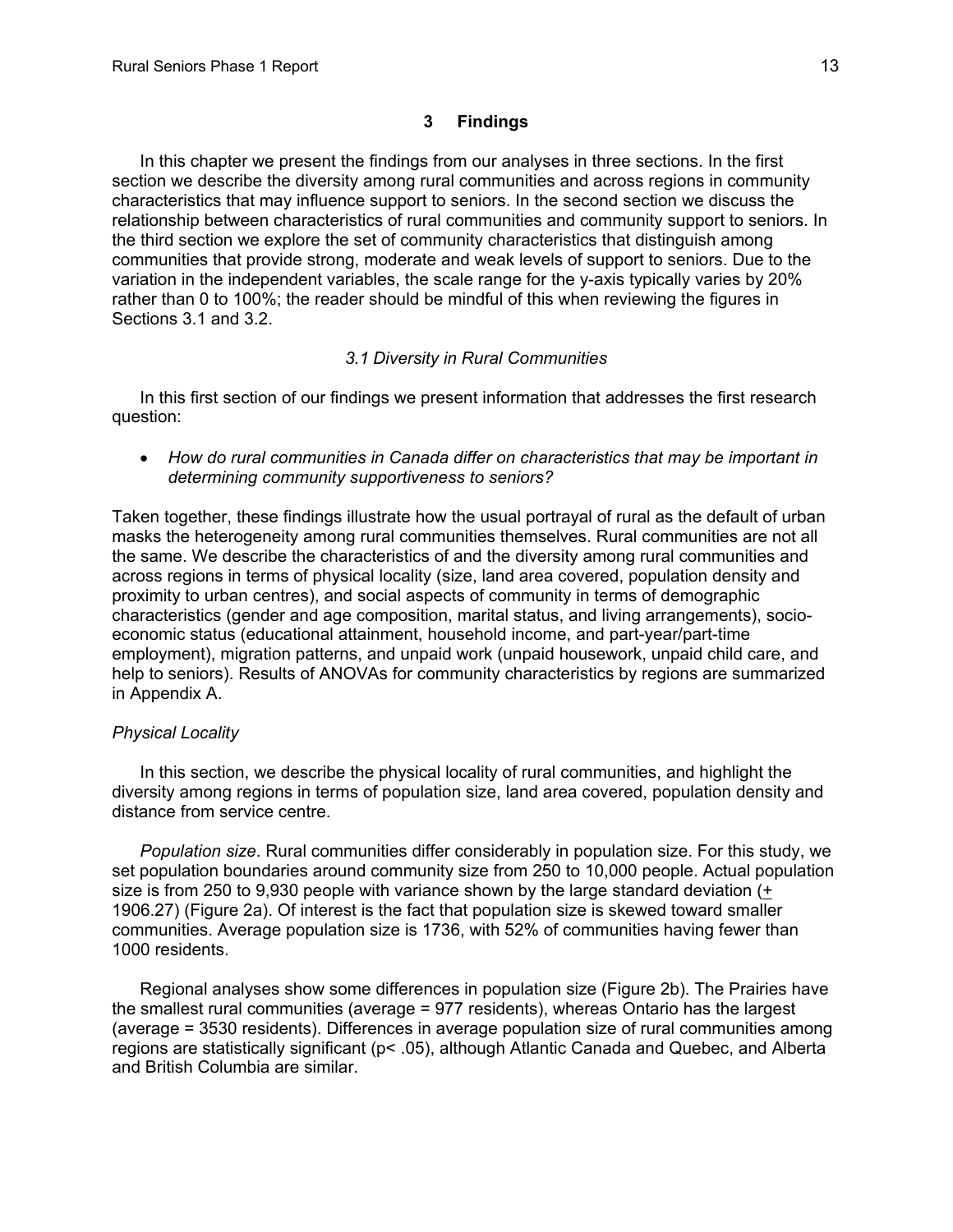

Figure 2a: Distribution of rural communities by their population size

 Source: Rural Communities, Census 2001

Figure 2b: Average population size of rural communities by region



Source: Rural Communities, Census 2001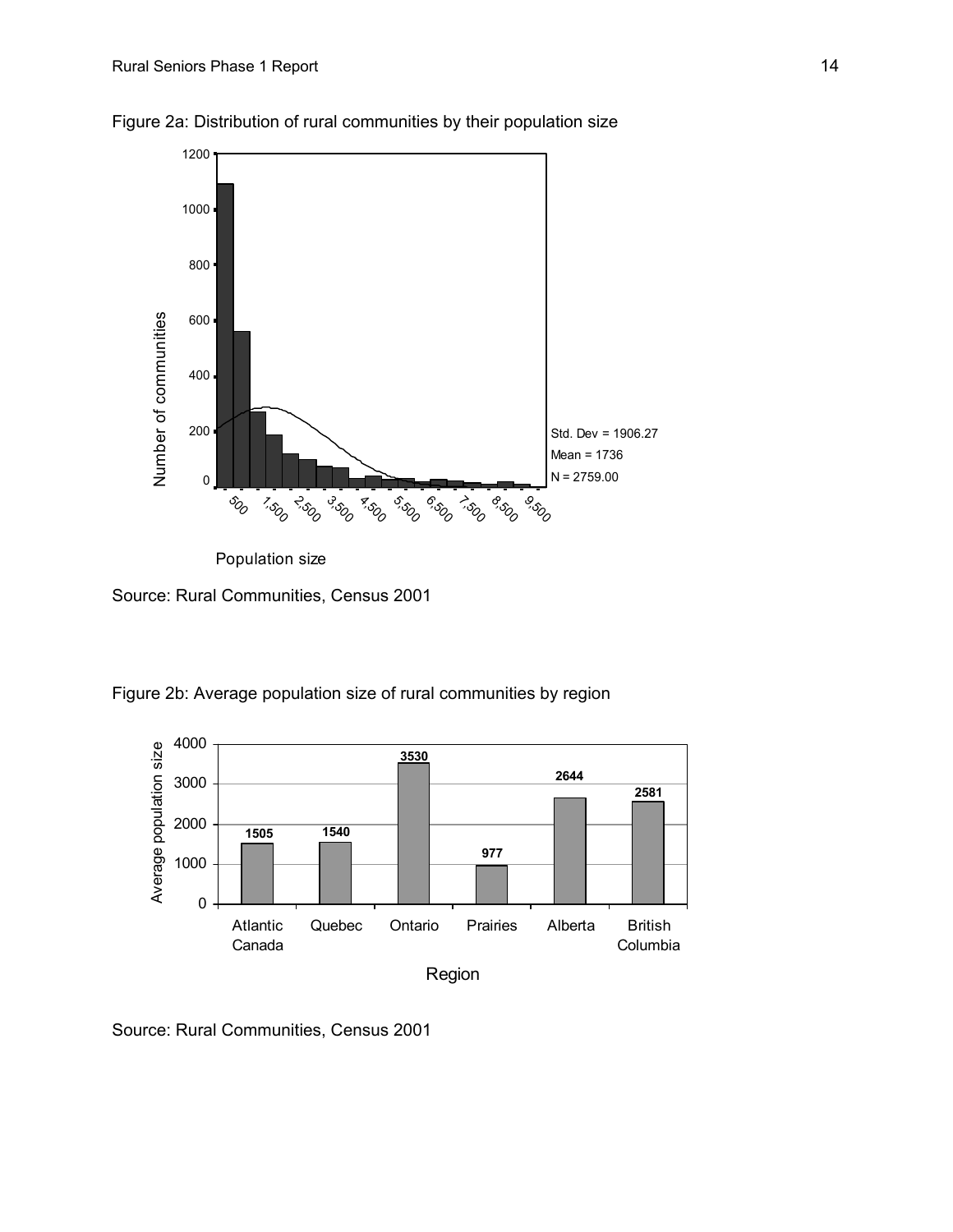*Land area*. Most rural communities cover considerable land area (Figure 3a) with an average of 1071 km<sup>2</sup>. However, there are large differences as evidenced by the range from less than one to over 400,000 square kilometers (standard deviation of 10,873  $\text{km}^2$ ). Similarly, land area of rural communities differs across regions of the country (Figure 3b). On average, the land area of rural communities is significantly greater in Ontario than Atlantic Canada, Quebec, and the Prairies. Likewise, the rural communities of British Columbia cover significantly greater land areas than Atlantic Canada and Quebec.



Figure 3a: Distribution of rural communities by their land area

Land area (sq km)

Source: Rural Communities, Census 2001

Figure 3b: Average land area of rural communities by region



Source: Rural Communities, Census 2001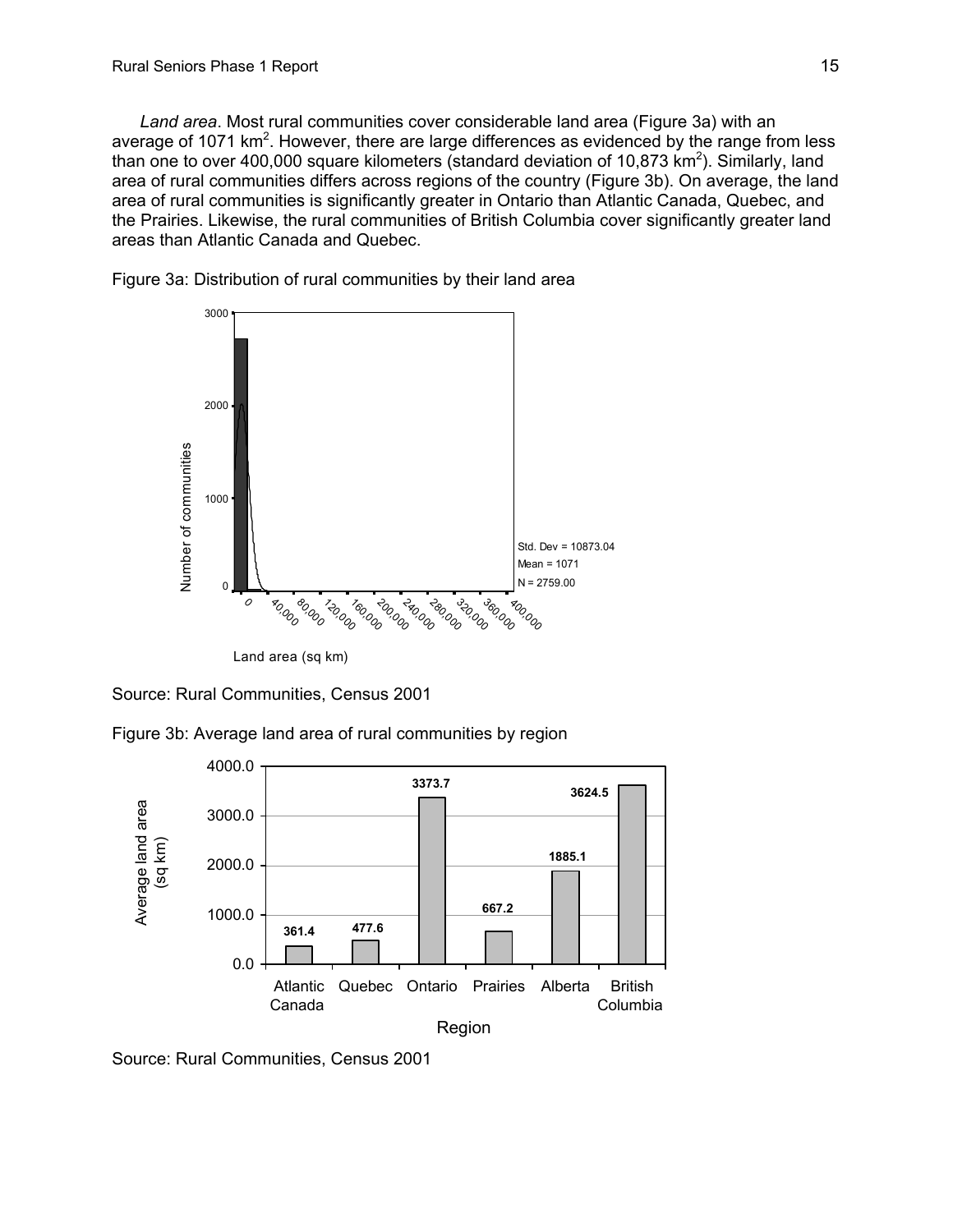*Population density*. Diversity in population size and land area results in considerable differences in population density. On average, rural communities in Canada have 99 people per square kilometer (Figure 4a). However, almost one fifth of rural communities have a population density of one or fewer persons per square kilometer, while the top 20% have 174 or more people per square kilometer. Mean population density of rural communities also differs by region (Figure 4b). Population density in Alberta is significantly greater than in all other regions. The population density of rural communities in Atlantic Canada and Quebec are significantly smaller than the western regions. The low population density among most rural communities reinforces the challenges of service delivery to dispersed populations.

Together, population size, community land area, and population density (people per square kilometer) point to the great diversity in rural communities. Those that are small and sparsely populated may be at increased likelihood of having low levels of formal supports such as health care services, and amenities such as stores and banks (Hodge et al., 1993). It is important to note that not all rural communities are sparsely populated. Challenges in 'economies of scale' in terms of service delivery may be more prevalent in the smaller more sparsely populated areas in Atlantic Canada and Quebec. It should be noted, however, that regional differences in land area may be due in part to the differences in which Census Sub-divisions are defined across provinces and require more exploration at the community level.



Figure 4a: Distribution of rural communities by their population density

Source: Rural Communities, Census 2001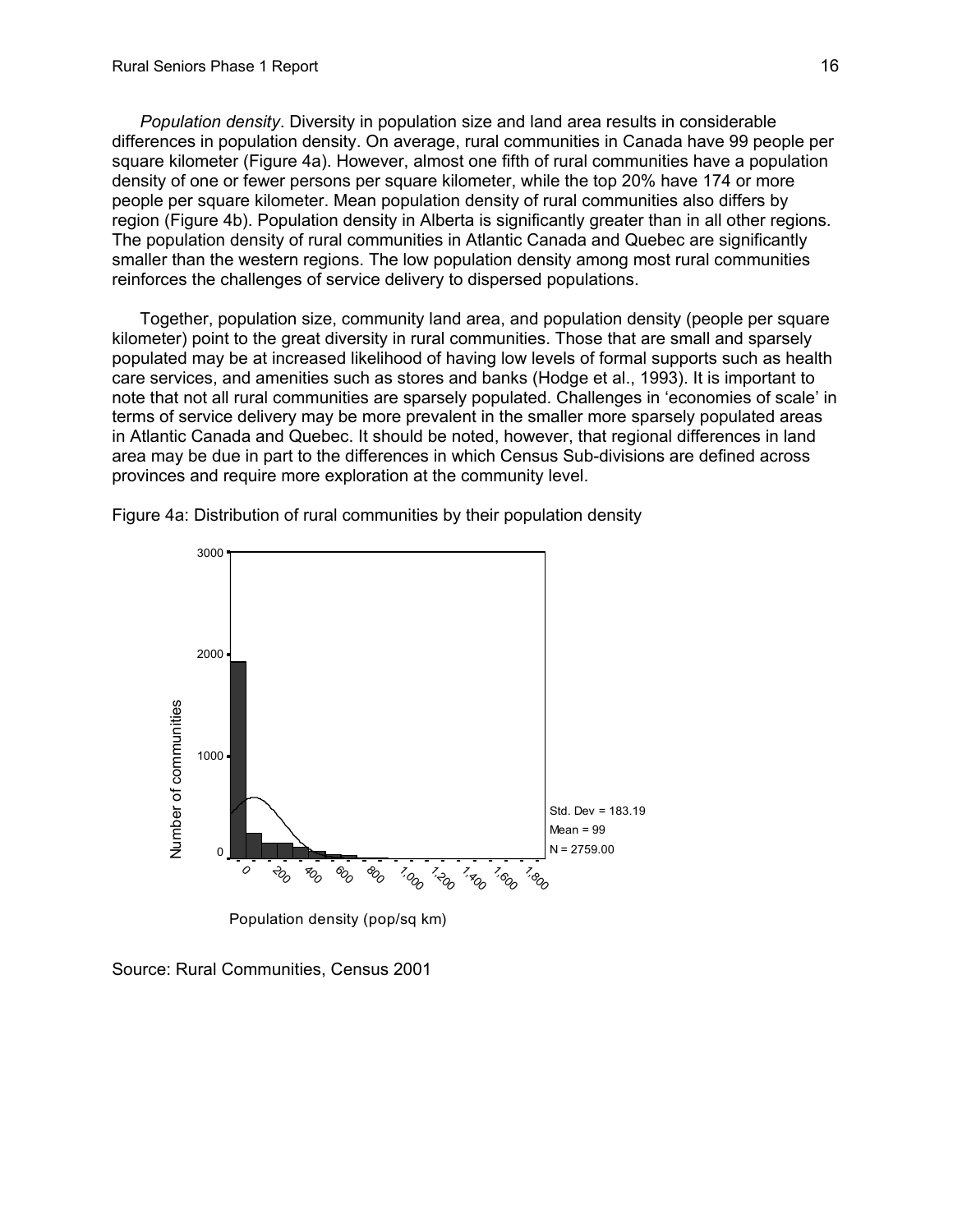

#### Figure 4b: Average population density of rural communities by region



*Distance from service centre*. Some communities are more isolated than others. One measure of isolation is whether communities are within commuting distance of an urban centre also known as the metropolitan influence zone (MIZ). Figure 5a shows the proportion of rural communities that are either too far from an urban centre for anyone to commute to work (or have fewer than 40 people in the labour force) (no MIZ), those in which fewer than 5% commute (weak MIZ), those in which more than 5% but fewer than 30% commute (moderate MIZ), and those in which 30% or more but fewer than 50% commute to an urban centre (strong MIZ). Findings are that forty percent of rural communities are outside commuting distance of an urban centre as evidenced by having a weak or no metropolitan influence zone, while over 60% of rural communities are close enough to urban centres for some residents to commute for work. The latter group of rural communities may be advantaged by having access to services that may not be available in rural communities. As well, there are significant differences in proximity to an urban centre among regions of the country. Rural communities in Quebec and Ontario are significantly more likely to be closer to urban centres than are communities in any other regions (Figure 5b). Access to formal services has long been a concern in rural Canada. Diversity in distance to urban centres highlights the point that distance/access are not uniform challenges across the country and no single model of service delivery will resolve issues of service access for older adults.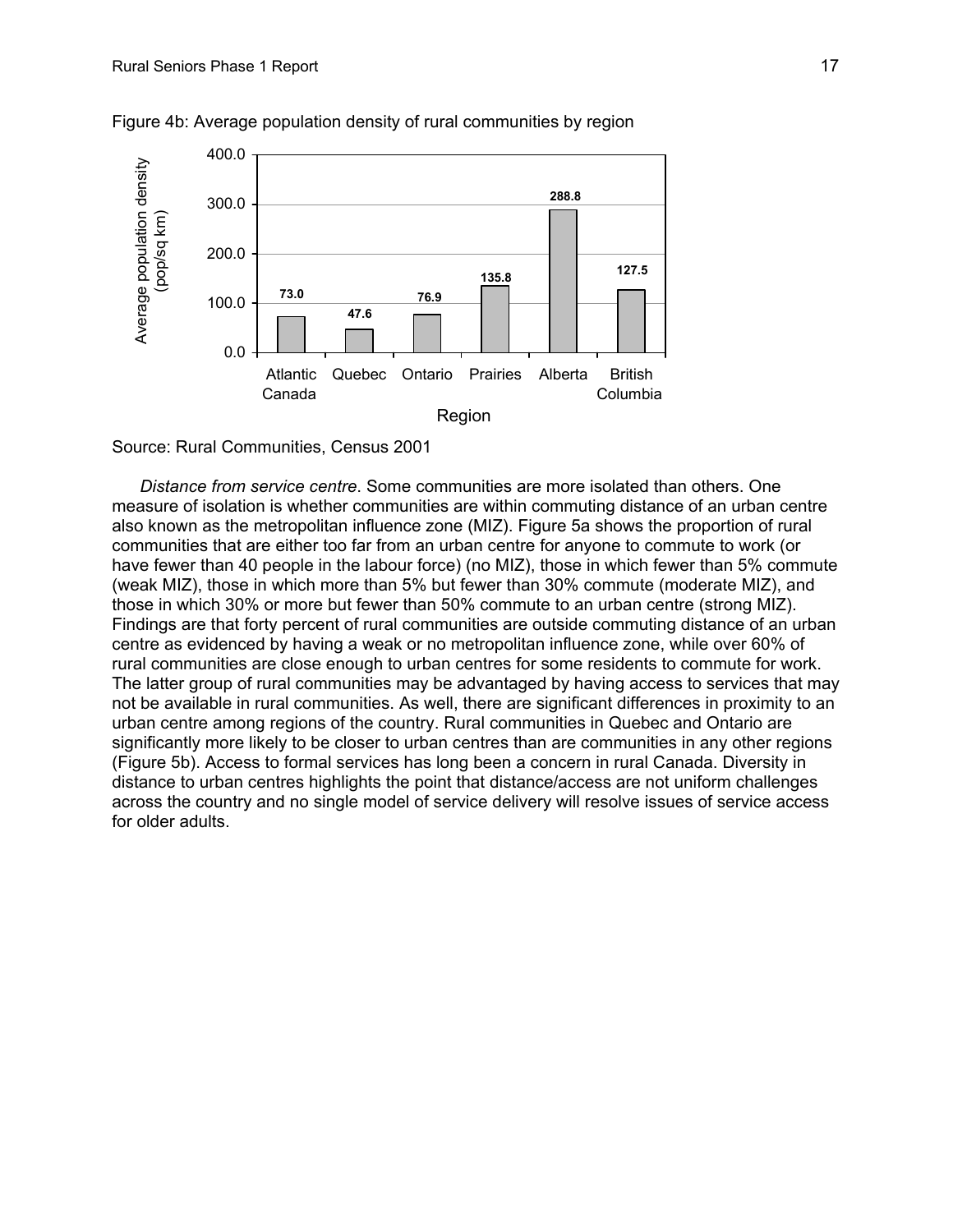

Figure 5a: Proportion of rural communities by distance from service centre (MIZ)

Source: Rural Communities, Census 2001

Figure 5b: Average distance from service centre (MIZ) of rural communities by region

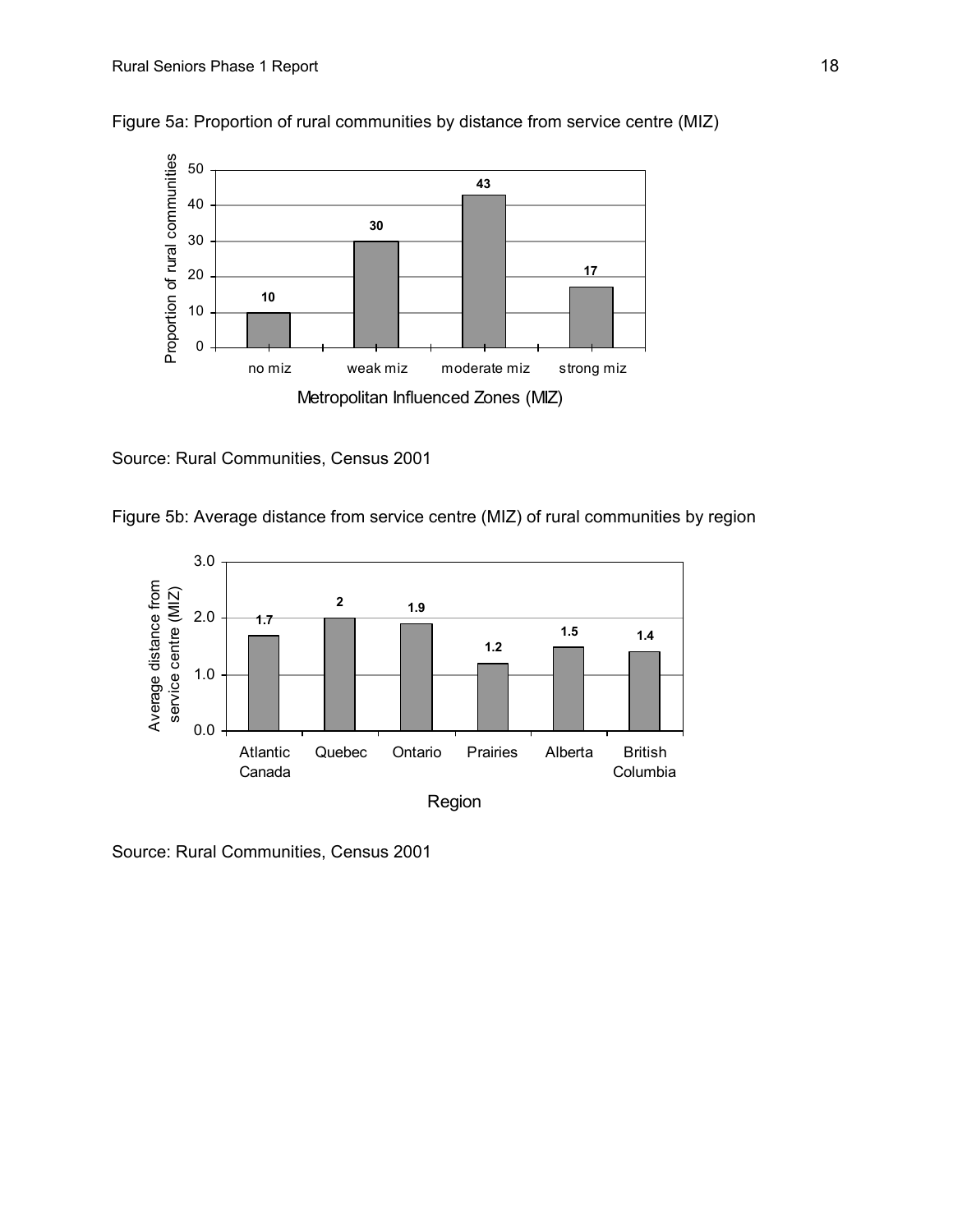#### <span id="page-21-0"></span>*Social Aspects of Community*

In this section, we describe the social aspects of rural communities, and highlight the diversity among regions in terms of community demographic characteristics (gender and age composition, marital status, and living arrangements), community economic characteristics (education, household income, and employment status) as well as community migration patterns and patterns of unpaid work.

*Age.* On average, 15% of the population of rural communities in Canada is aged 65 and older. However, this average masks the tremendous diversity in rural Canada. When we look at rural communities we see that the proportion of seniors in rural communities varies widely from as low as 1%, to as high as 44% (Figure 6a). There also are strong regional differences (Figure 6b). The average proportion of seniors living in Prairie rural communities (18.7%) is significantly higher than in all other regions. In comparison, the average proportion of seniors living in British Columbia (13.7%) is significantly lower than that of Ontario and the Prairie region. Diversity in proportion of seniors living in rural communities may affect the availability of family/friend support. As noted in the literature review, rural communities with high proportions of older adults are more likely to have high levels of volunteerism (Hodge et al., 1993) and thus be more supportive to older adults. Visibility of older adults in rural communities may affect community supportiveness. Young communities may be more focused on services to young families, making these communities less senior-friendly.



Figure 6a: Distribution of rural communities by average proportion of seniors

Average proportion of seniors

Source: Rural Communities, Census 2001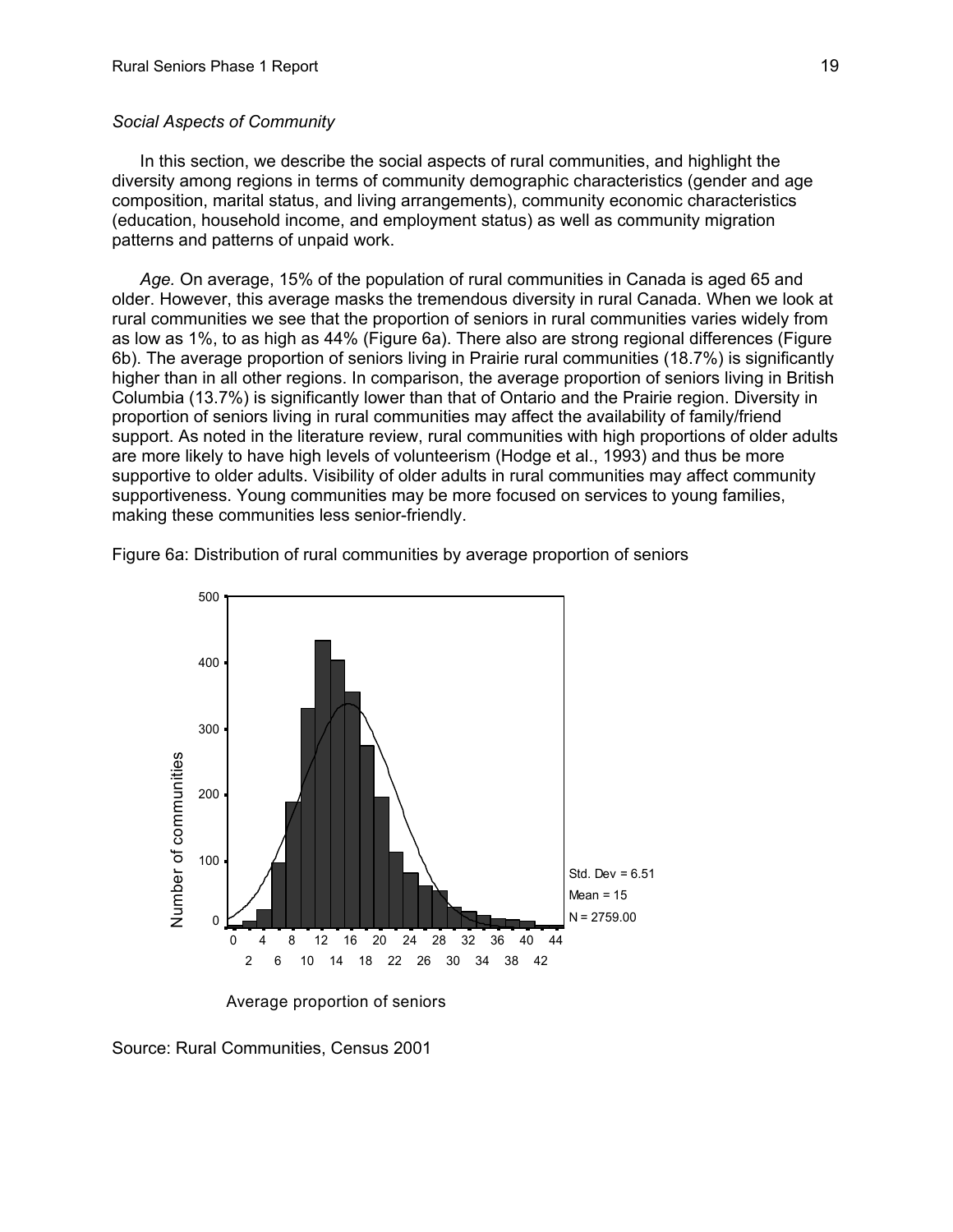

Figure 6b: Average proportion of seniors in rural communities by region



*Gender*. There is some variation in the proportion of females in rural communities across Canada. The average percentage of females in rural communities is 49%. However, the proportion of females in some rural communities is as low as 36% and as high as 59% in others (Figure 7a). The average proportion of females in rural communities across regions appears to be similar, although some regional differences are statistically significant (Figure 7b). On average, rural communities in Atlantic Canada have proportionately more females than the Prairies and British Columbia, whereas Quebec has proportionately fewer females than Atlantic Canada, Ontario and Alberta. Differences are not large and we cannot conclude that they are meaningful. It is possible that diversity in gender composition among rural communities and across regions in the proportion of female residents may impact the availability of family and friends to provide support.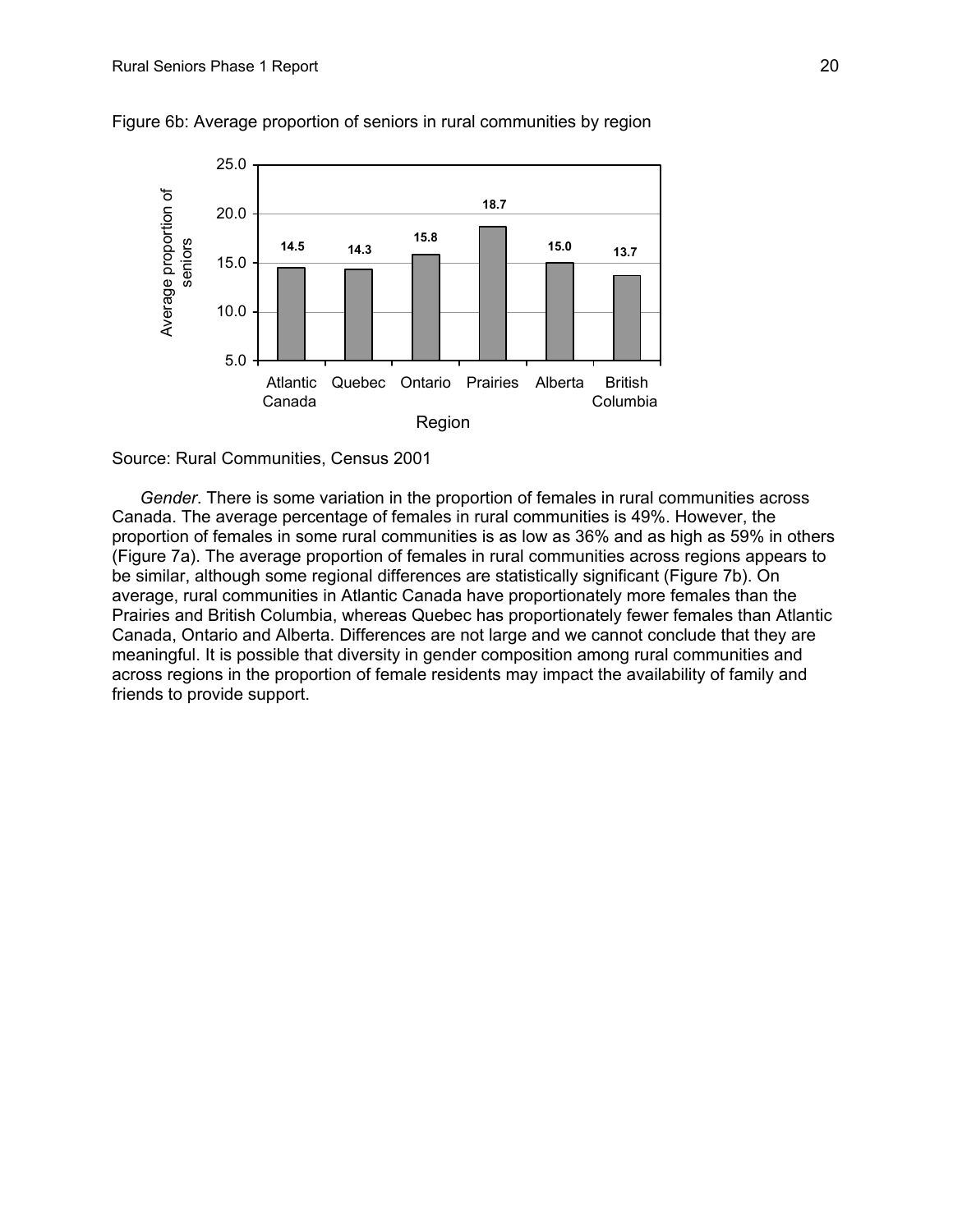

Figure 7a: Distribution of rural communities by average proportion of females

Average proportion of females

Source: Rural Communities, Census 2001

Figure 7b: Average proportion of females in rural communities by region



Source: Rural Communities, Census 2001

*Marital status.* Marital status is measured by the proportion of married/common-law persons in the community and by the proportion of widowed persons in the community. The average percentage of married persons in rural communities is 64%. However, the proportion of married persons in rural communities ranges from a low of 23% to a high of 81% (Figure 8a). Average proportion of married persons in rural communities is similar across regions, ranging from 63%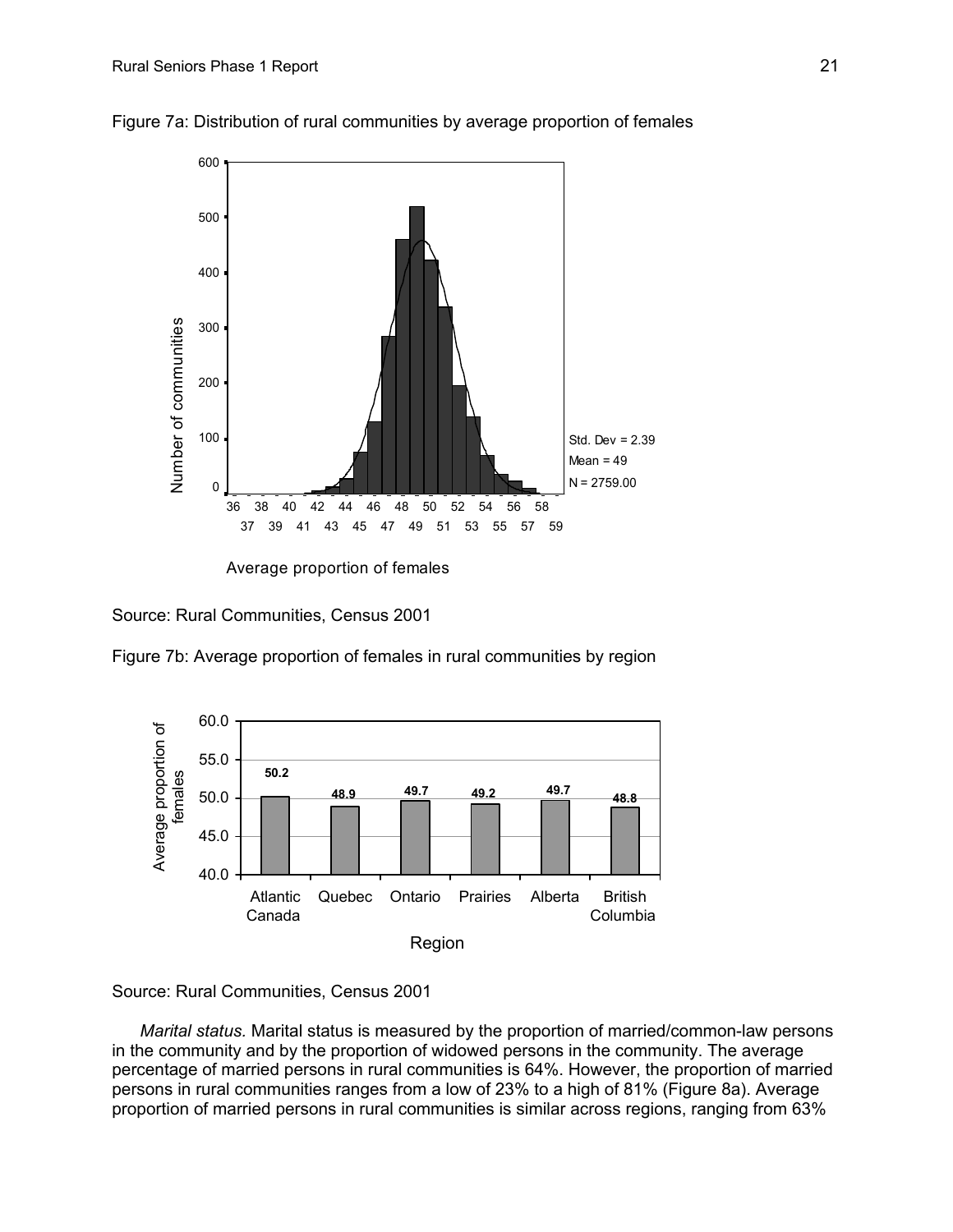to 66% (Figure 8b). These differences are small though statistically significant, with higher proportions of married residents in rural communities in Ontario compared to all other regions except the Prairies.

Figure 8a: Distribution of rural communities by average proportion of married/commonlaw persons



Average proportion of married/common-law persons

Source: Rural Communities, Census 2001

Figure 8b: Average proportion of married/common-law persons in rural communities by region



Source: Rural Communities, Census 2001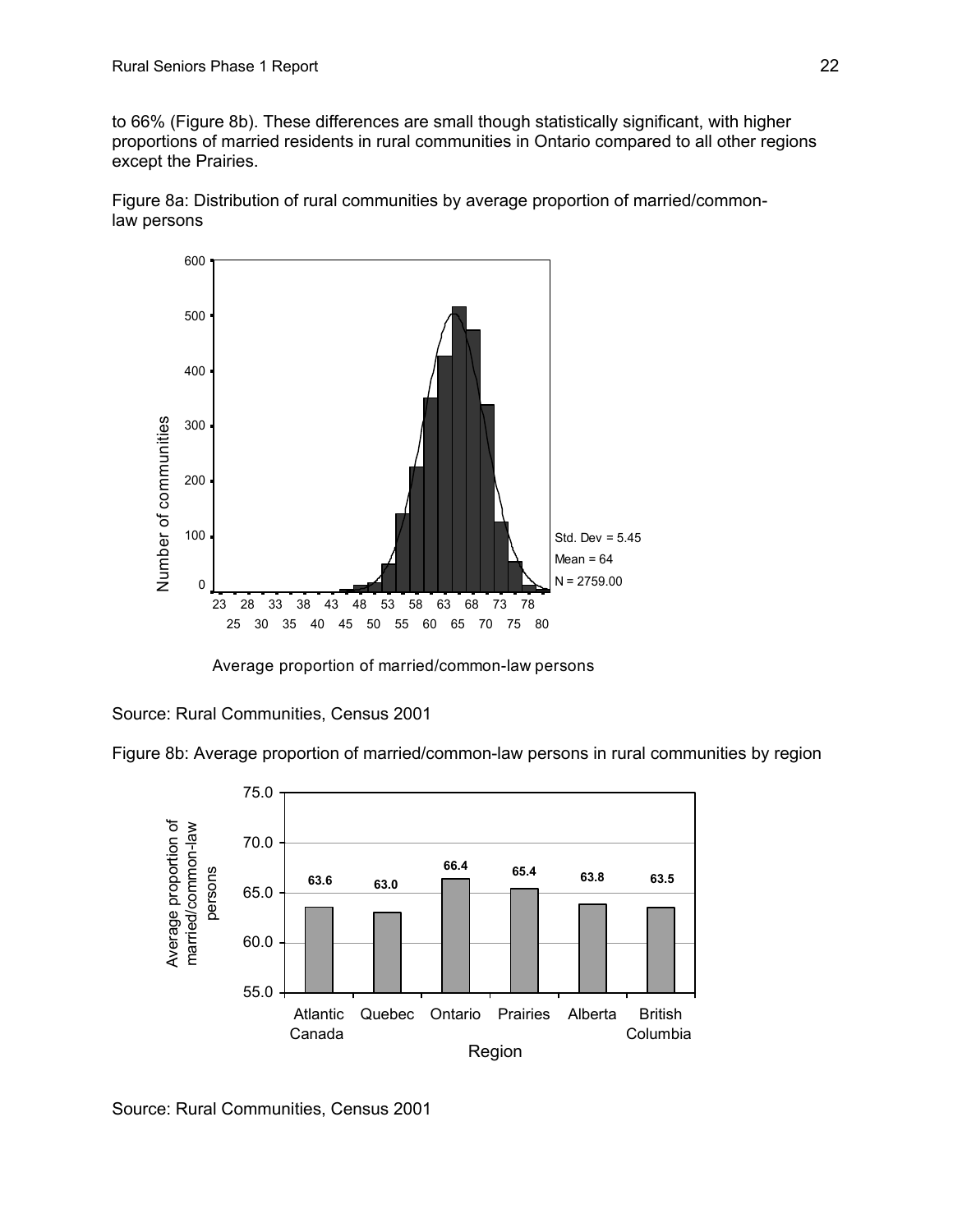The average percentage of widowed persons in rural communities is 7%. However, the proportion of widowed persons in rural communities ranges from a low of 0% to a high of 23% (Figure 9a). Although the average proportion of widows in rural communities seems similar across regions (Figure 9b), there are statistically significant differences among some regions. On average, rural communities in British Columbia have proportionately fewer widowed persons than all other regions. Patterns of marital status in communities may influence their supportiveness. Never-married and widowed people in Canada provide more hours of support/care than do those who are married (Keating et al., 1999).



Figure 9a: Distribution of rural communities by average proportion of widowed persons

Average proportion of widowed persons

Source: Rural Communities, Census 2001



Figure 9b: Average proportion of widowed persons in rural communities by region

Source: Rural Communities, Census 2001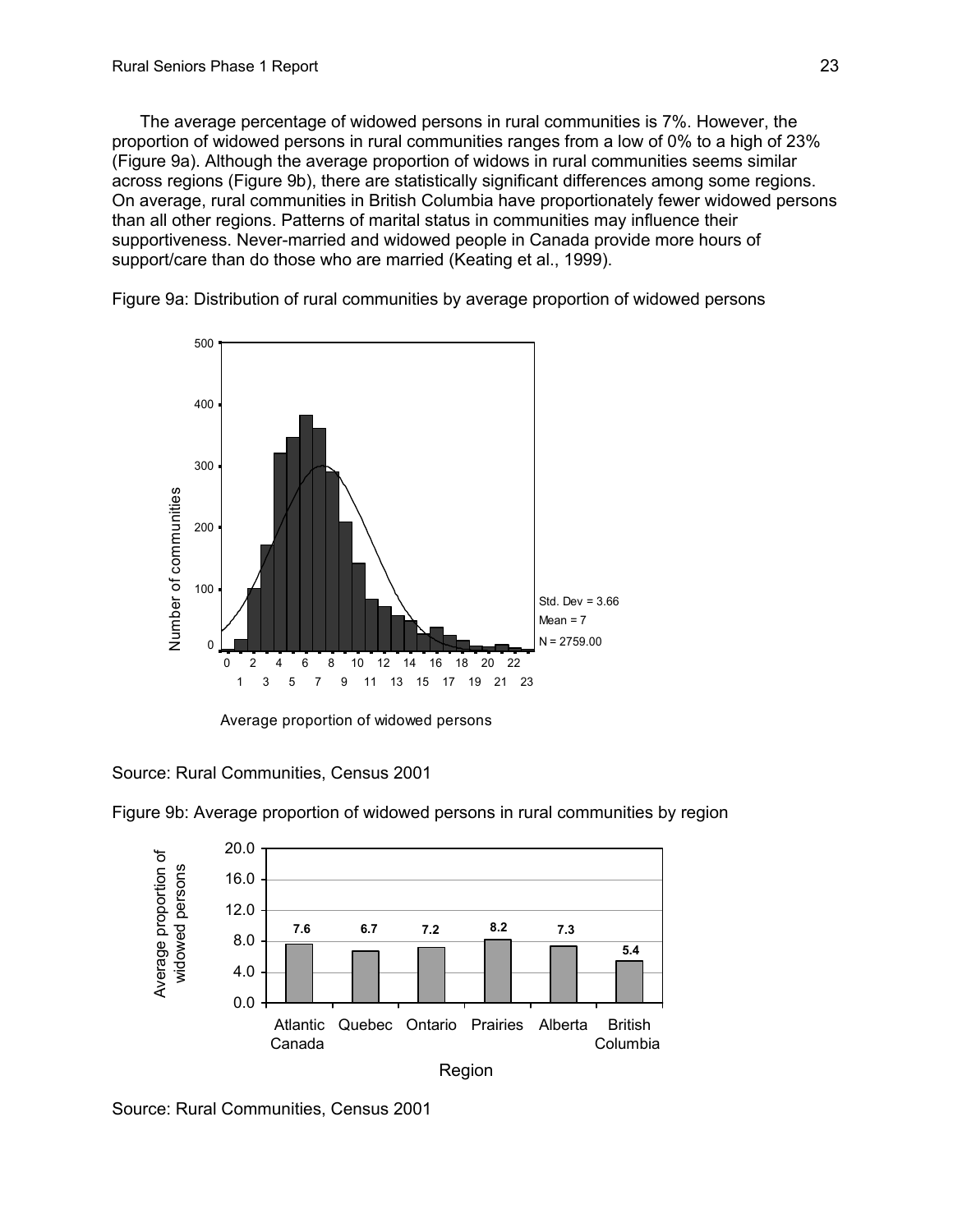*Living arrangements*. Two types of living arrangements are used in our analysis: the proportion of single person households; and the proportion of households with four or more members. There is considerable variation in the living arrangements of those who reside in rural communities. The proportion of single person households in rural communities ranges from a low of 0% to a high of 54% (Figure 10a) with a national average of 23%. As shown in Figure 10b, the average proportion of persons living alone in rural communities varies across regions. Rural communities in Atlantic Canada have significantly fewer people living alone (19%) than in all other regions.

Figure 10a: Distribution of rural communities by average proportion of single person households



Average proportion of single person households

Source: Rural Communities, Census 2001



Figure 10b: Average proportion of single person households in rural communities by region

Source: Rural Communities, Census 2001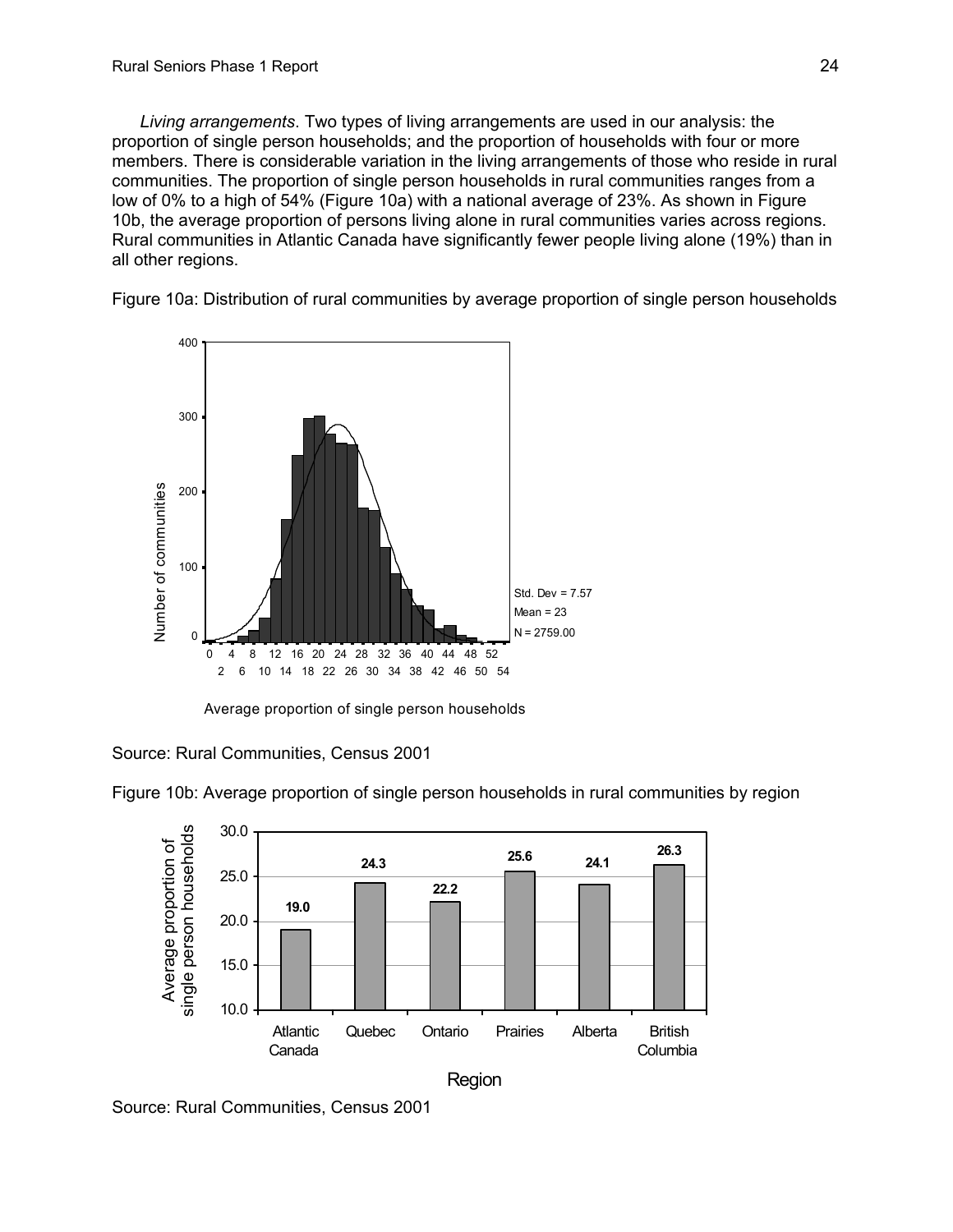Similarly, there is considerable variation in proportions of older adults in rural communities that live in large households of four or more people from a low of nearly 6% to a high of 56% (Figure 11a). Overall the average percentage of persons living in households with four or more persons is 25%. Such variability is also observed at the regional level. The mean proportion of persons living in households with four or more members is significantly lower in British Columbia, than in all other regions. In comparison, in rural Atlantic Canada there are significantly larger households than in Quebec, the Prairies and British Columbia (Figure 11b).

Previous research has suggested that living alone increases the probability that the person provides assistance to others (Keefe & Side, 2003). One explanation may be the increased time available for being supportive to others outside one's own household. Conversely in households with four or more persons the person may be more likely to provide assistance to others within the household rather than outside the household. Regional differences in household composition may contribute to our understanding of the availability of persons to be supportive. For example, regions that have a higher proportion of households with four or more persons may have greater availability of support from family members.

Figure 11a: Distribution of rural communities by average proportion of households with 4 or more persons



Average proportion of households with 4 or more persons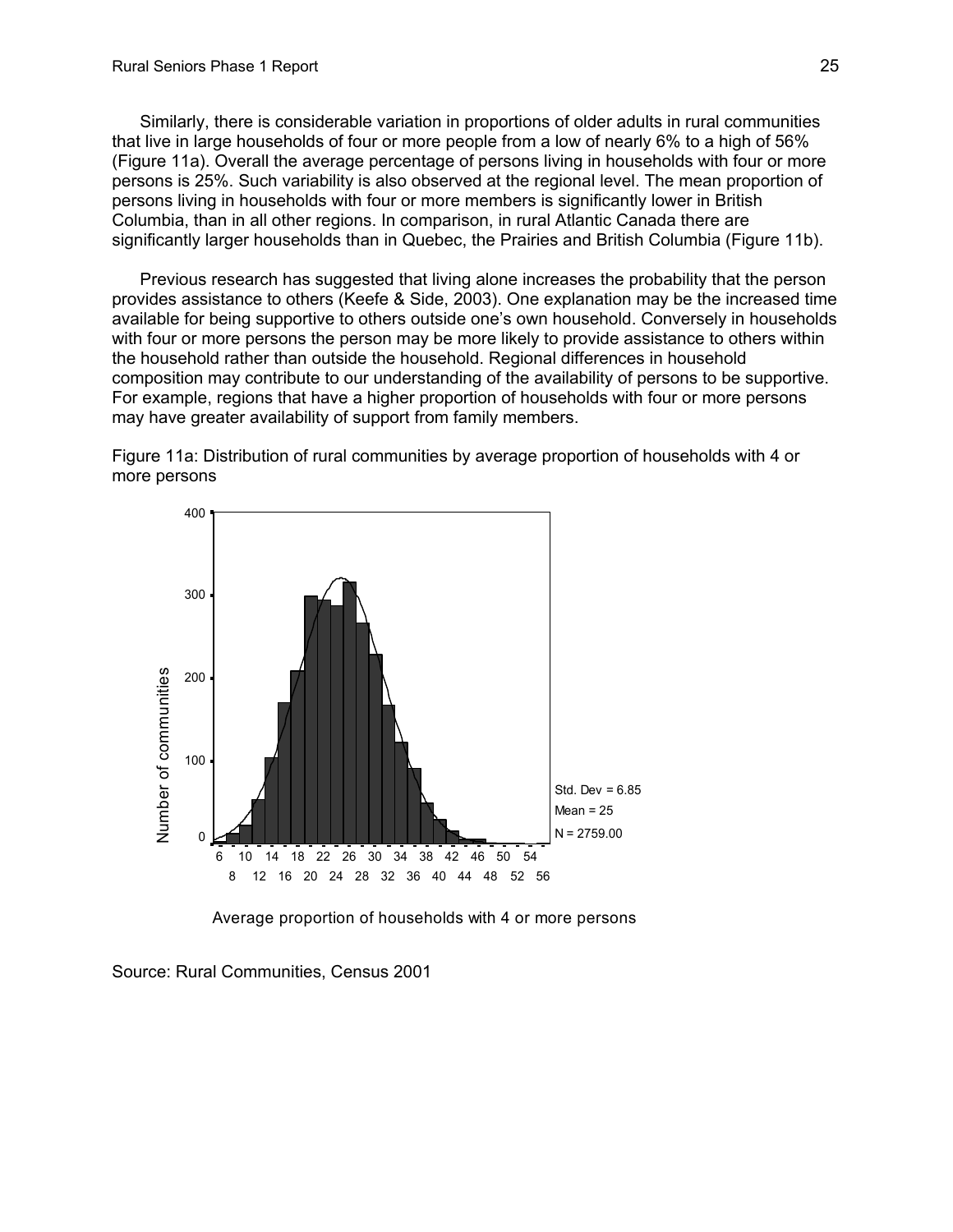Figure 11b: Average proportion of households with 4 or more persons in rural communities by region



#### Source: Rural Communities, Census 2001

*Education*. The average percentage of persons with at least some post-secondary education in rural communities is 43%. However, the proportion of persons with at least some postsecondary education ranges from a low of 6% for some rural communities to a high of 83% for other rural communities (Figure 12a). At the regional level, the extent of persons in rural communities with at least some post-secondary education varies considerably. In British Columbia's rural communities, on average, 56% of residents have at least some post-secondary education (Figure 12b). Conversely, rural communities in Quebec have a significantly lower proportion of persons with at least some post-secondary education (39%) than in all other regions.

Preston and Bucher (1996) have reported that seniors who live in communities with low to moderate levels of education have the highest number of helpers from the formal and family/friend sectors. This suggests that the reliance on family and friends is higher in communities where there are fewer resources. At an individual level, persons with a higher level of educational attainment are more mobile (Rothwell et al., 2002), and may influence the establishment of longstanding support networks in their communities.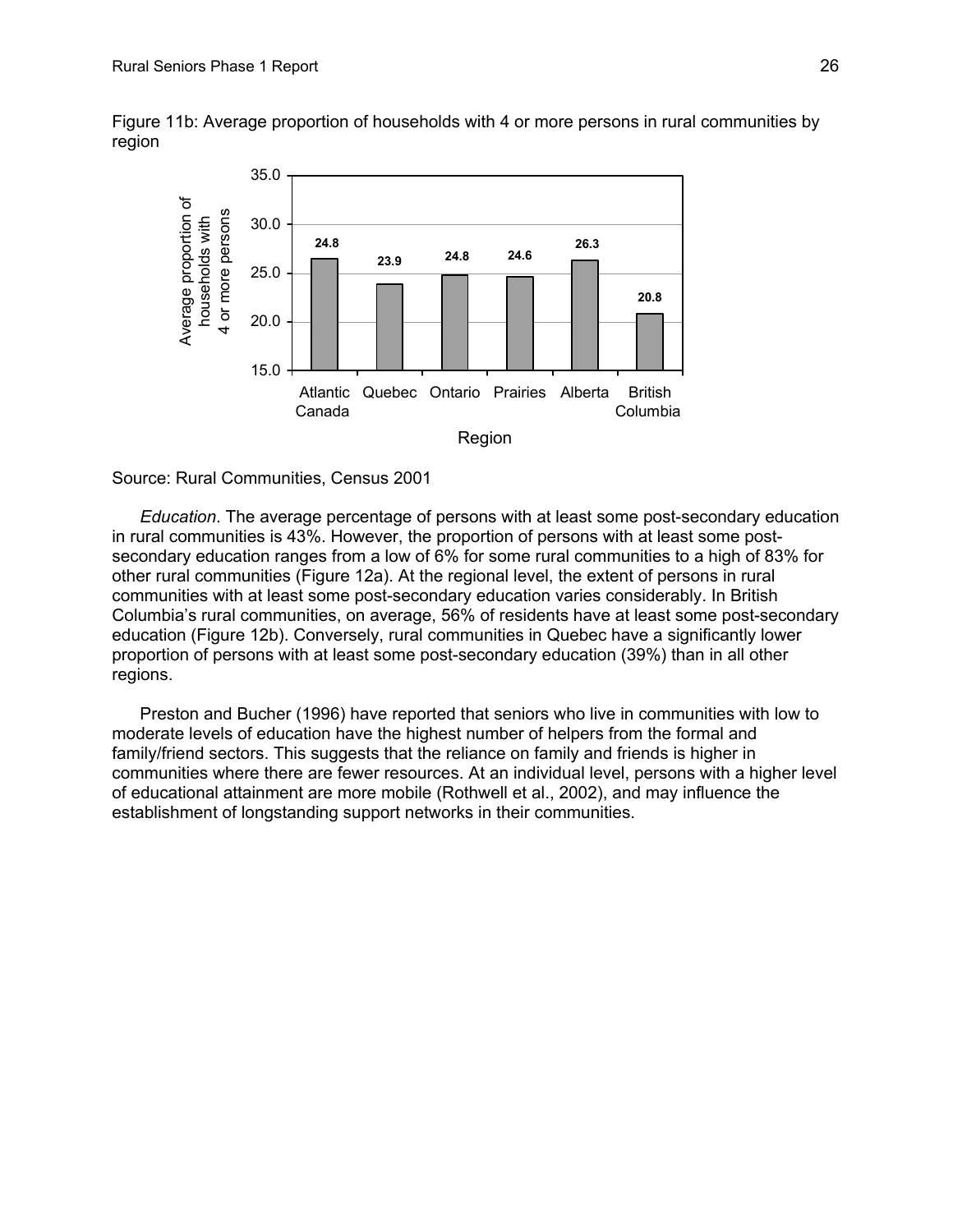Figure 12a: Distribution of rural communities by average proportion of persons with some postsecondary education



Average proportion of persons with some post-secondary

Source: Rural Communities, Census 2001

Figure 12b: Average proportion of persons with some post-secondary education in rural communities by region



Source: Rural Communities, Census 2001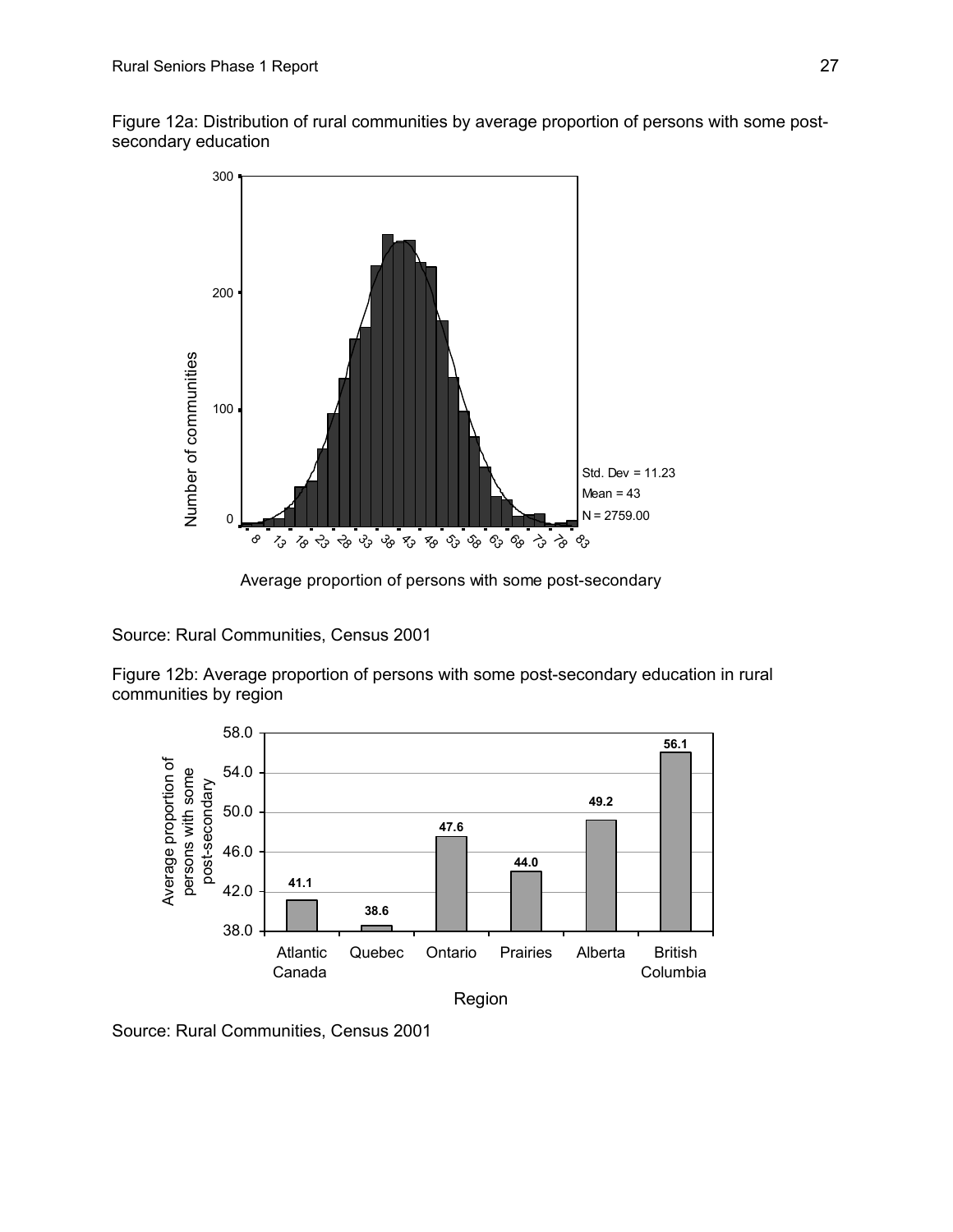*Income*. There is considerable diversity in median household income among rural communities in Canada. On average, the median household income of rural communities is less than \$40,000. However, the median community household income ranges from a low of \$13,415 to a high of \$87,943 (Figure 13a). At the regional level, the average median household income varies considerably but is significantly lower in rural communities in Atlantic Canada (\$35,041) than in all other regions (Figure 13b). Conversely, the average median household income is significantly higher in rural Ontario (\$44,779) than in Atlantic Canada, Quebec and the Prairies. Income is related to civic engagement and participation in community activities. Communities in which there are higher socio-economic status households may be more likely to be involved (Williams & White, 2002), while poor areas may have limited participation (Small, 2002). Thus, more affluent communities may be more supportive to seniors if civic engagement leads to helping others such as seniors.





Source: Rural Communities, Census 2001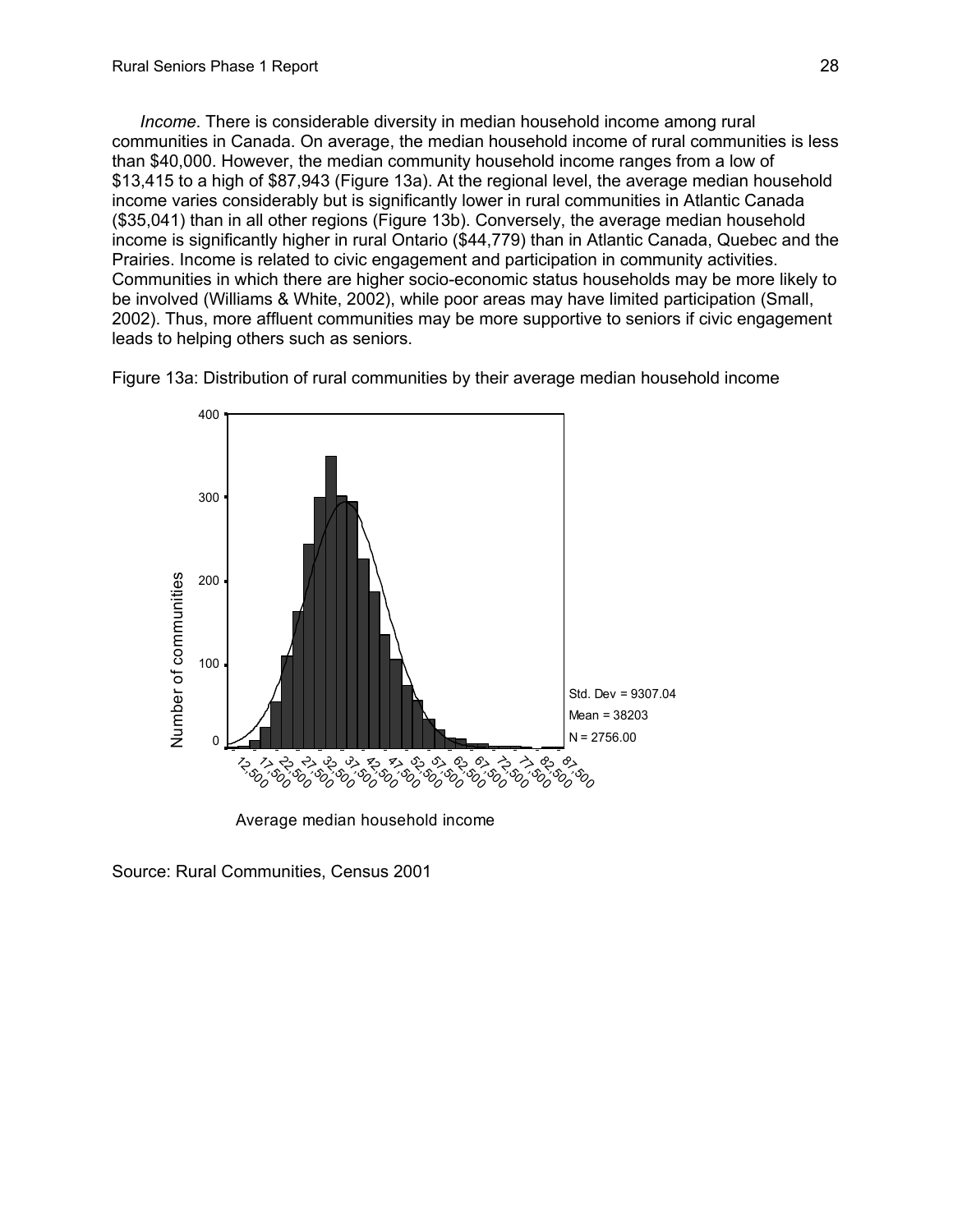

Figure 13b: Average median household income in rural communities by region

Source: Rural Communities, Census 2001

*Employment status*. There is diversity in the employment status of residents of rural communities in Canada (Figure 14a). At the national level, the average percentage of persons who are employed part year/part time in rural communities is 53%, perhaps an indication of the nature of employment in rural Canada. However, similar to other community characteristics, the proportion of persons with such employment ranges considerably, from almost 14% to 100%. There are significant differences among regions in the average proportion of persons employed part year/part time. The proportion of persons employed part year/part time is significantly higher in Atlantic Canada and British Columbia than all other regions, and significantly lower in the Prairies than all other regions. These regional differences may reflect the predominant resource-based industries in these areas. The fishing industry in Atlantic Canada and logging and mineral resource extraction in British Columbia are seasonal. A long tradition of supplementing farm income with off-farm employment may underlie higher levels of full time employment in the Prairie region. Communities with seasonal and part time workers may have more time available to provide support to seniors, at least at some times of the year, than communities in which higher proportions are employed full year/full time.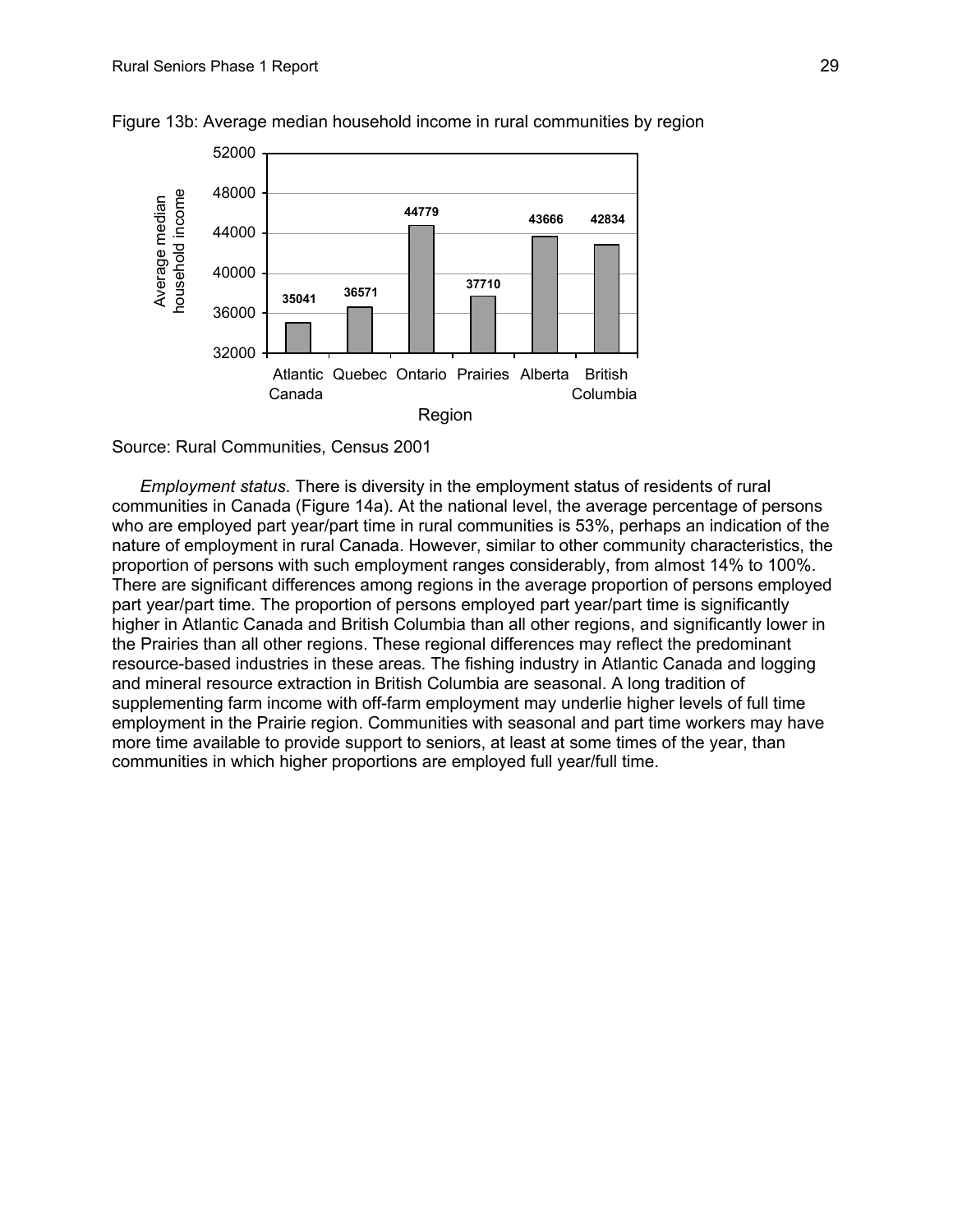Figure 14a: Distribution of rural communities by average proportion of persons who worked part year/part time



Average proportion of persons who worked part year/part time

Source: Rural Communities, Census 2001

Figure 14b: Average proportion of persons who worked part year/part time in rural communities by region



Source: Rural Communities, Census 2001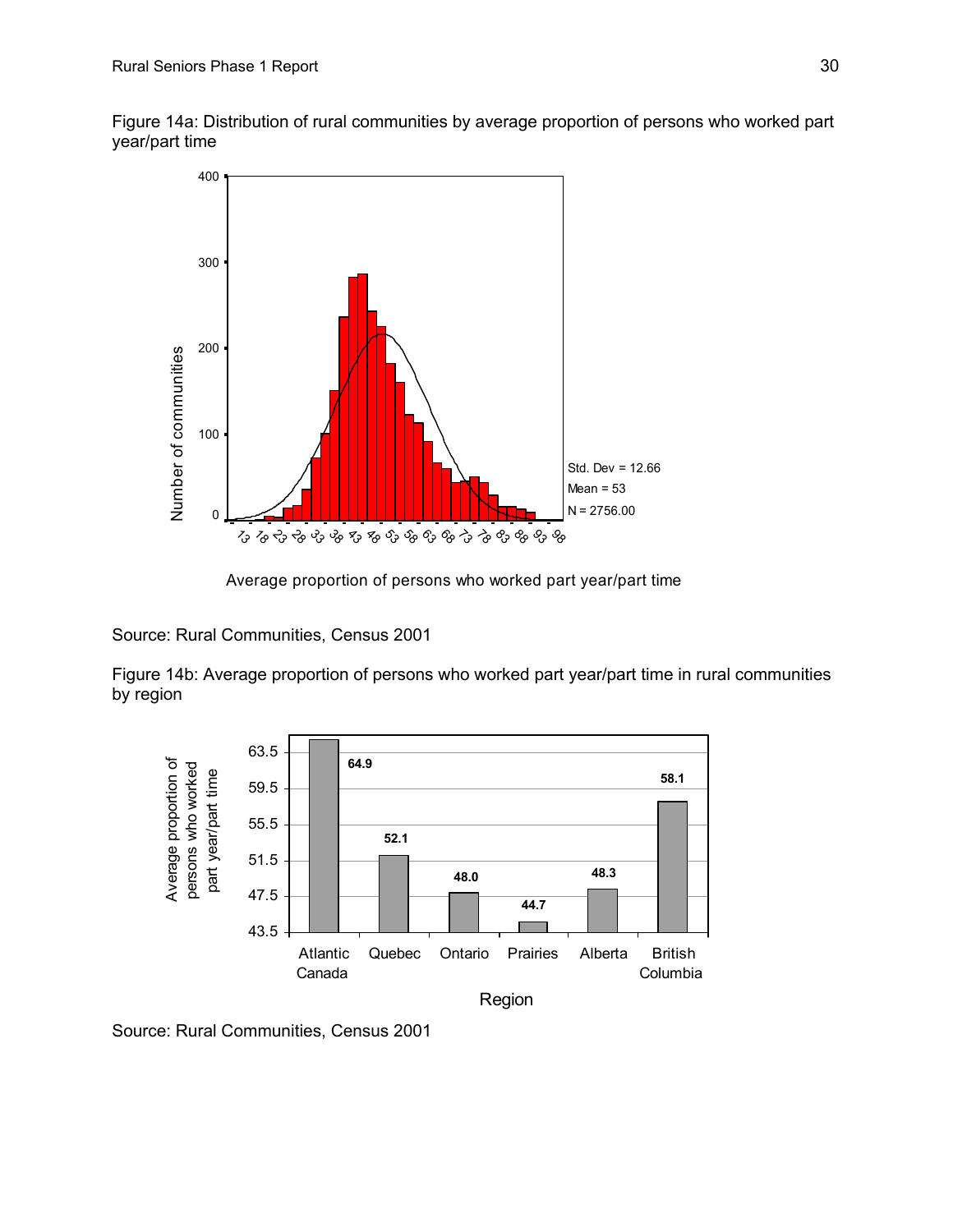*Long term residents*. There is considerable diversity among rural communities in the stability of their population over time. At the national level, on average, 83% of the population had lived in their communities more than five years. The proportion of long term residents ranges from a low of 29% to a high of 100% (Figure 15a) with considerable diversity across regions (Figure 15b). The average proportion of long term residents in the last five years is significantly lower in Alberta (73%) and British Columbia (76%) than in all other regions. In contrast, the average proportion of long term residents in the last five years is significantly higher in Atlantic Canada (89%) and the Prairies (85%) in comparison to other regions. Population mobility may be a result of the economies of these regions. The observed diversity among rural communities and across regions in-migration patterns will likely affect how well community members know each other, and their willingness to provide support to a long standing friend/neighbour as needed.

Figure 15a: Distribution of rural communities by average proportion of long term residents (5 years or more)



Average proportion of long term residents (5 years or more)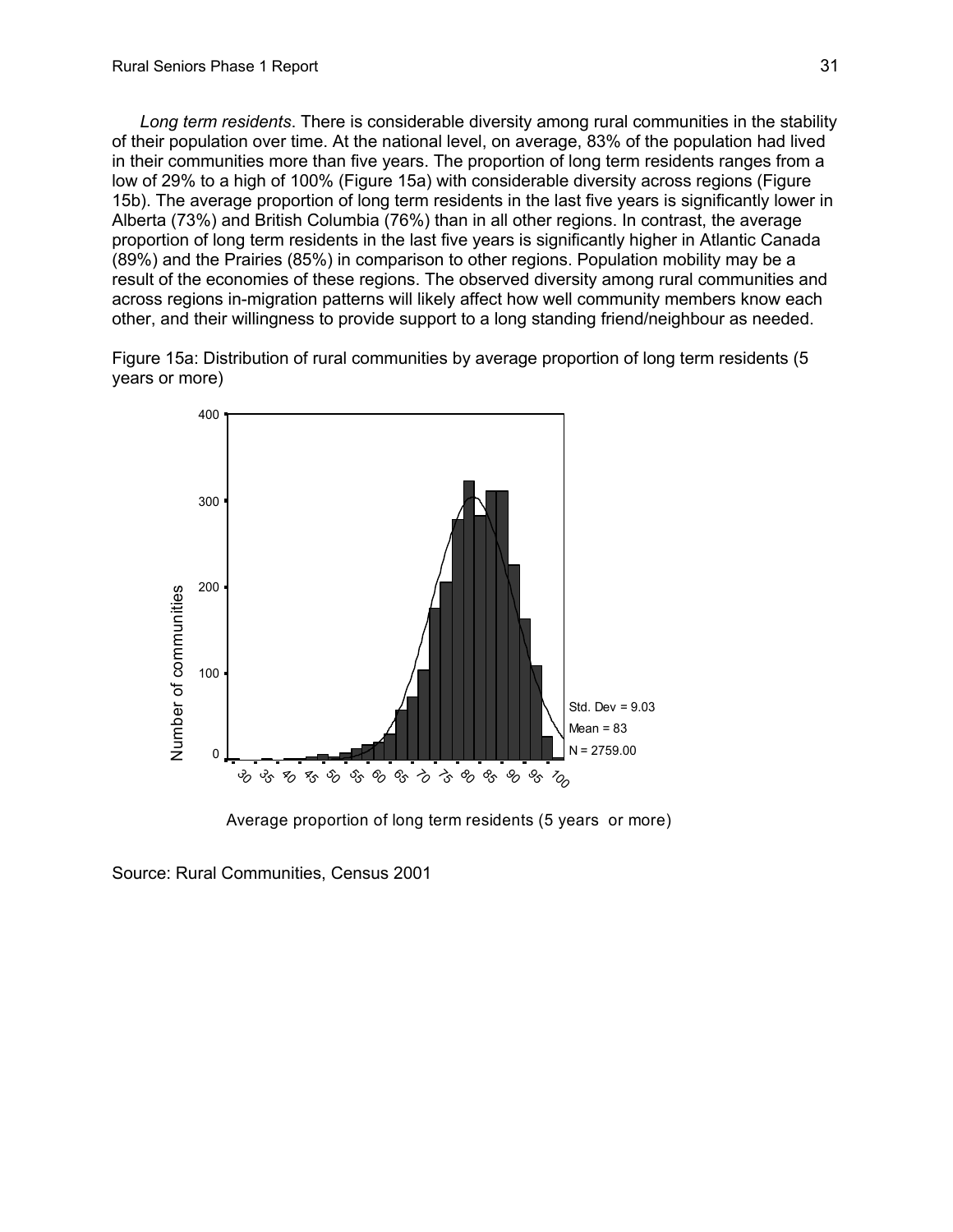

Figure 15b: Average proportion of long term residents in rural communities by region

Source: Rural Communities, Census 2001

*Unpaid work*. The average percentage of persons in rural communities who provide unpaid child care is 38%, ranging from 9% to 73% (Figure 16a). There are some significant differences among regions (Figure16b). The average percentage of persons providing unpaid child care is significantly higher in Alberta (41%) than in all other regions except Quebec (39%). In contrast, the mean proportion of persons providing unpaid child care in British Columbia is significantly lower (35%) than in Quebec, the Prairies, and Alberta.

Figure 16a: Distribution of rural communities by average proportion of persons who provided unpaid child care



Average proportion of persons who provided unpaid child care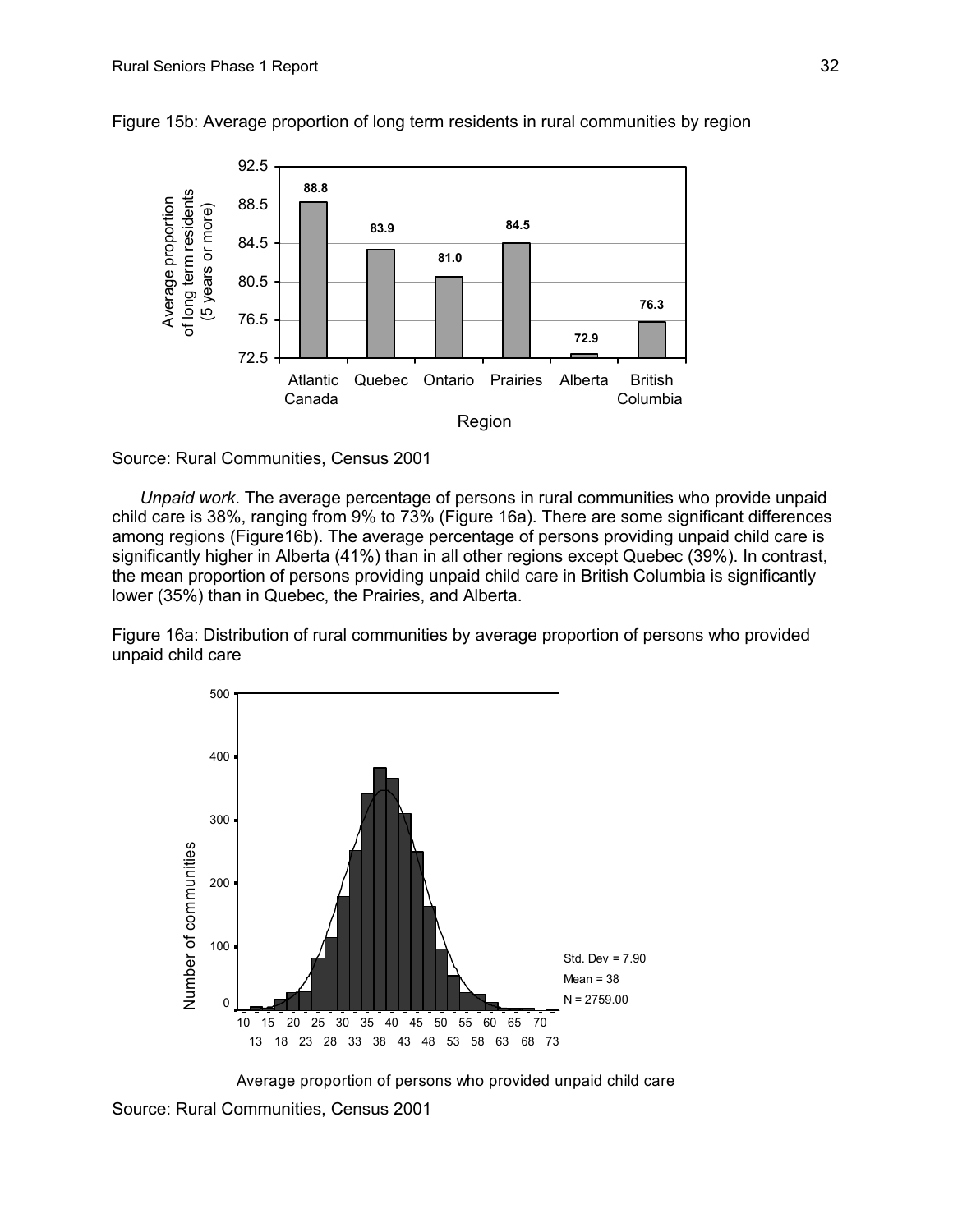Figure 16b: Average proportion of persons who provided unpaid child care in rural communities by region



# Source: Rural Communities, Census 2001

At the national level, the average time spent per week by residents of rural communities on unpaid housework is 19 hours, ranging from almost 6 hours to 38 hours (Figure 17a). Diversity among regions in the average number of hours spent on unpaid housework is evident (Figure 17b). Significantly more time, on average, is spent on unpaid housework in the Prairie region (21 hours per week) than in all other regions. In contrast, significantly less time is spent on unpaid housework in Quebec (17 hours per week) than in all other regions. There are significant differences among other regions as well.

Figure 17a: Distribution of rural communities by average hours per week of unpaid housework of residents



Average hours per week of unpaid housework of residents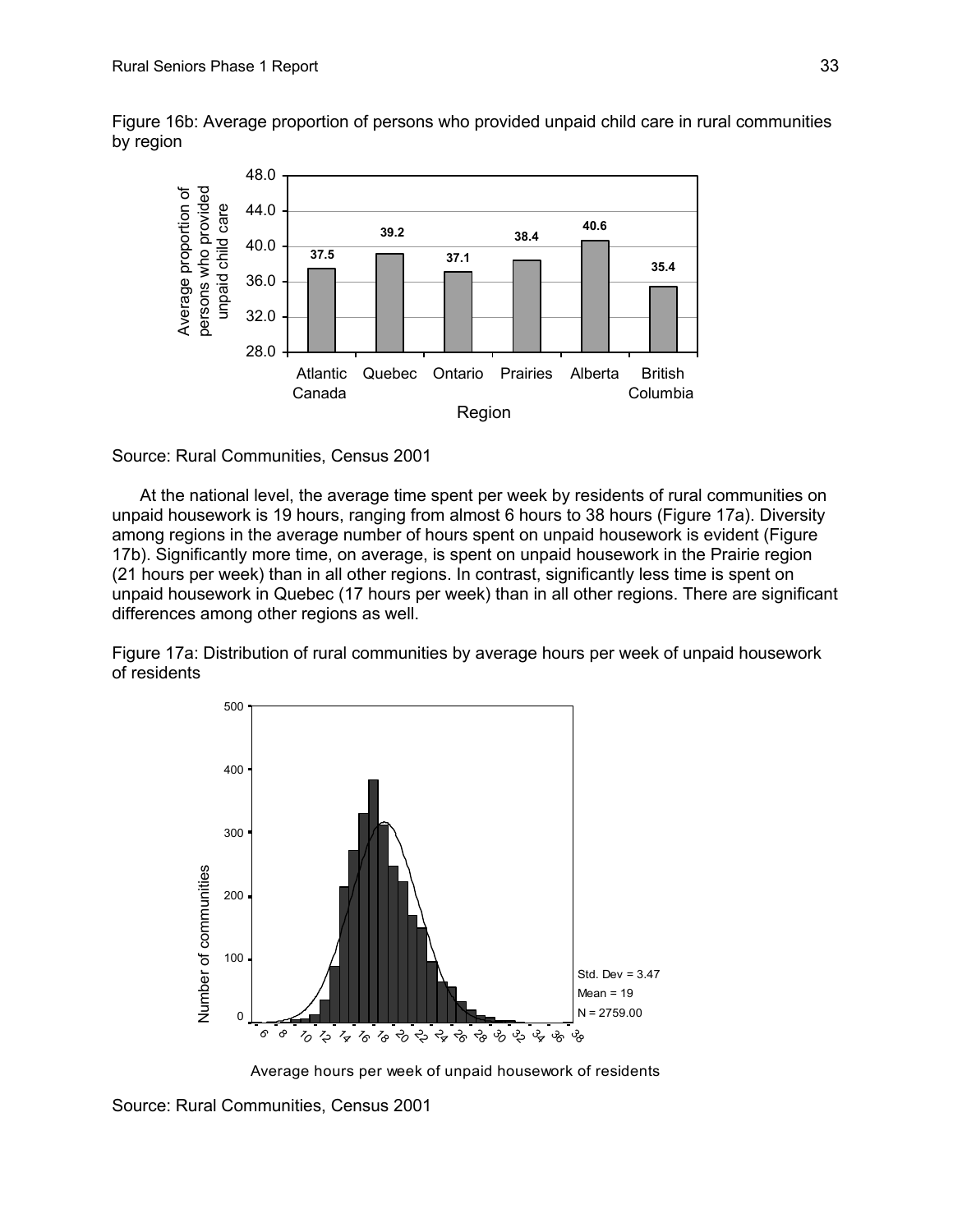30.0 Average hours per week Average hours per week of unpaid housework of unpaid housework 26.0 of residents **21.1** of residents22.0 **19.8 19.5 19.2 19.5 17.1** 18.0 14.0 10.0 Atlantic Quebec Ontario Prairies Alberta British Columbia Canada Region

Figure 17b: Average hours per week of unpaid housework of residents in rural communities by region

#### Source: Rural Communities, Census 2001

The average percentage of persons in rural communities who provided unpaid help to seniors is 21%. However, as shown in Figure 18a the proportion of rural communities providing support to seniors ranges from less than 1% to a high of over half the community (56%). There are significant regional differences. As shown in Figure 18b, the average percentage of persons providing support to seniors is significantly lower in British Columbia (17%) than all other regions. In comparison, the average percentage of persons providing support to seniors is significantly higher in the Prairie region (24%) than in all other regions. Differences may be a reflection of different proportions of seniors in rural communities in these areas. British Columbia has the lowest proportion of seniors and the Prairies the highest in the country (Figure 6b).

A community's supportiveness to seniors may stem from existing values about helping one another. Rural residents aged 45 and older spend significantly more time on unpaid work than their urban counterparts (Dosman et al., in review). And 60% of recent retirees to rural settings provided 10 hours or more per month of volunteer work for long term community residents (Bennett, 1993). At the same time, unpaid help with child care is often a competing responsibility with unpaid help to seniors (Keating et al., 1999). Thus communities in which residents participate in unpaid work, or who spent time in unpaid work, may be supportive to seniors, but those in which help with child care is strong may be less senior-friendly.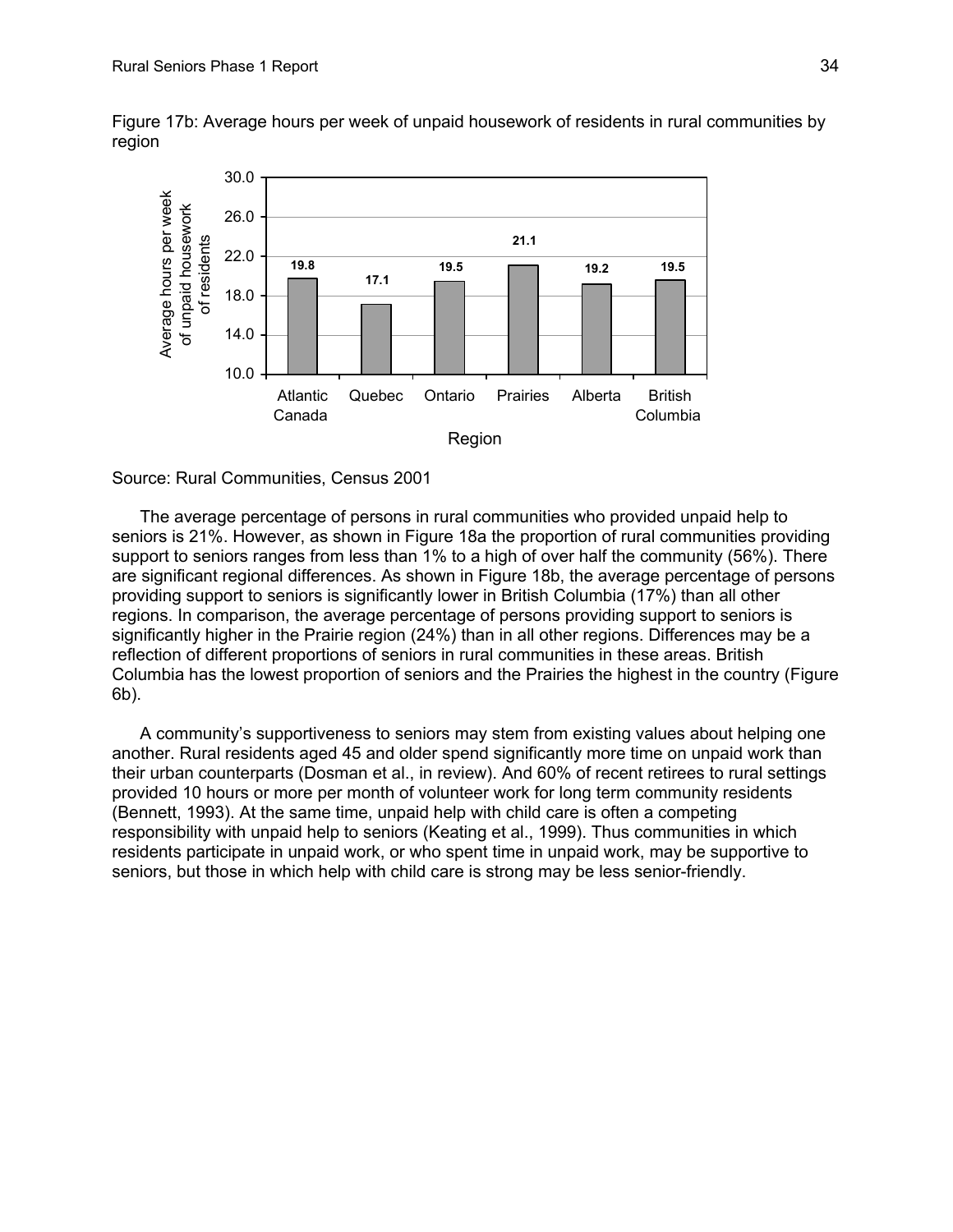Figure 18a: Distribution of rural communities by average proportion of persons who helped a senior



Average proportion of persons who helped a senior

Source: Rural Communities, Census 2001

Figure 18b: Average proportion of persons who helped a senior in rural communities by region



Source: Rural Communities, Census 2001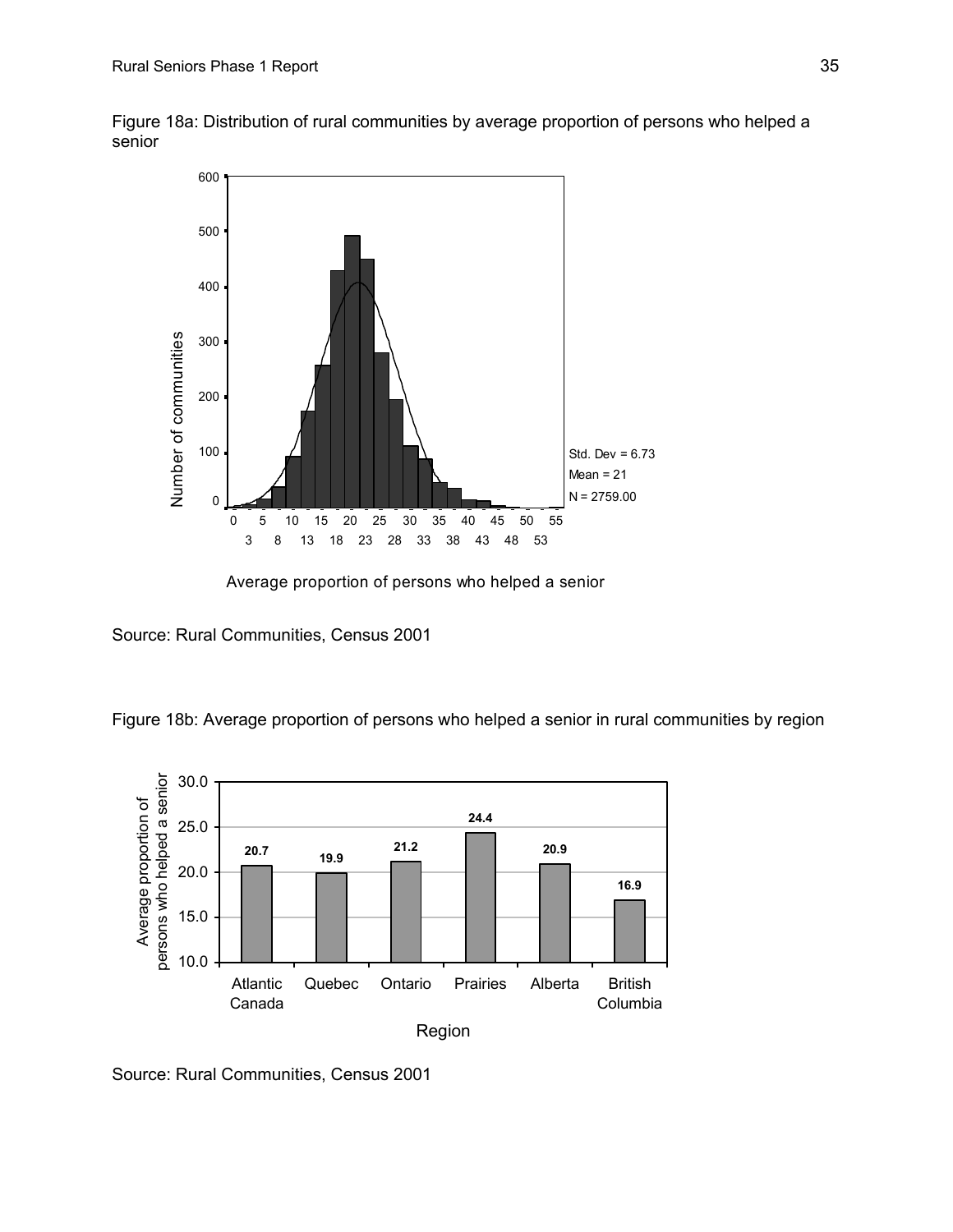## *Summary of Diversity of Rural Communities*

Rural communities are diverse on many of the characteristics thought to influence their supportiveness: physical locality (population size, land area and populatio n density), and social aspects of communities (proportion of seniors, community economic indicators, resid ents' tenure in the community). These differences provide the contex t for our subsequent discussion about differences in community supportiveness. For example, among physical locality issues, large variation in population size may underlie potential differences in community cohesion. The question of whether 'smaller is better' warrants further exploration. Similarly, large variations in proportions of seniors lead to questions about whether in some communities, s eniors and their needs are less visible.

In these descriptions of rural communities we begin to see patterns of re gional differences. Communities in Atlantic Canada, on average, have higher proportions of persons living with others, higher proportions of long term residents, lower household incomes, higher p artyear/part-time employment and fewer persons with at least some post-secondary education. Conversely, rural communities in British Columbia differ from all other regions, as their communities on average, have a lower proportion of persons living with 4 or more others, lower proportion of widowed persons, higher education levels and lowest proportion of resid ents who provided unpaid help to seniors. The Prairies is the only other region with strong differ ences from all other regions. Their rural communities on average have the lowest levels of partyear/part-time employment, the highest proportion of seniors and the highest prop ortion of the population providing help to seniors.

Communities across the country differ substantially in their supportiveness to sen iors. There are a number of communities in which less than 1% of the population support seniors and in others more than 50% support seniors. This variability also exists across regions. What accounts for these differences? In part, differences may be related to the composition of the ommunity. An industrial type rural community which attracts and retains a younger working c population may have a smaller population of seniors. Therefore, the proportion of residents seniors, such as rural communities where seniors age in place or those that experience retiree in-migration, may result in a higher proportion of the community supporting seniors. Of course, health status and access to formal services are also important factors in determining social support need. To better understand how rural community diversity plays out in support to seniors, the next section examines a number of factors by the proportion of residents in a rural community who provided support or assistance to a senior. supporting seniors may be lower. Conversely, rural communities with higher proportions of

# *3.2 Characteristics of Rural Communities and Community Supportiveness to Seniors*

Results presented in this section of the report address the second research question:

# • *What is the relationship between characteristics of rural communities and their supportiveness to seniors?*

The extent to which rural communities are viewed as "supportive communities" may depend on many of the same factors that drive diversity. As the previous section illustrates rural communities differ considerably in elements of the physical locality such as population size, distance from service centre, and social aspects of community such as demographic characteristics, community economic indicators, migration patterns and unpaid work. Rural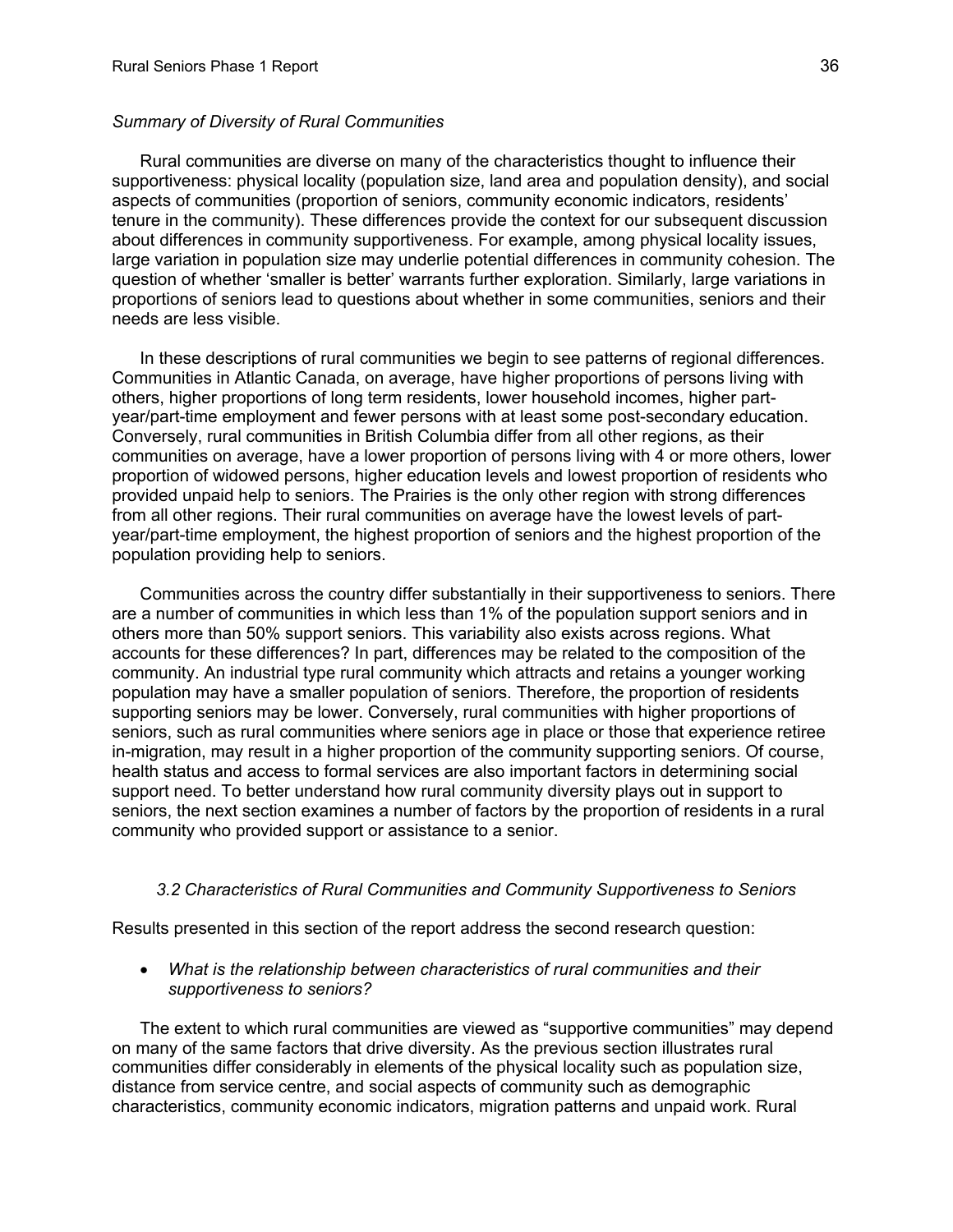diversity also may affect the availability of family/friend support networks that may provide much needed support in the absence of formal services.

In this section we present the relationships between community supportiveness and the same community characteristics described in the previous section. Results of ANOVAs for significant differences among levels of supportiveness to seniors by community characteristics are summarized in Appendix B.

# *Physical Locality*

First we examine the relationship between the physical locality of rural communities (in terms of population size, land area, population density, and distance from service centre), and the ir supportiveness to seniors.

*Population size*. Population size is related to rural community supportiveness to seniors as illustrated in Figure 19. 'Strong support' communities are smaller in size (F=92.51, p<.001) than moderate and weak support communities, suggesting that people in smaller populated areas for moderate and weak support communities. These findings provide some support for the long held belief that "smaller is better". However, further exploration of the relationship between size may be more familiar with one another's needs/circumstances which in turn facilitates a supportive response. However, the relationship between size and supportiveness is less clear and supportiveness in weak and moderate support communities is warranted.

Figure 19: Average population size by level of community supportiveness to seniors



Source: Rural Communities, Census 2001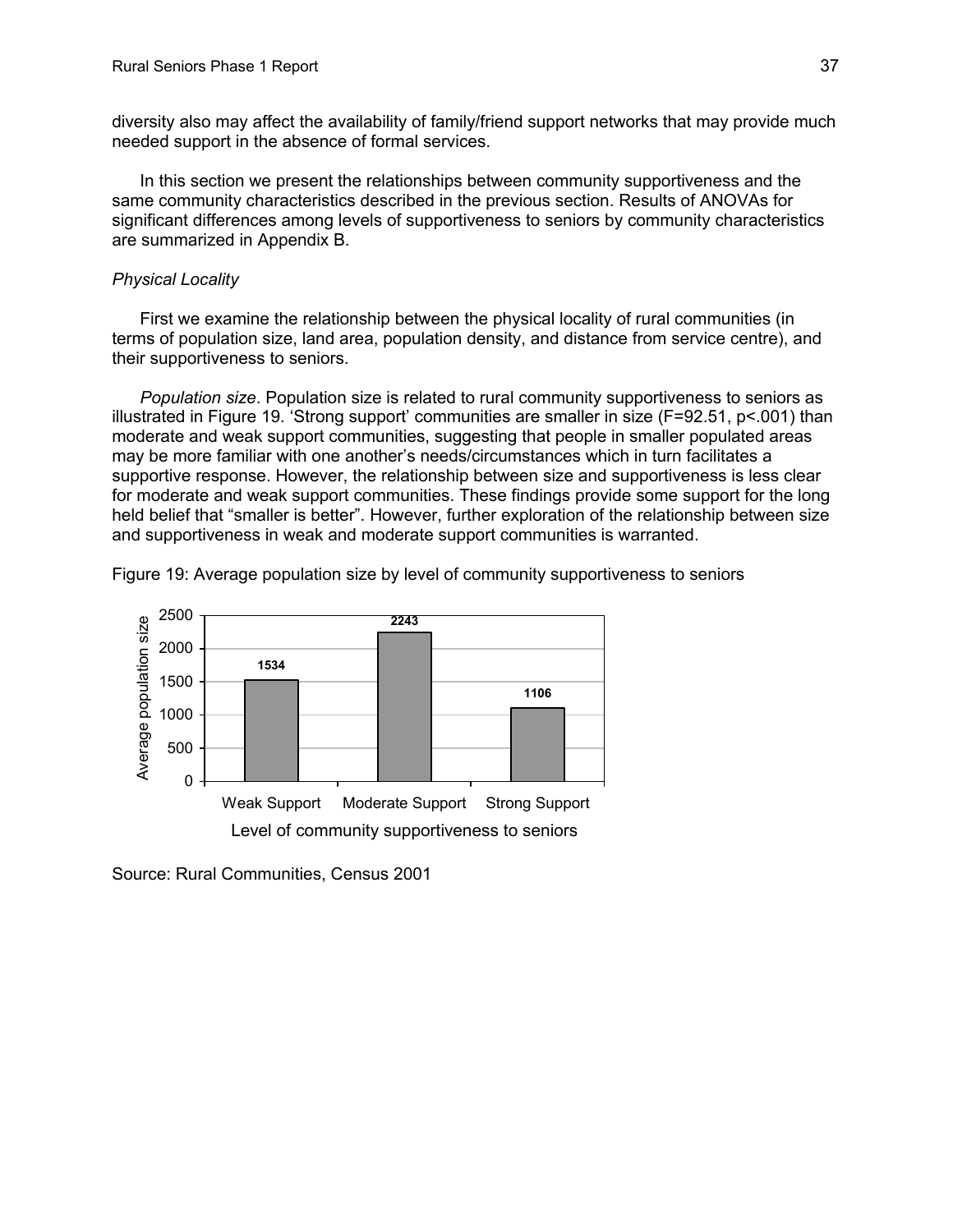*Land area and population density.* While population size is related to supportiveness, population density and land area are not. There were no statistically significant differences among level of supportiveness to seniors by population density or land area (Figures 20 and 21) . Thus, while formal services may be more difficult to access in sparsely populated areas, support from family and friends is not adversely affected by these factors.



Figure 20: Average land area by level of community supportiveness to seniors

Source: Rural Communities, Census 2001



Figure 21: Average population density by level of community supportiveness to seniors

Source: Rural Communities, Census 2001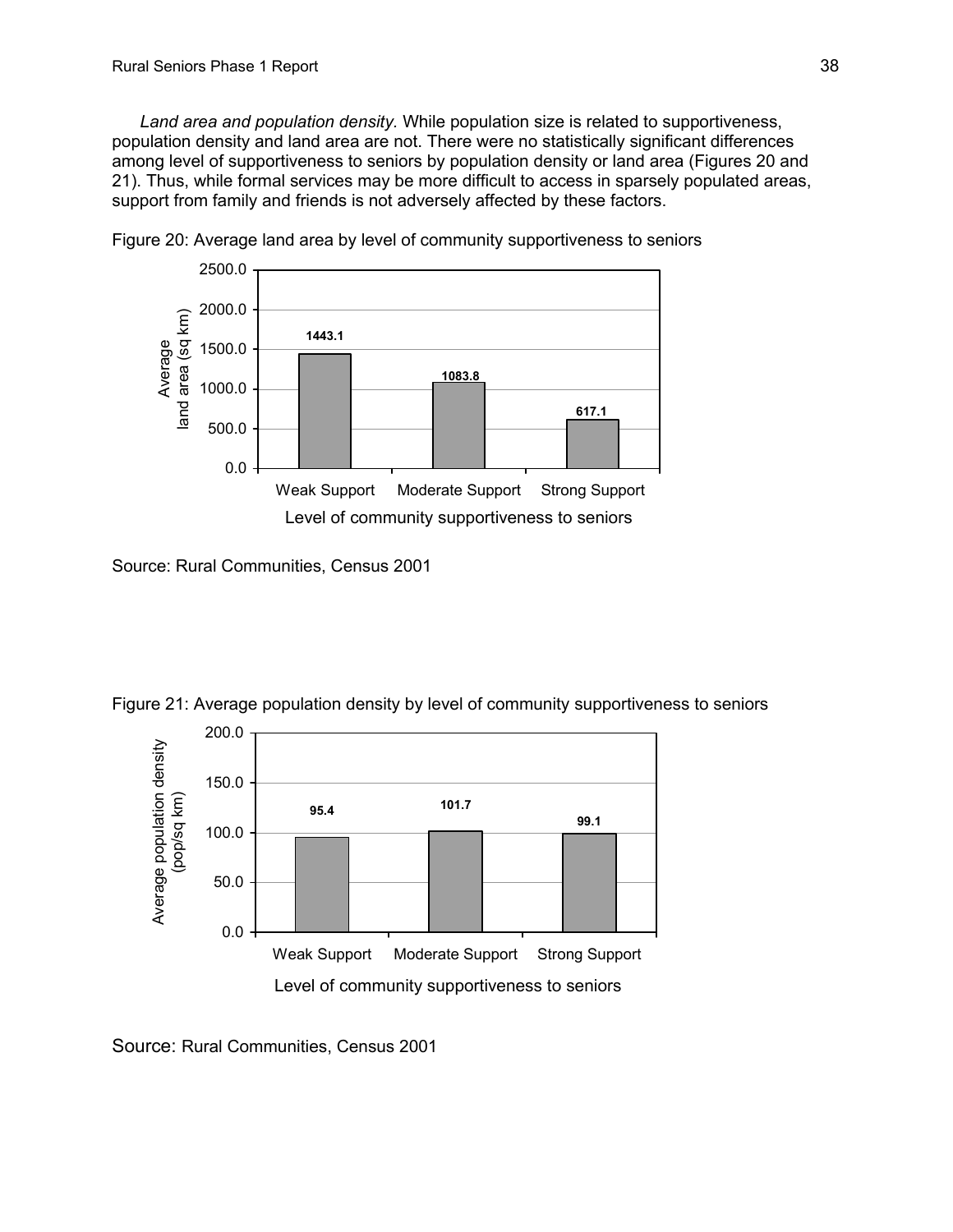Distance from service centre. In contrast to land area and density, distance from a service centre is related to rural community supportiveness to seniors (Figure 22). Strong support communities are further from a service centre than moderate and weak support communities (F=27.69, p<.001). This finding supports the assumption that rural communities that are furthe r from service centres may compensate for lack of formal services through in creased family/friend support.





Level of community supportiveness to seniors

Source: Rural Communities, Census 2001

# Social Aspects of Community

In this section, we examine the relationship between the social aspects of community (in terms of demographic characteristics, living arrangements, socio-economic status, residency, and unpaid work) and their supportiveness to seniors.

Age. Presence of seniors is related to community supportiveness to seniors (Figure 23). As the average proportion of seniors in rural communities increases, so does the pro portion who provide support to seniors (F=46.47, p<.001). This finding may reflect the respon se of communities with high proportions of seniors to a greater need for support. At the same time, it may be a reflection of the fact that seniors themselves often are the providers of support (Bennett, 1993). Particularly in rural communities which have experienced significant inmigration of retirees, the younger and perhaps more active seniors may be supporting those seniors who are experiencing health difficulties.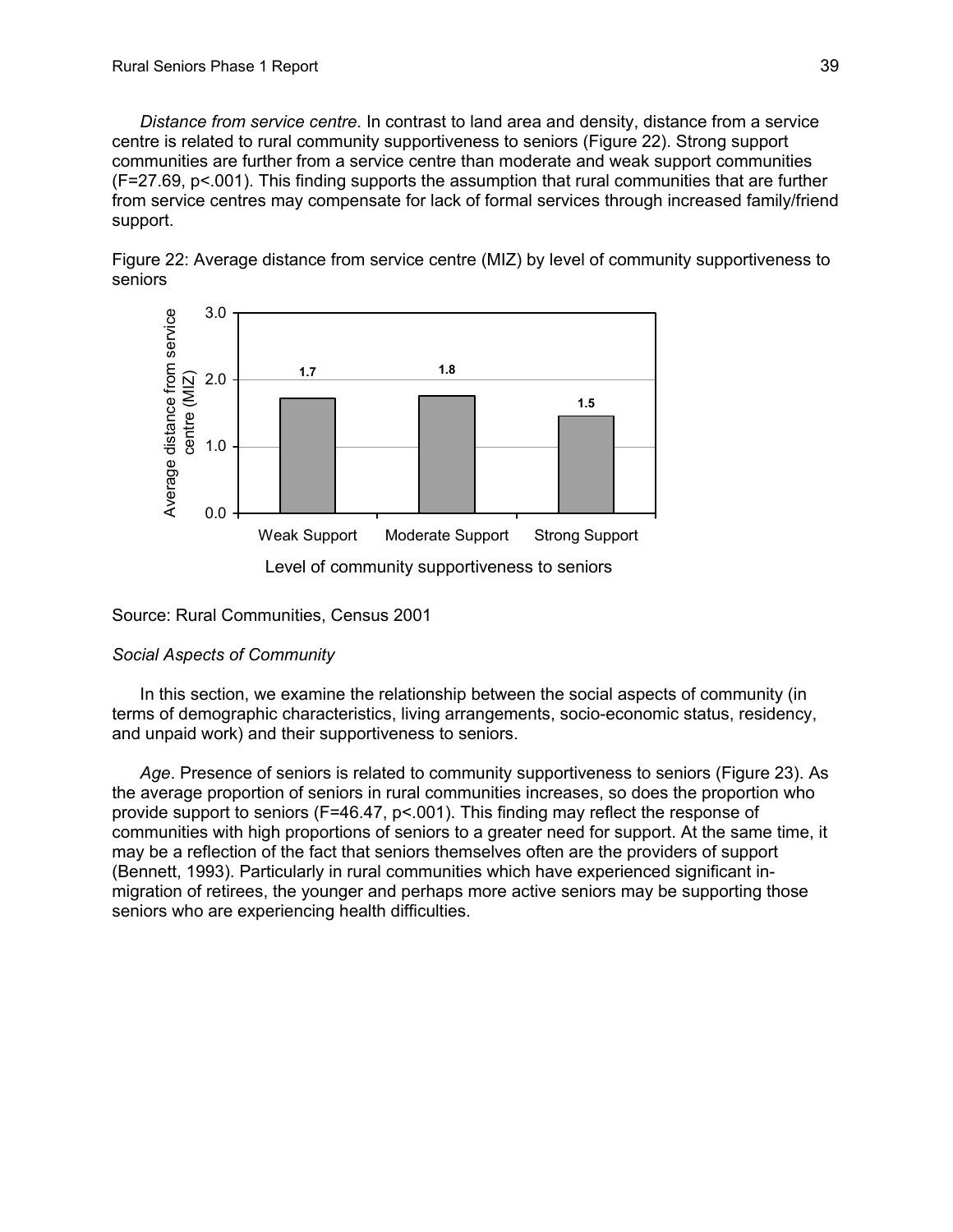Figure 23: Average proportion of seniors in rural communities by level of community supportiveness to seniors



Level of community supportiveness to seniors

Source: Rural Communities, Census 2001

Gender. Presence of females is important in understanding supportiveness to seniors (Figure 24). Rural communities that provide weak support to seniors, on average, have a lower p<.001). This finding is congruent with society's traditional expectation of who does the caring assist with more Activities of Daily Living tasks (Keating et al., 1999), therefore communities with a strong presence of females tend to have a higher proportion of caregivers. proportion of females compared to moderate and strong support rural communities (F=20.23, work for family and friends. A higher proportion of women than men are caregivers and they

Figure 24: Average proportion of females in rural communities by level of community supportiveness to seniors



Source: Rural Communities, Census 2001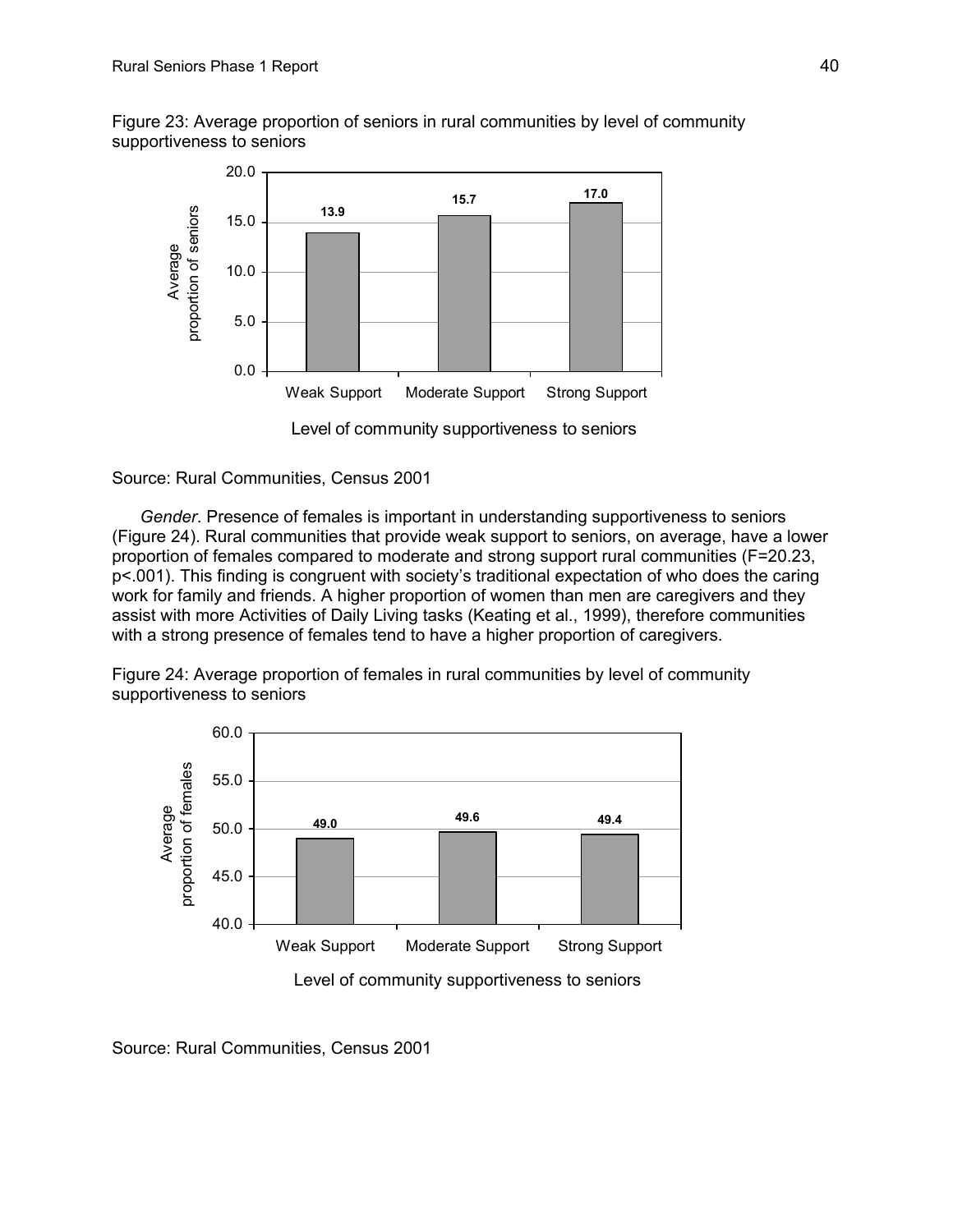*Marital status*. There is no evidence of a relationship between the proportion of married persons in the community and community supportiveness to seniors (Figure 25). This findin g may be related to the tendency for spousal support to go unrecognized and unreported unless the role changes to care provider (Keating et al., 1999). Ailing married seniors have someone in the household to provide support when required. Therefore, communities with a higher proportion of married seniors may provide a higher level of support to seniors than reported.

community supportiveness to seniors Figure 25: Average proportion of married/common-law persons in rural communities by level of



Level of community supportiveness to seniors

Source: Rural Communities, Census 2001

In contrast, there is a relationship between the proportion of widowed persons in the ommunity and community supportiveness to seniors. As the average proportion of widowed c per sons increases in rural communities, so does the level of support to seniors as shown in Figure 26 (F=35.04, p<.001). This relationship may be a factor of demand for support as well as supply of support. A higher proportion of widows could be related to higher need. On the other hand, widowed persons (and never-married persons) provide more hours of care to seniors than tho se who are married (Keating et al., 1999). It may be that those who are widowed may have more time available to provide support.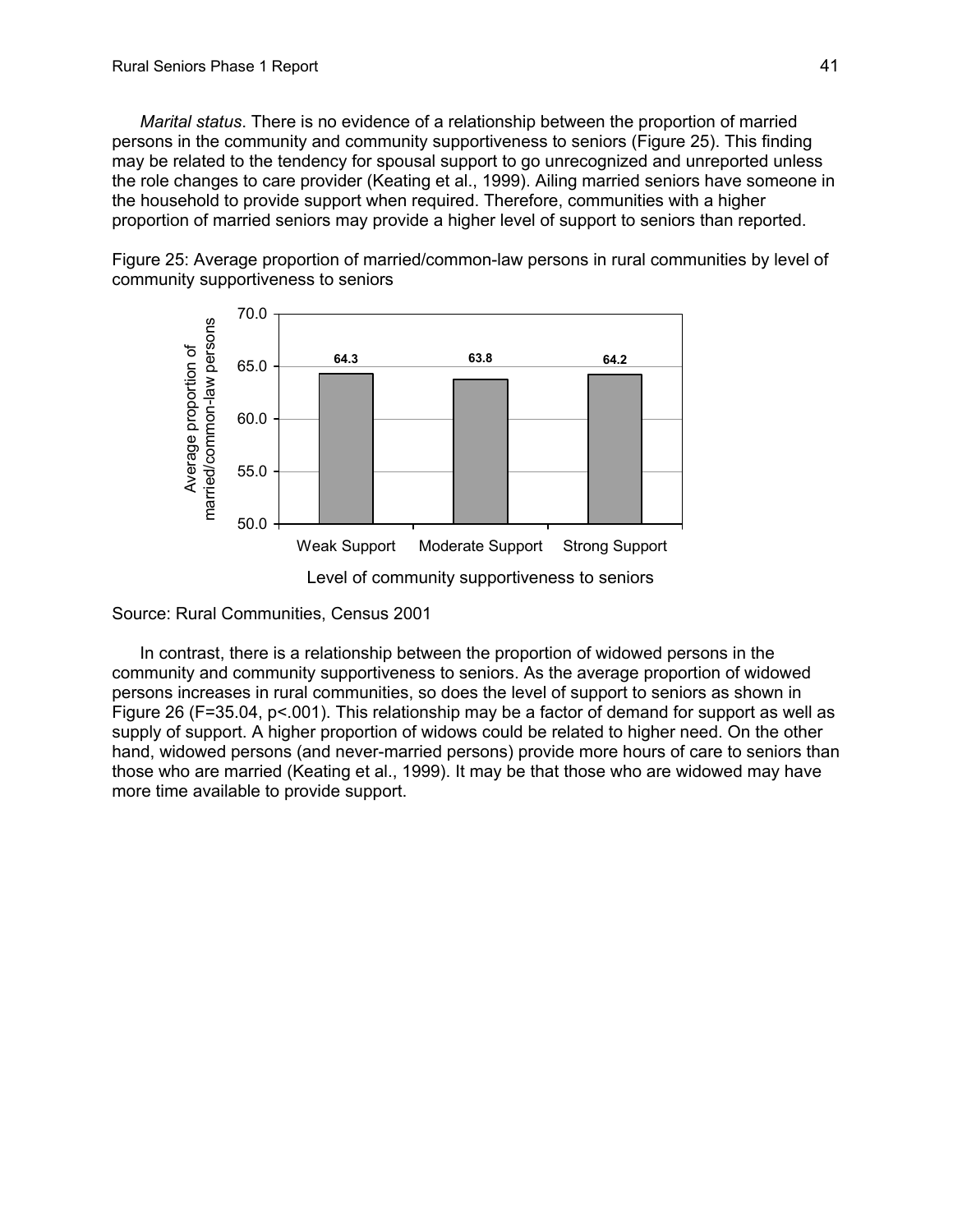Figure 26: Average proportion of widowed persons in rural communities by level of co mmunity supportiveness to seniors



Source: Rural Communities, Census 2001

person provides assistance to others (Keefe & Side, 2003) possibly because the individual may have increased time available for being supportive to others outside one's own household. *Living arrangements*. The proportion of single person households in the community is related to community supportiveness to seniors. Rural communities which report weak levels of support to seniors are more likely to have a lower percentage of single person households than those rural communities which provide moderate and strong support to seniors as illustrated in Figure 27 (F=4.70,  $p < 01$ ). Living alone has been found to increase the probability that the

Figure 27: Average proportion of single person households in rural communities by level of community supportiveness to seniors



Level of community supportiveness to seniors

Source: Rural Communities, Census 2001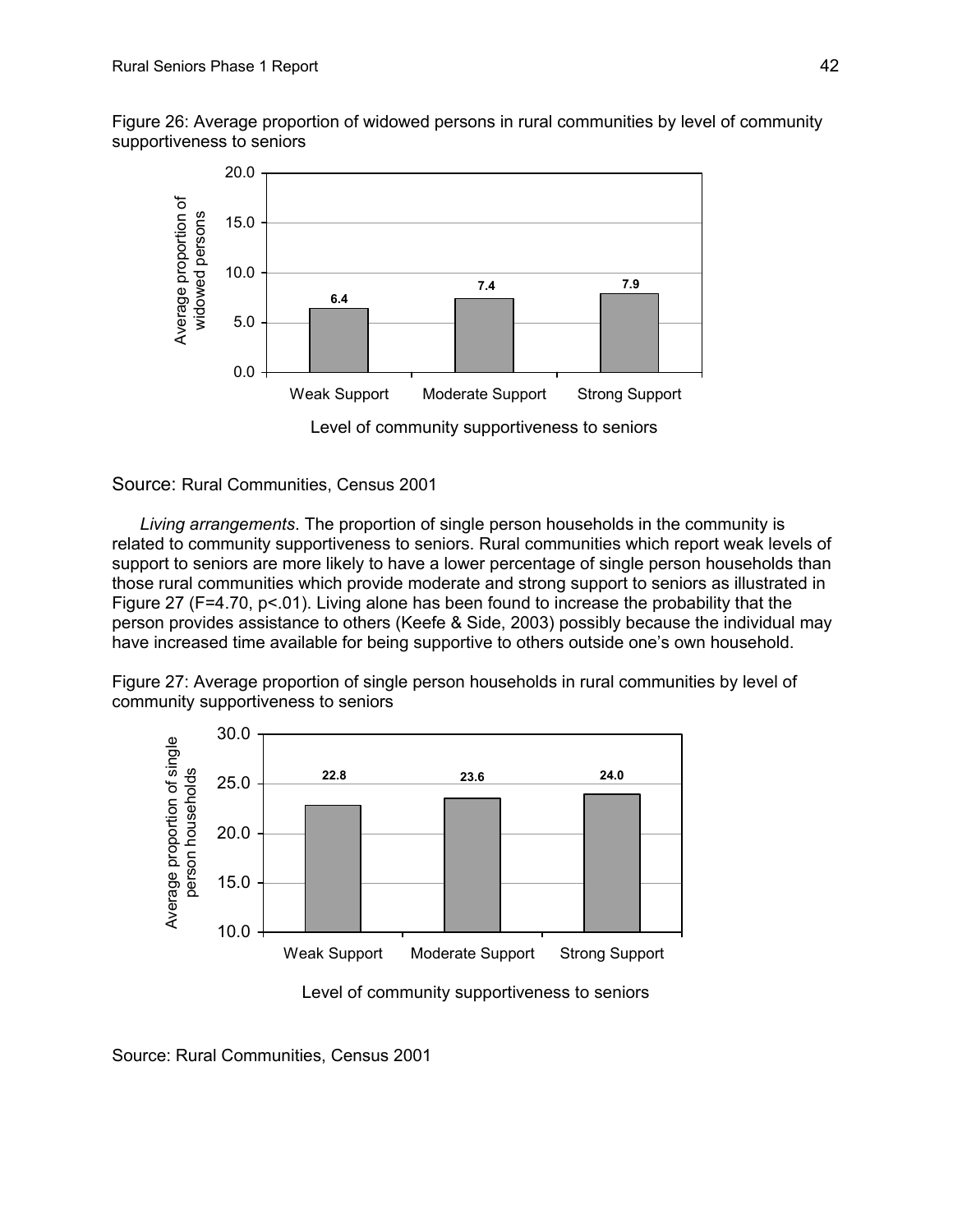In contrast, there is no evidence of a relationship between the proportion of households with four or more persons in the community and supportiveness to seniors (Figure 28). A potential explanation is that among multiple person households, assistance may be concentrated to household members rather than to others in the community – such as seniors.

Figure 28: Average proportion of households with four or more persons in rural communities b y level of community supportiveness to seniors



Level of community supportiveness to seniors

Source: Rural Communities, Census 2001

*Education*. Education is related to rural community supportiveness to seniors (Figure 29). Rural communities that provide strong levels of support are less likely to have a highly educated population (F=3.70, p<.05). These findings are congruent with research showing that seniors living in communities with low to moderate levels of education report the highest number of helpers from the formal and family/friend sectors (Preston & Bucher, 1996).

Figure 29: Average proportion of persons with some post-secondary education in rural communities by level of community supportiveness to seniors



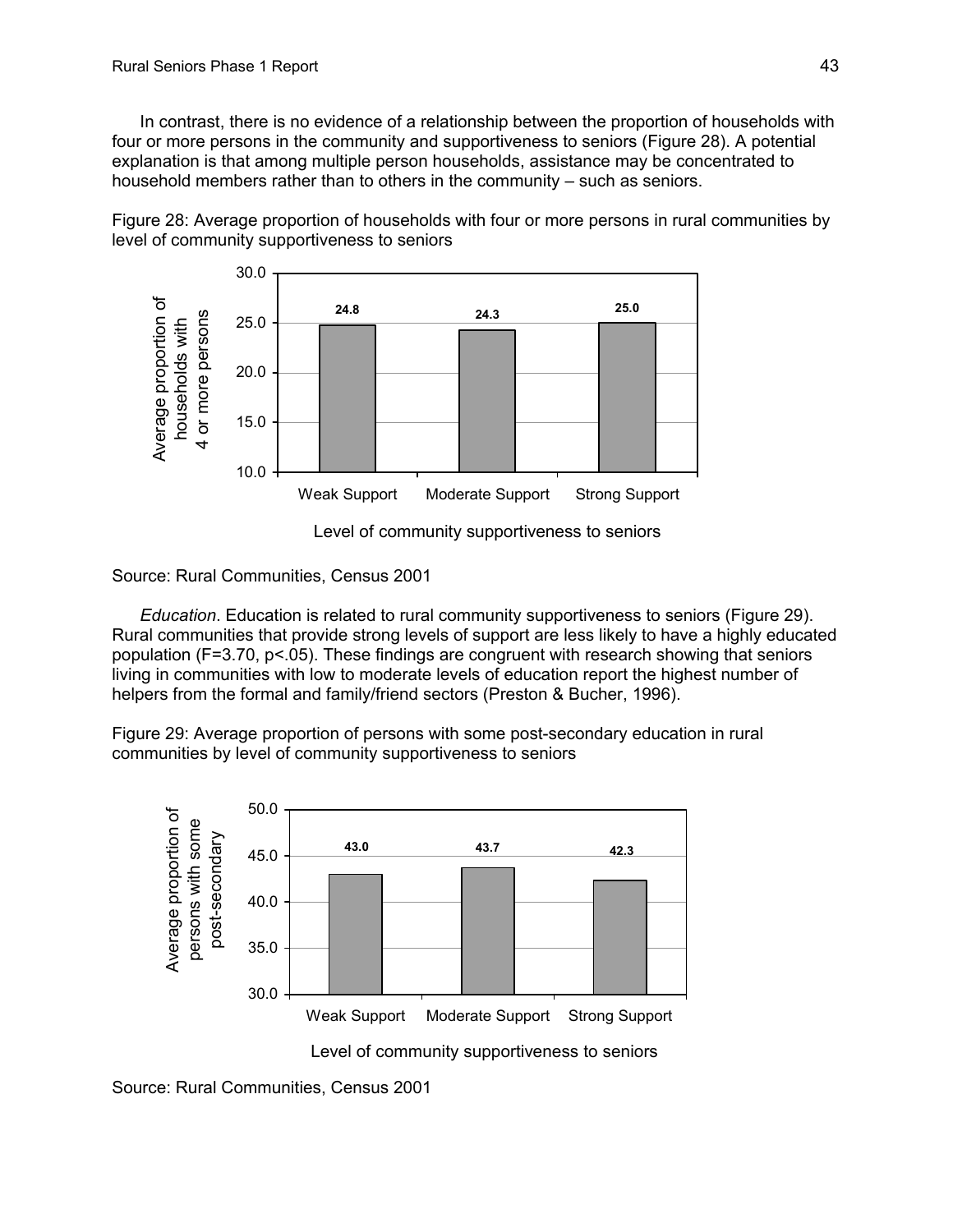*Income*. Like education, income is also related to rural community supportiveness to seniors (Figure 30). Rural communities which provide strong levels of support are more likely to have,  $(F=9.53, p<.001)$ . This finding may be indicative of rural communities that have fostered a culture of helping others because of limited resources to purchase formal services. Through on average, lower household incomes than weak and moderate supportive communities helping exchanges they have minimized others' reluctance to accept help and have accumulated social credit.

Figure 30: Average median household income in rural communities by level of community supportiveness to seniors



Level of community supportiveness to seniors

Source: Rural Communities, Census 2001

*Employment status.* Likewise, employment status is also related to community supportiveness to seniors have a higher proportion of persons who work part time/part year than which the Census question was asked of rural residents (early May) would have been at the same time that such resource-based and tourism-based activities would be kicking into gear been available to provide support to others may have been hampered by the time of year. supportiveness to seniors (Figure 31). Rural communities that provide weak levels of those moderate or strong support communities (F=4.72, p<.01). Employment in rural areas is commonly associated with seasonal work (e.g., agriculture, fishing, tourism). The time frame in throughout rural Canada. Thus, the likelihood that residents of rural communities would have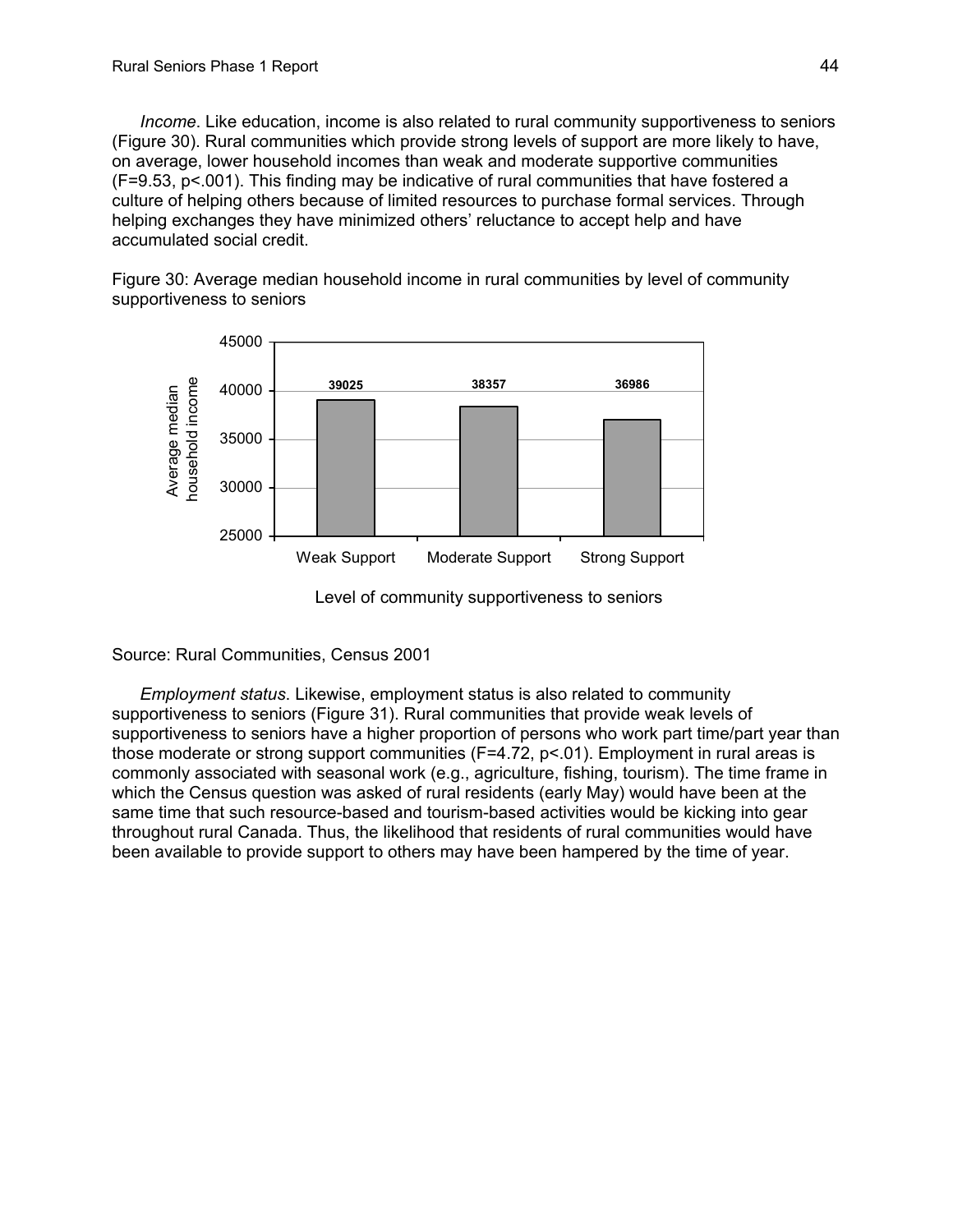Fig ure 31: Average proportion of persons employed part year/part time in rural communities by level of community supportiveness to seniors



Level of community supportiveness to seniors

Source: Rural Communities, Census 2001

Long term residents. The proportion of long term residents in communities is important in understanding supportiveness to seniors. Findings indicate that there is a direct relationship between the proportion of long term residents in rural communities and supportiveness to seniors (Figure 32). Rural communities that provide moderate and strong support to seniors hav e a higher proportion of residents who have lived in their community for at least five years community members may contribute to stronger social cohesion of the community. compared to weak support communities (F=46.24, p<.001). Such residents who have longer tenure in a community may be more likely to know each other through shared community experiences and participation in activities. This increased familiarity and interaction among

Figure 32: Average proportion of long term residents (5 years of more) in rural communities by



Level of community supportiveness to seniors

Source: Rural Communities, Census 2001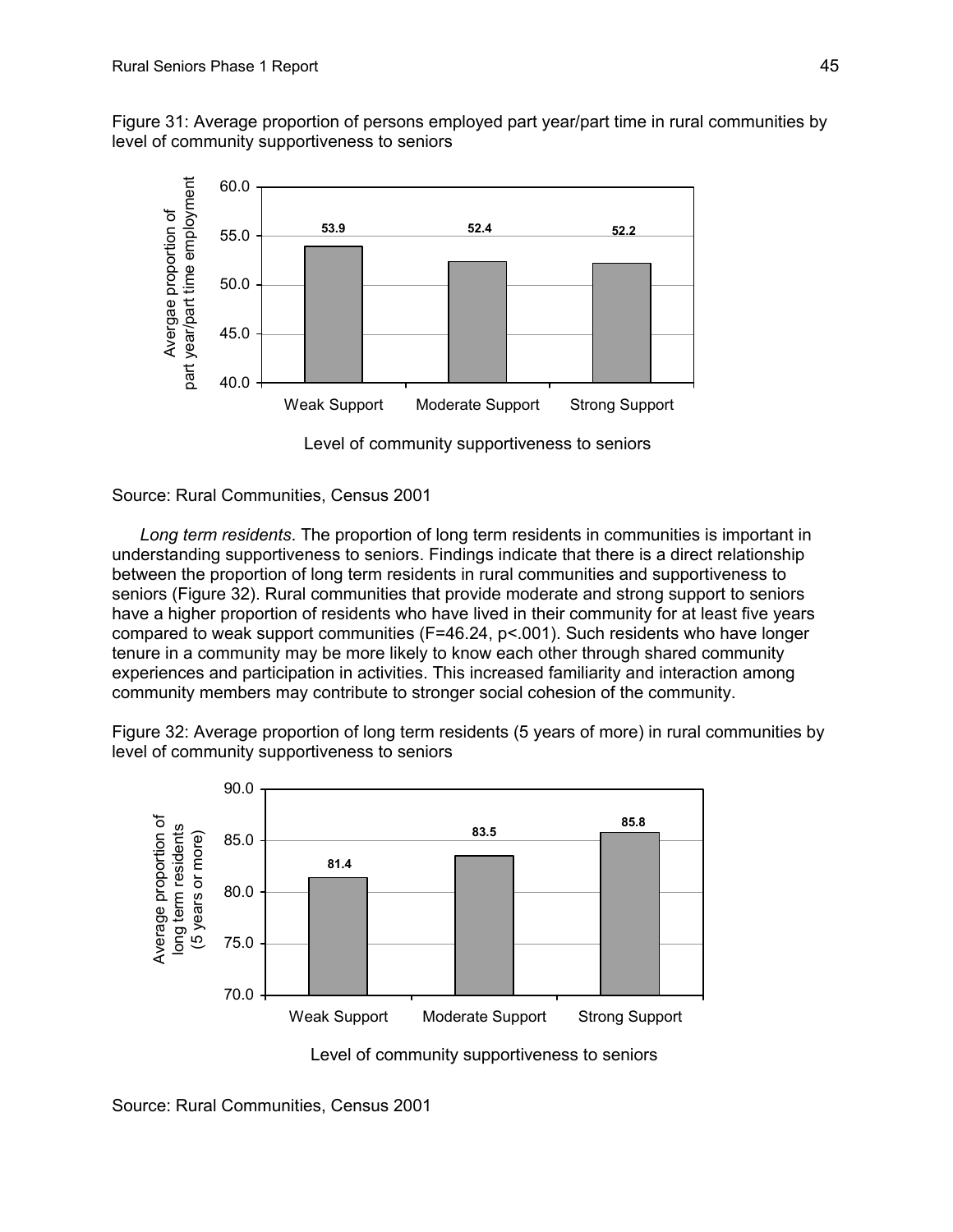*Unpaid work*. The proportion of persons in rural communities providing unpaid child care is related to supportiveness to seniors (Figure 33). Rural communities providing strong level s of support to seniors are more likely to have a higher proportion of persons providing unpaid c hild care than moderate and weak support communities  $(F=23.84, p<.001)$ . This finding is in contrast to the notion of child care as a competing responsibility with senior care (Ke ating et al., 1999). This may be explained, in part, by other inter-relationships that exist among the independent variables. For example, support for child care may be a function of the increased proportion of females in the community, a variable that also is associated with strong support to seniors.

Figure 33: Average proportion of persons providing unpaid child care in rural communities by level of community supportiveness to seniors





Source: Rural Communities, Census 2001

housework within their household and to outside households than moderate and weak support formal services such as banking, local businesses and health care services was compensated by an increase in volunteerism (Bruce & Black, 2000). Similarly, the average hours spent on unpaid housework by persons in rural communities is related to supportiveness to seniors. Rural communities providing a strong level of support to seniors are more likely to have persons providing, on average, greater hours of unpaid communities (Figure 34; F=47.55, p<.001). This finding may be related in part to the dearth of formal services in rural communities. A study of rural communities indicates that a decline in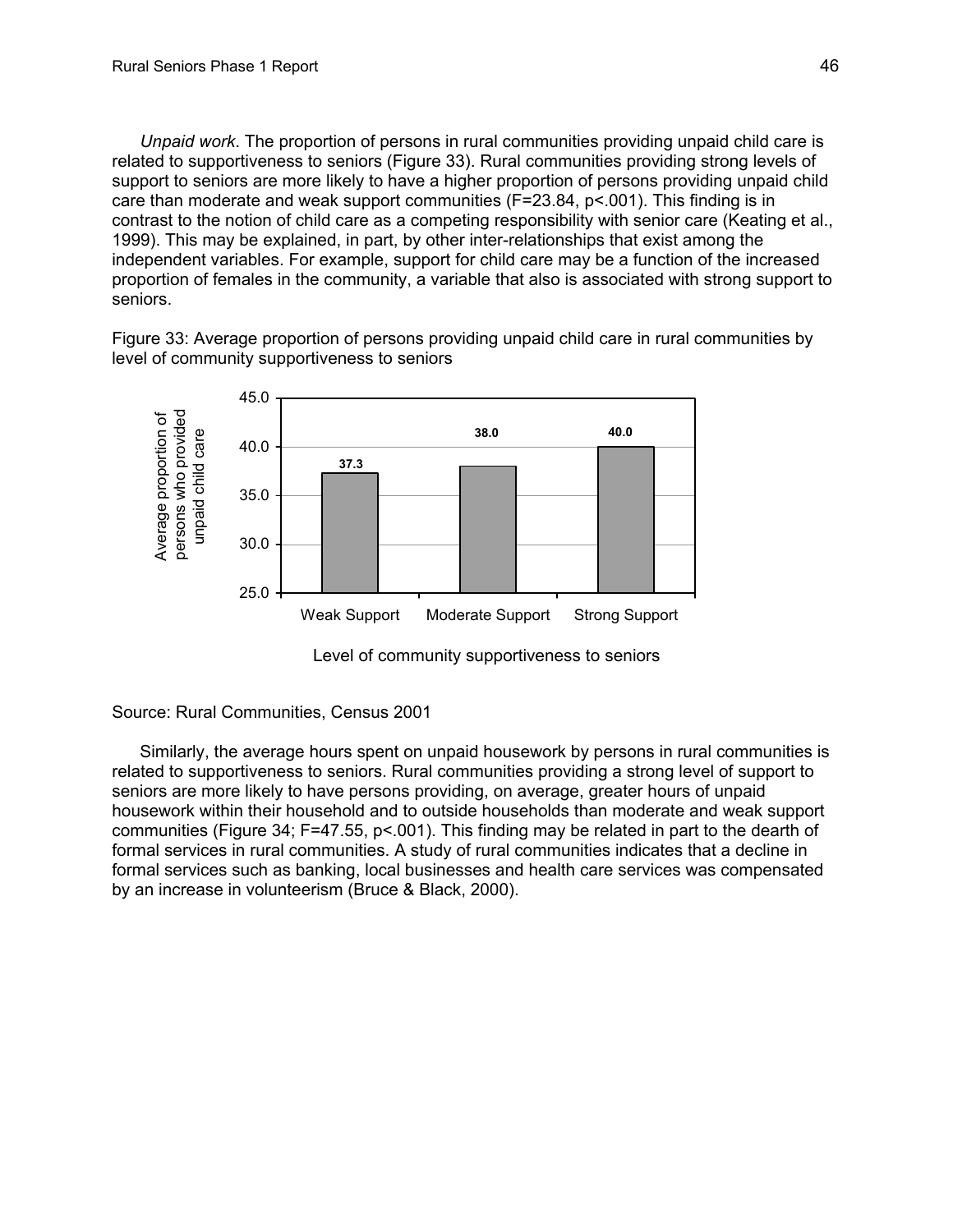Figure 34: Average hours per week of unpaid housework of residents in rural communities by level of community supportiveness to seniors



# *Reg ion of Rural Canada and Community Supportiveness to Seniors*

Source: Rural Communities, Census 2001

supportiveness to seniors is related to a number of physical features (such as population size, and distance from an urban centre) and social aspects of the communities themselves (such as proportion of seniors, females, and widowed persons). However, the relationship between these The previous sections demonstrate that at the national level, rural communities' factors and supportiveness to seniors at the national level are not always mirrored at the regional level (Appendices C-H).

At the national level, rural communities in which a strong proportion of residents provide communities. On average, smaller population size is associated with strong community supportiveness to seniors in all regions except rural communities in British Columbia. Here, smaller population size is associated with weaker level of support to seniors (F=5.92, p<.01). Moreover, at the national level, rural communities in which a higher proportion of the population provides support to seniors are more likely to be further from a service centre than moderate and weak support communities. Across the region, the importance of distance from a service centre varies. For example, in Atlantic Canada, Ontario, Alberta and British Columbia, there are no statistically significant differences on communities' supportiveness to seniors by distance from a service centre. This may be related in part to the relative proximity of rural communities to an urban centre where formal services may be accessed. For example, services may not be available within a rural community due to service restructuring, but they may be proximate and within a 30 or 60 minute drive (Halseth, 2003). Alternatively it may, in part, be related to an established norm of helping one another at the community level whether or not access to formal services is hampered in these regions. support to seniors are more likely to be smaller in size than moderate and weak support

Other national-regional differences include the proportion of seniors and household income. At the national level, there is a strong positive relationship between presence of seniors and supportiveness to seniors. However, this relationship does not hold for each region. For example, in Atlantic Canada and Ontario, presence of seniors is not associated with community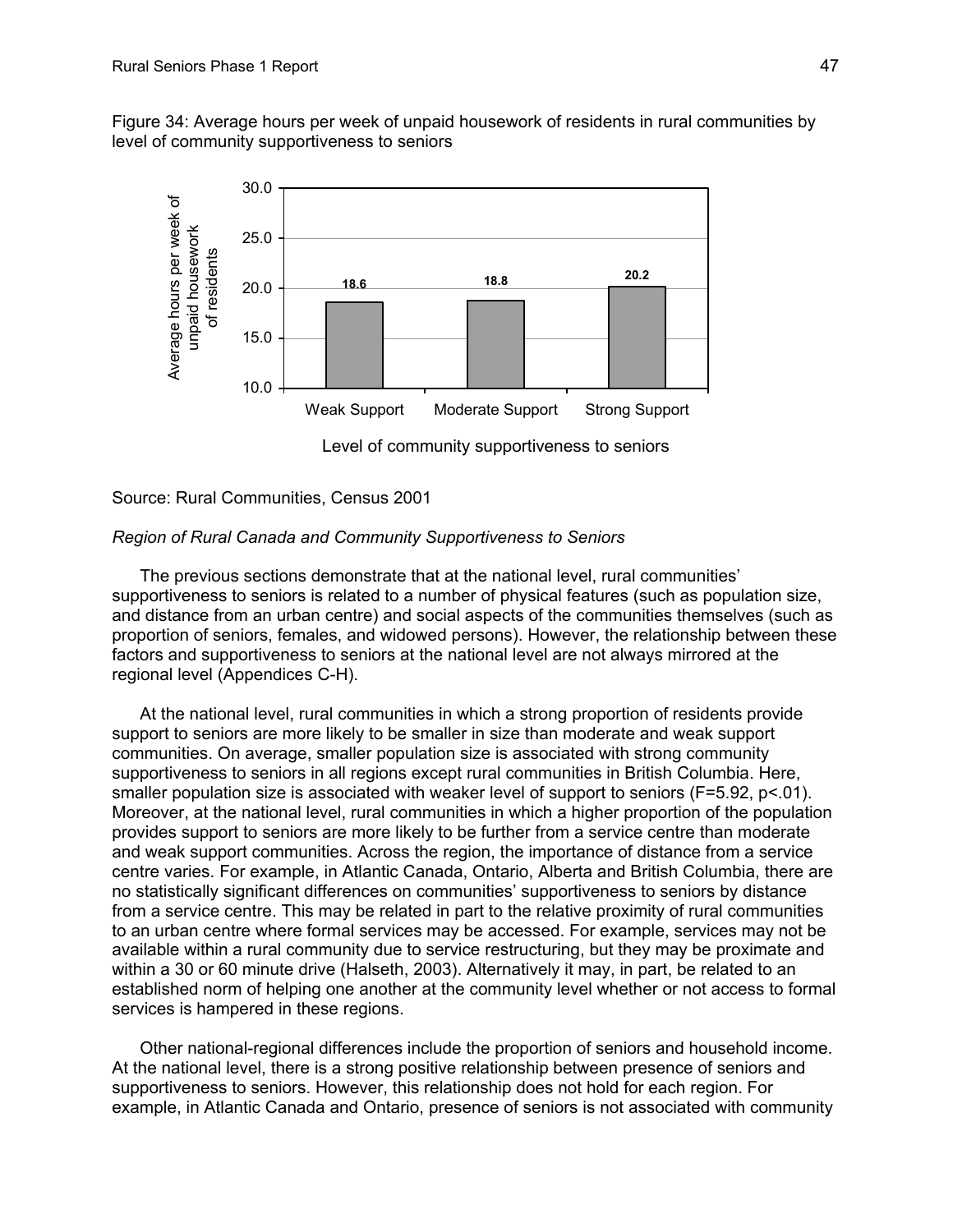supportiveness to seniors; there are no statistically significant differences between the average pro portion of seniors in rural communities who provide weak, moderate or strong levels of For example, in Atlantic Canada, Ontario and the Prairies median household income is not strong levels of support (F=7.15, p<.01). This latter finding is consistent with retirees migrating to rural communities in British Columbia. These seniors are likely more affluent and younger support. This may be related to a higher old-old senior population in these rural communities who would be less able to provide assistance to others. And at the national level, rural communities providing strong levels of support are more likely to have, on average, lower household incomes. This relationship is mirrored in Quebec and Alberta, but not other regions. associated with communities' supportiveness to seniors. In British Columbia, the inverse relationship exists in which the highest average median household income is associated with enabling their support to others.

These findings confirm the diversity among rural communities across region especially in relation to supportiveness to seniors. While not all differences between the national trends and averages alone mask unique circumstances and conditions within specific parts of rural Canada regions are easily explained, the differences highlighted suggest that examining national that are important when considering program and policy development.

#### Summary of the Relationship between Community Characteristics and Level of Community *Supportiveness to Seniors*

characteristics that are related to supportiveness to seniors. For example, rural communities proportion of seniors and widowed persons, lower household incomes, greater proportion of greater proportion of their residents providing support to seniors. These characteristics typify communities in which residents may have had opportunities over time to know one other and have established helping norms perhaps because of physical locality features such as size and remoteness. This national profile of supportive rural communities is not consistent across the regions. This may in part be due to the unique demographic composition of regions, especially age , and migratory patterns influenced by education and employment opportunities. This section has demonstrated that the diversity among rural communities extends to which, on average, are smaller in population size, further from a service centre, have a greater long term residents and greater proportion of persons providing unpaid child care will have a

While these results are informative, it is important to remember that they are based on biinterrelationships among the different community characteristics. variate analyses and do not take into account any interrelationships that may exist among the independent variables. Given our assumption that contexts are interrelated, we would expect interrelationships among physical locality and social aspects of community. The following analysis provides a more comprehensive analysis which takes into account the

# *3.3 Characteristics that Differentiate Community Supportiveness*

In this section of the report we present findings that address the third research question:

• *What is the set of characteristics that distinguishes rural communities that provide strong, moderate and weak levels of support to seniors?* 

The previous section has confirmed relationships exist between a number of communitylevel characteristics and community supportiveness to seniors. However, it is important to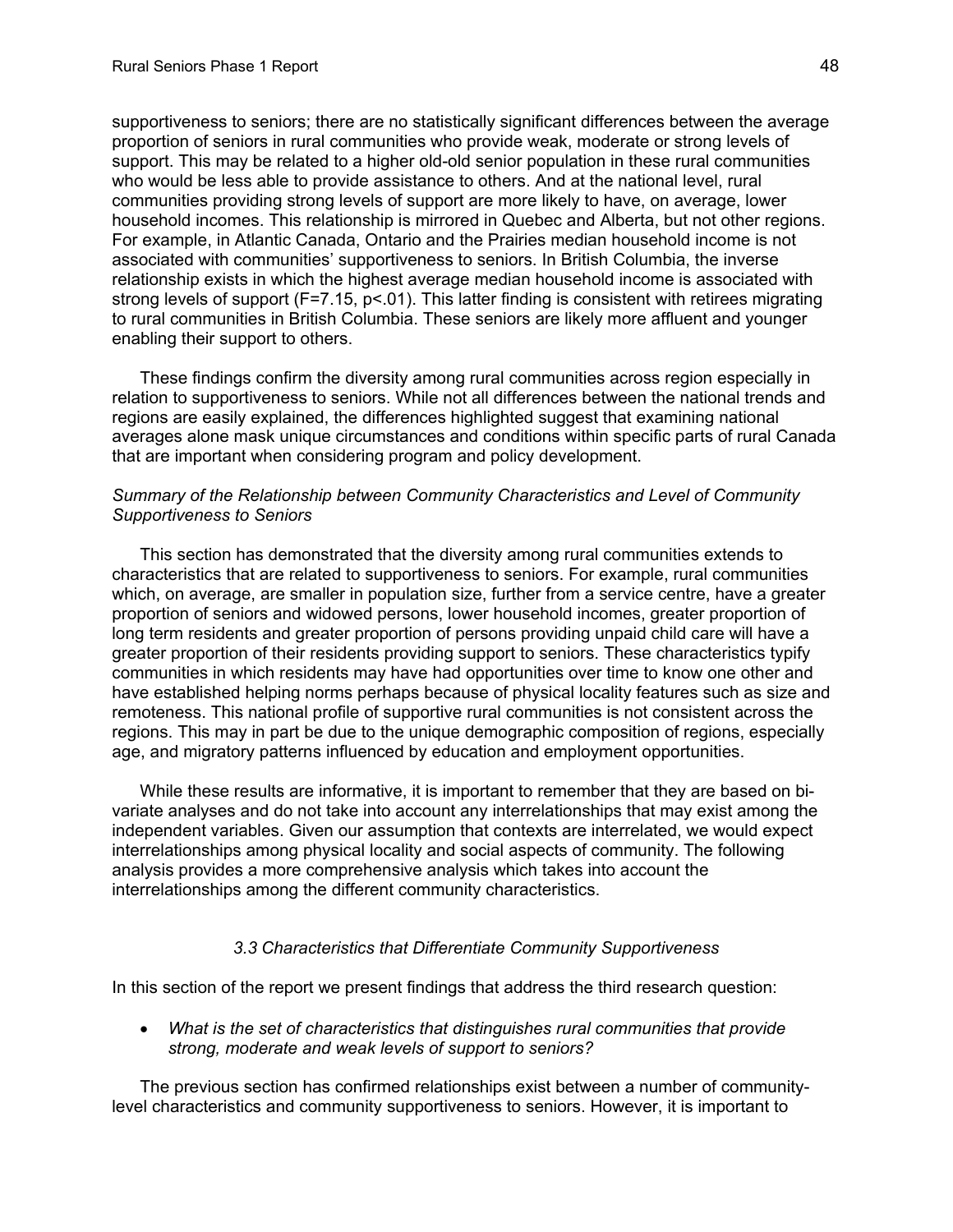control for the inter-play of relationships occurring among such characteristics. Thus, to understand the relative importance of respective independent variables in terms of community supportiveness to seniors, a series of multivariate models were examined. The purpose of these analyses was to determine the set of community characteristics that best distinguishes among high, medium and low support communities.

moderate or strong inter-correlations (e.g., proportion of widowed, proportion of single person households, proportion who lived in four person or more households, proportion with at least some post-secondary education). The correlation matrix is presented in Appendix I. A few variables with moderate correlations remained at this stage, however, due to their perceived (e.g., proportion of married persons, proportion of persons who provided unpaid child care). Ten variables were entered into the first model<sup>[1](#page-51-0)</sup>. Variables that emerged as having greatest influence  $(F$  value  $\geq$  30) for understanding supportiveness to seniors were average population size, proportion of long term residents, average hours of unpaid work and proportion of seniors First correlations were run among all independent variables to exclude variables with importance and function as a proxy for other higher correlated variables which were excluded (Appendix J).

Next, a block approach was used in an effort to increase classification ability by minimizing remaining inter-relations and to limit the amount of variables in the model. This approach helped to sub-divide a number of variables described as "social aspects of community" into smaller units (e.g., demographic, socio-economic, unpaid work). The physical locality block contained population size and distance. The same variables which emerged as individual contributors emerged as the key variable of their block. For the physical features block, emerged stronger persons employed part year/part time or median household income (F=47.4 compared to 29.1 and [2](#page-51-1)2.4).<sup>2</sup> Finally, for the unpaid work block, average hours of unpaid work emerged stronger than proportion who performed unpaid child care (F=46.9 compared to 34.9). than distance (F=89.9 compared to 53.5). For the demographic block, proportion of seniors in the community emerged stronger than proportion of females (F=45.4 compared to 30.0). For the socio-economic status block, proportion of long term residents was stronger than proportion of

This approach resulted in four representative variables emerging that best discriminate o communities between those categorized as weak support to seniors, moderate support t seniors and strong support to seniors. They are population size, average hours spent on unpaid work, proportion of seniors, and proportion of long term residents. Because of collinearity issues among many of the independent variables, these four variables are representative of other community characteristics no longer in the model. For example, presence of seniors is correlated with presence of females, presence of widowed and income. Similarly, hours spent on unpaid work is related to proportion of married persons. So while the analysis has been narrowed to these four variables, they speak to other social aspects of rural communities.

weak support communities, those in which less than 19% of the population provide support to This four-variable model helps distinguish communities categorized as weak, moderate or strong support to seniors in almost 50% of the cases (Table 2 and Appendix K). For example, seniors, are those in which there is, on average, a lower proportion of long term residents, lower

<span id="page-51-0"></span><sup>————————————————————&</sup>lt;br><sup>1</sup> Region was excluded because it is not a continuous variable, and land area also was excluded due to extr eme skewness to avoid violation of assumptions of discriminant function analysis.

<span id="page-51-1"></span> $2$  Proportion of long term residents was included in the socio-economic status block to avoid a block with only one representative variable and because income and part year employment did not yield strong Fvalues when examined on an individual basis so were not expected to contribute significantly as a block.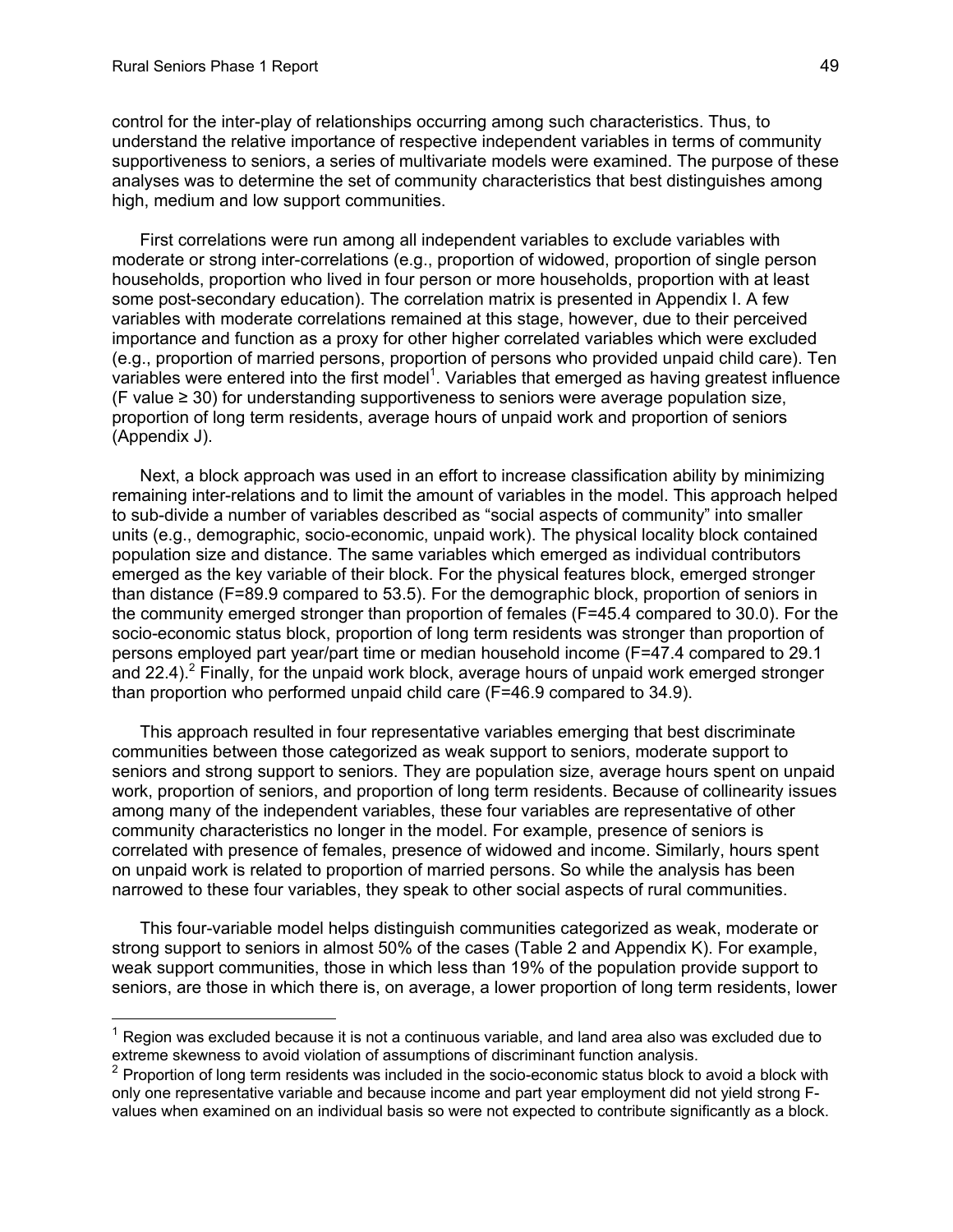proportion of seniors and fewer hours spent on unpaid housework for others. Such communities may be characterized as resource-based rural communities which are younger and experiencing more in-migration perhaps for employment purposes. Conversely, strong suppor t community, those in which at least 25% of its residents provided support to seniors, are those in which there is a higher proportion of long term residents, higher proportion of seniors, and greater number of hours spent on unpaid housework for others. In addition, these strong support communities are also more likely to be smaller in size which, coupled with increased stability and greater presence of seniors, portrays retirement communities or those where seniors are aging in place but still well enough to engage in supportive activities. Notable differences to distinguish moderate support communities (where 19-24% of the population provides support to seniors) are size and presence of seniors. Moderate support communities are more likely to be larger in population size than strong and weak support communities and have moderate presence of seniors.

Table 2: Set of community characteristics that distinguish level of community supportiveness to seniors

|                                              | Weak Support | Moderate Support   Strong Support |       |
|----------------------------------------------|--------------|-----------------------------------|-------|
| Average population size                      | 1534         | 2243                              | 1106  |
| Average proportion of long term<br>residents | 81.4%        | 83.5%                             | 85.0% |
| Average proportion of seniors                | 13.9%        | 15.7%                             | 17.0% |
| Average hours of unpaid housework            | 18.6%        | 18.8%                             | 20.2% |

While the ability of the four key variables to discriminate among the study's rural community communities and have low classification ability for the communities identified as moderate support to seniors. While this model offers some insight into characteristics that distinguish level of supportiveness to seniors, the classification ability of the model suggests that other important from/access to needed formal services, actual usage of formal support services, and a measure typology does occur, the accuracy of classifying communities into the study's typology is not overly strong (Figure 35 and Appendix K). The model accounts for almost 50% of rural communities to be accurately classified into weak, moderate or strong categories. At the variable level, population size is able to classify 45% of cases accurately and its classification success rate is stronger among communities identified as providing moderate and strong support to seniors rather than those identified as providing weak support to seniors (70% and 54% compared to 0%). Conversely, while the remaining three variables, long term residents, seniors, and unpaid housework, accurately classify more than one-third of cases (36%, 35%, and 34% respectively), they are better able to classify cases into the weak and strong variables to help understand differences between communities are absent from this analysis. Such variables may include proximity of children, a more detailed measure of distance of health status/disability.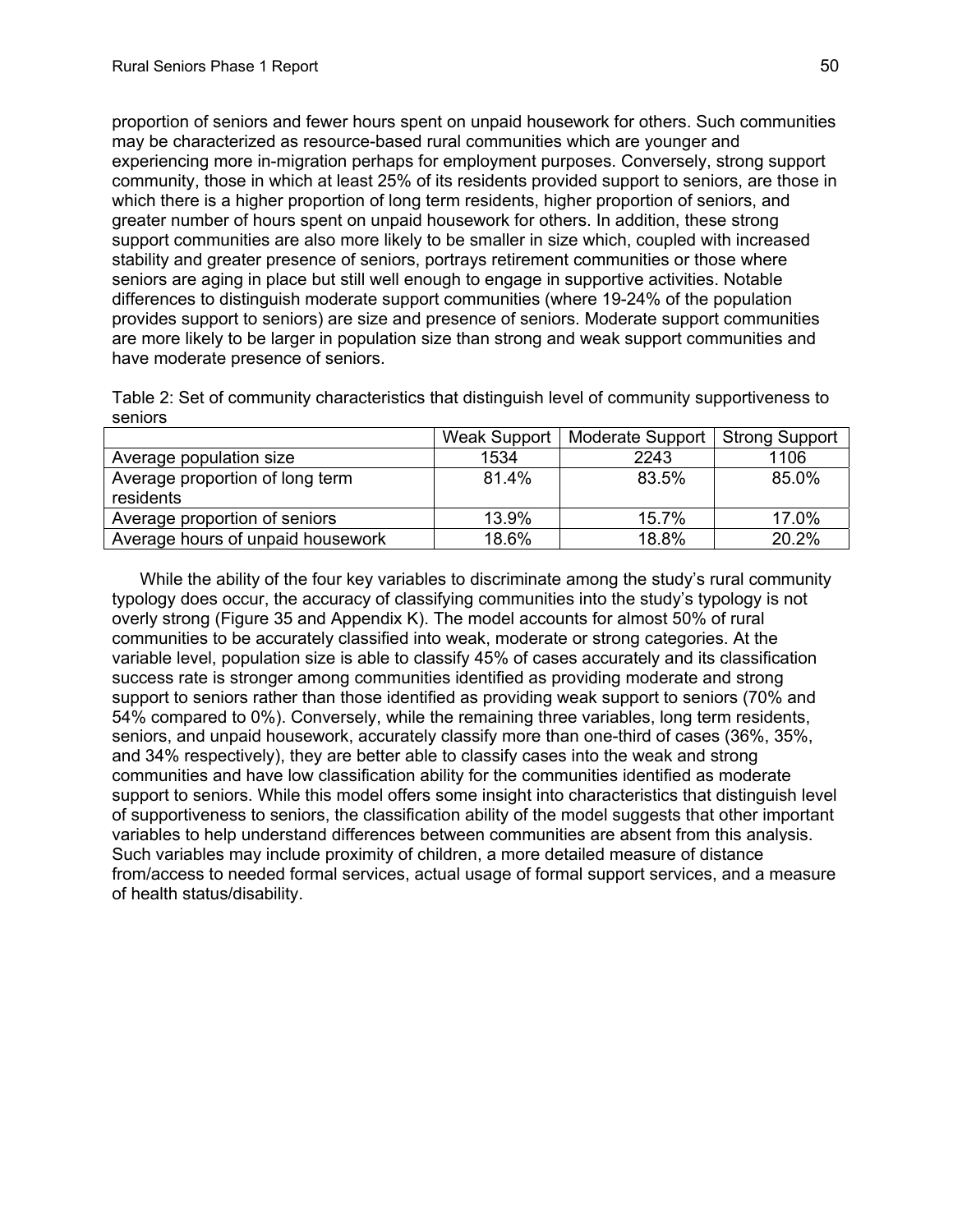

Figure 35: Classification ability (%) of discriminant function model for rural communities

Source: Rural Communities, Census 2001

### *Is Region of Rural Canada Still Important?*

greater than other regions. Results support the message that understanding community supportiveness to seniors is important to consider at the regional level (Appendices L and M). Weak support communities in the Prairies are those which are smaller in size (than moderate) and have a lower proportion of seniors (than both moderate and strong communities). While residents and lower average of hours spent on unpaid housework. Conversely, strong support communities in the Prairies are smaller in size (than moderate) and have a higher proportion of residents (than moderate) and higher average of hours spent on unpaid work for others (than Throughout this research it has been suggested that examining national averages alone may be misleading due to the diversity among rural communities across the country. To further this point, the previous discriminant function analysis was repeated for the Prairie region in relation to all others. This region was selected as an illustration because the average supportiveness to seniors is higher in this region and the range of level of supportiveness is these two patterns are similar for non Prairie regions, a few differences also exist. For non Prairie regions, weak communities are also characterized by a lower proportion of long term seniors (than weak). As well, these Prairie communities have higher proportion of long term moderate). These patterns are similar for rural communities in non Prairie regions.

patterns that are similar between the regions pertain to proportion of seniors. Others differ. The classification ability of this model for the Prairie region versus other regions presents distinctive findings as well (Figure 36 and Appendices N and O). The model has weaker classification ability for the Prairie region than other regions when classifying communities into weak, moderate, or strong levels of support (42% compared to 47%). The only classification Population size has better classification ability for weak and moderate Prairie communities but for non Prairie communities the model does better for moderate and strong. Average hours of unpaid housework and proportion of long term residents, on the other hand, offer better classification ability for moderate and strong Prairie communities but do so for weak and strong communities in non Prairie regions. The model when examined at the regional level may not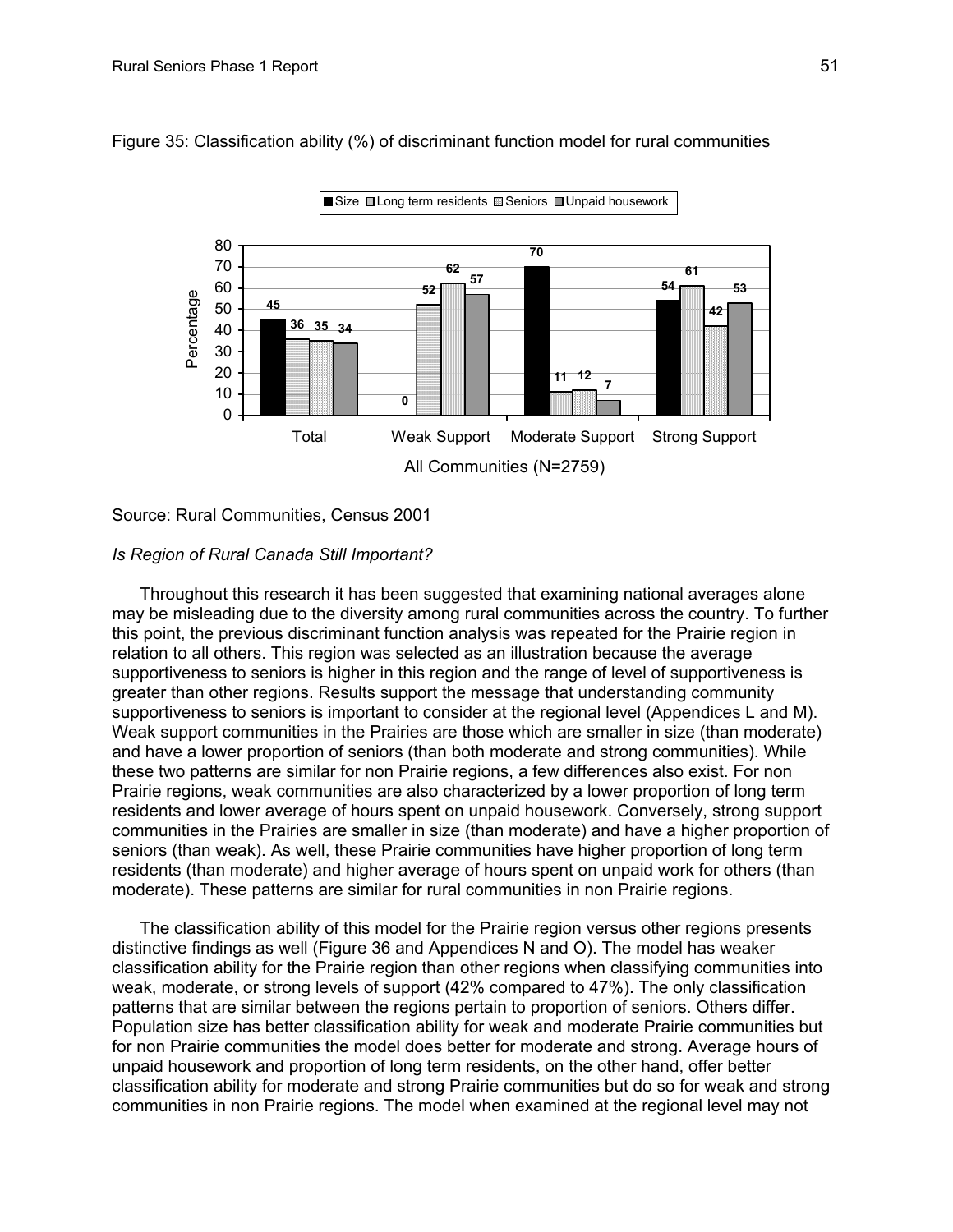generate the same results as at the national level. This suggests that other informing variables specific to a region or regions of rural Canada, not included here, should be analyzed to better understand regional differences in rural community supportiveness to seniors.

While the reasons for these differences with respect to the model and specifically, the proportion long term residents and average hours of unpaid housework, are not necessar ily clear, these results point to the need that differences at regional level should be considered in any discussion of rural Canada.

Figure 36: Classification ability (%) of discriminant function model for rural communities of Prairie region compared to non Prairie regions





Source: Rural Communities, Census 2001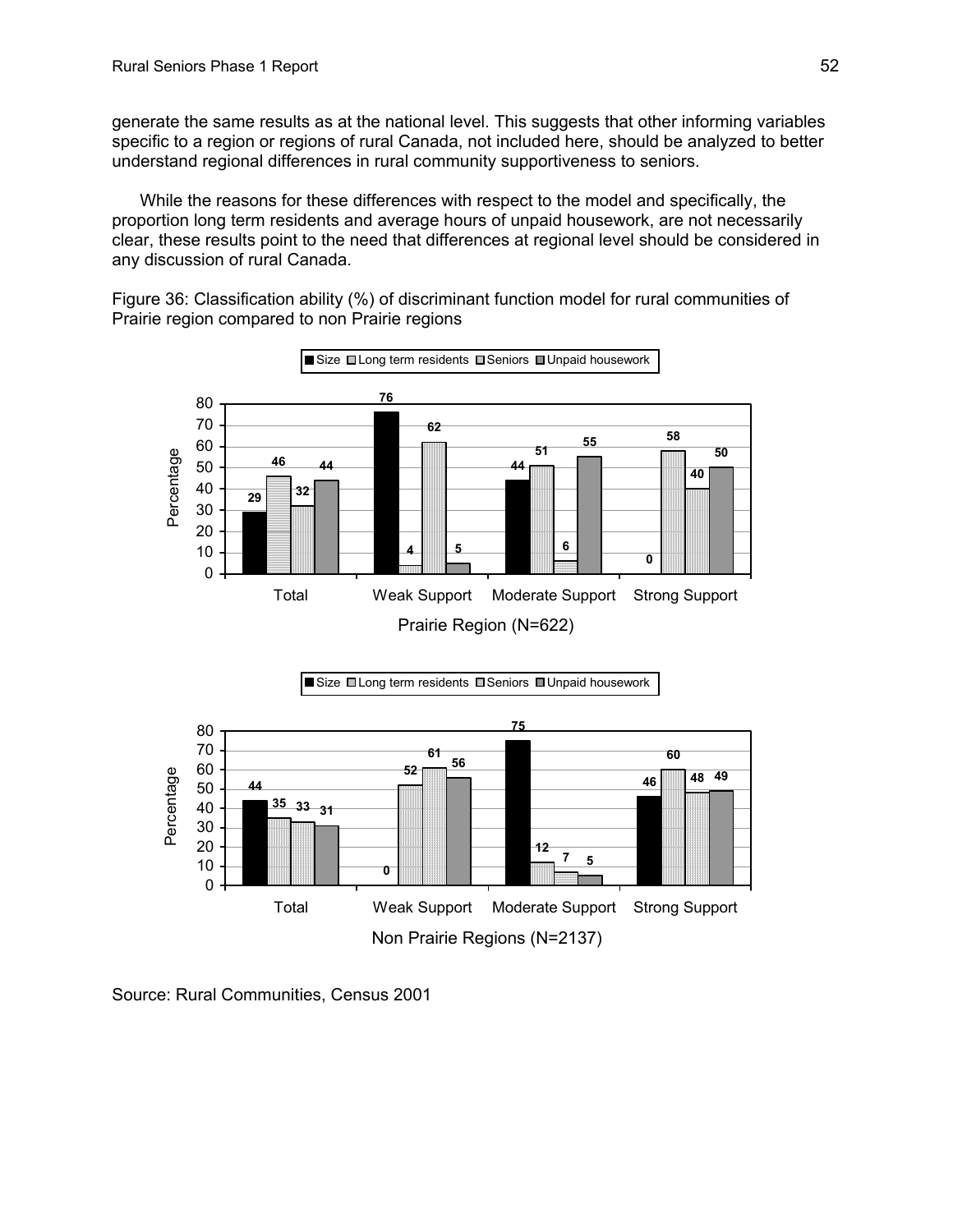# *Summary of the Set of Characteristics that Best Differentiates Community Supportiveness to Seniors*

understanding community supportiveness to seniors. Both physical locality and social aspects of omm unity are important to the level of community supportiveness to seniors. In particular, c population size, proportion of seniors, proportion of long term residents and average hours of unpaid housework provided to others emerge as key variables. Strong support communities appear to benefit from having residents who have lived a longer time in the community, and including h elp to seniors. In contrast, weak support communities are larger in population size This section has demonstrated the contribution of a particular set of characteristics in being smaller in size which may facilitate familiarity and increased interaction with one another. Thus, these conditions may contribute to these communities having established helping norms, and experience more fluctuation in terms of in migrants. Residents in such communities may be less engaged and familiar with the needs of their communities and therefore less inclined to participate.

This model cannot be applied consistently across the regions. An examination of rural communities in the Prairie region compared to other regions, suggests that this set of community characteristics operate differentially at the regional level. This furthers the support for the argument that rural Canada is diverse.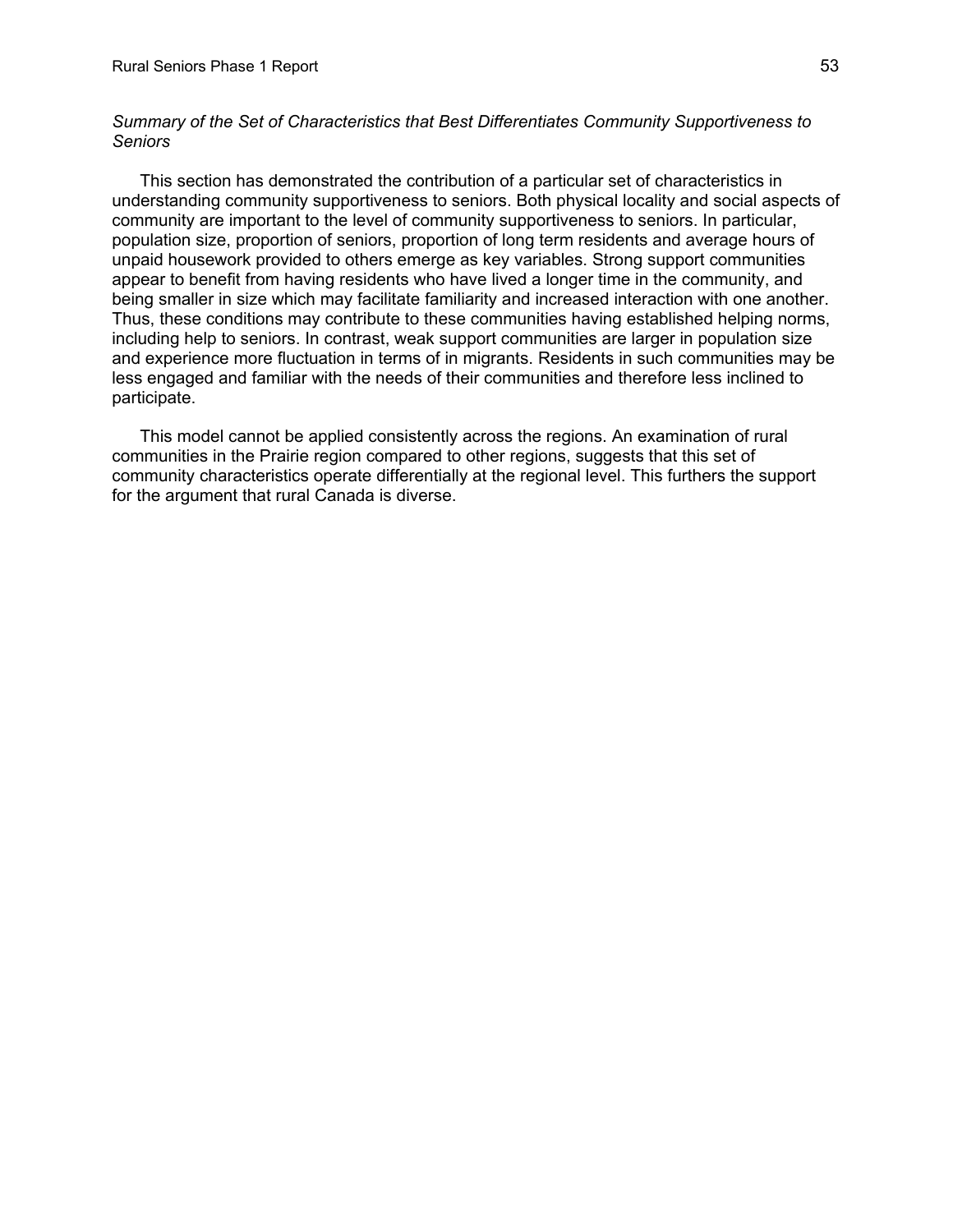In this report we have begun to address some of the assumptions about rural Canada and its' supportiveness to seniors. At the beginning of the report, we presented these assumptions as if the y were in opposition to each other: rural Canada as either supportive because of values simplicity of these assumptions. When we look at national averages, we might conclude that the assumptions hold. On average, people in rural Canada do work together to provide assistance support to the average of 16% of their citizens who are seniors. From these averages, one might conclude that older adults are embedded in networks of family, friends and community services and too far from service centres for residents to have easy access to the services they associated with helping one another, or unsupportive because of lack of access to needed services. Findings provide information through which we begin to challenge the apparent to seniors. Across the country an average of 21% of residents of rural communities provide members. Similarly, access to services also seems to be a general problem in rural areas. On average, rural communities have fewer than 1000 residents with forty percent outside of commuting distance to an urban centre. Rural communities may be too small to provide basic need.

across the country, and in the characteristics of communities that influence this supportiveness. In this final section of the report, we consider findings on these issues and point to further Yet once we shift the lens to considering diversity, we see that there are immense differences in rural communities and in their levels of supportiveness. This report has been about the explication of that diversity- in assistance provided by residents of rural communities questions that arise from them.

illustrates the differences in physical and social features of rural communities in Canada. We believe that this is the first such description of all communities in rural Canada, and that it will serve as a reference from which to fill in knowledge gaps and to address assumptions about the 'retirement' province to which people move after exit from the labour force. Thus, the finding that rural communities in British Columbia have the smallest proportions of older adults of any region in Canada is unexpected. Yet the finding makes sense given that many small communities in country that differ considerably on characteristics such as the proportion of community members We began our exploration of diversity in rural communities by presenting information that nature of rural communities. While many of these findings will resonate with Canadians, there are surprises. For example, at least in western Canada, British Columbia is seen as a British Columbia are resource-based and thus have a predominance of young workers. Findings from regional analyses are particularly useful in underlining the fact that communities are not homogeneous. Our research team is located in the Maritimes, Ontario and Alberta - parts of the that work part time or part year (highest in the Maritimes); lower proportions of long term residents (Alberta), or highest median community income (Ontario). We have begun to better understand the places where we live and the influences that may shape their demographic composition and availability of health and social services.

We have defined supportiveness as assistance to seniors by community members and measured it by the proportion of community members who said they provided unpaid care or assistance to a senior. The strength of this community-level approach lies with understanding the community context of older adults. We now have a better sense of what community haracteristics are associated with supportiveness to seniors. However, the community-context c definition of supportiveness also has its limitations. It provides us with no detail about the nature The main focus of this report has been in diversity in community supportiveness to seniors.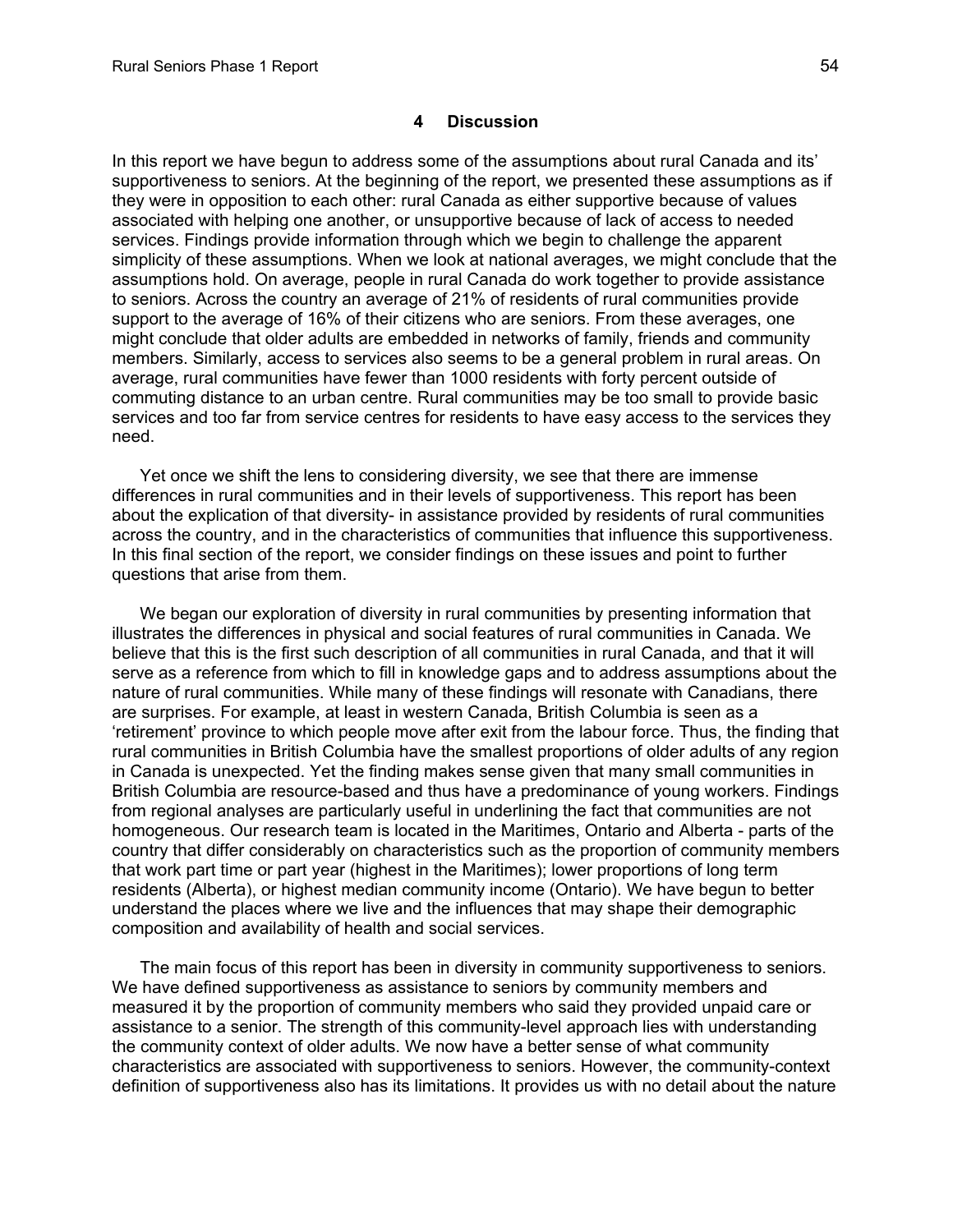-

or source of support given. Support given and received among older adults within rural communities provides the basis for our investigation in phase 2 of this program of research.

Communities range in supportiveness from less than 1% to more than 50% of community rural communities all are close-knit and caring. It is evidence as well of potential differences in Characteristics of communities that are associated with supportiveness lead us to think that this community level their presence is associated with higher levels of support. Hours of unpaid work may be evidence of 'supportive collection action'- "activities based on shared commitment to a group and its' members needs and interests" (Keating et al., 2004, p. 9) that is an indication of a community in which people are connected and working together. Finally, greater distance from nature of support provided in these communities. It may be that family and friends help provide connections to needed services through providing transportation, or provide the service themselves if it is not accessible. We see shades here of rural values related to helping one another in the face of adversity. members reporting having helped a senior - compelling evidence against the assumption that community cohesiveness. We hypothesized that communities that are high on supportiveness are ones in which there are greater links among citizens and that are highly cohesive. may be the case. Small population size and higher proportions of long term residents likely serve to foster links among community members. As well, highly supportive communities have greater proportions of women, and their citizens do more hours of unpaid work. Previous research has shown that women are more likely than men to provide support to older adults and to be the kin-keepers and connecting persons in families. Thus it is not surprising that at the an urban centre also is associated with supportiveness. Although we don't know what was the

Finally, highly supportive communities have higher proportions of seniors. There are at least two possible interpretations of this finding. Presence of seniors may be a proxy for need for support. Thus communities with high proportions of seniors and high levels of support are matched on need and assistance.<sup>[3](#page-57-0)</sup> Alternately, communities with high proportions of seniors may have more support capacity. Research on the unpaid work of older adults suggests that may be the case. For example, after retirement, levels of unpaid work may increase. Compared to those still in the labour force, retired men are more likely to do volunteer work and to have higher volunteer hours. Women retain relatively high levels of volunteer work, also increasing their hours of work (Fast, Dosman, Chapman, & Keating, in review). It is important not to lose sight of the fact that older adults are contributors as well as receivers of support. In contrast to popular media perceptions that seniors are solely a drain on communities' resources, we recognize their potential value to creating supportive communities. We explore support given by seniors in the next phase of this project.

Of all of the community characteristics considered, four emerged as most important in discriminating among communities that have high, medium and low levels of support to seniors. Highly supportive communities are relatively small in size, have higher in proportions of older adults and of long term residents, and are typified by relatively higher hours of unpaid work done by residents. Together these characteristics provide a picture of communities in which people may have grown old together, have strong support networks, are known to community members and in which there is a strong ethic of helping.

<span id="page-57-0"></span> $3$  A component of this research, not presented in this report, was the development and exploration of a typology based on presence of seniors (low, moderate and high; a proxy for need) and level of community supportiveness to seniors (weak, moderate and strong). The results of this analysis suggested that a greater understanding of supportiveness to seniors would be achieved by examining presence of seniors as an independent variable.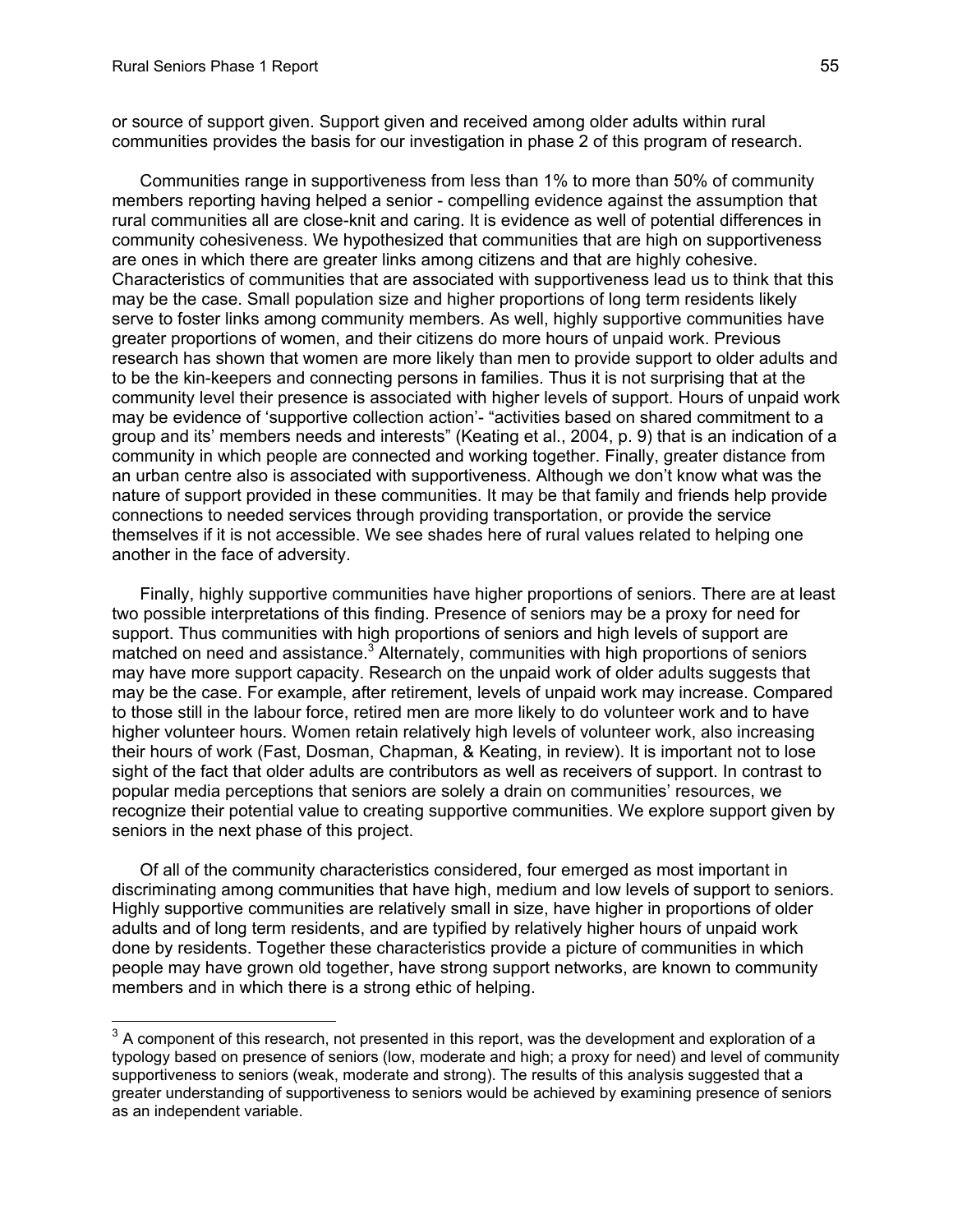This report has provided a first step in understanding the caring contexts of rural communities. We now have a good picture of diversity in rural communities in Canada and what communities in which residents assist older adults. Yet there is much more to be learned about how communities support their older residents. The focus in this phase of the project has been on support by those who are family members, friends and neighbours of older adults. From the the formal service sector. Thus these results likely underreport the extent of support available throughout rural Canada. Further, while these findings advance our understanding of community supportiveness to seniors, it is apparent from our multivariate analyses that there is more to be required that we excluded Aboriginal communities and those in the Territories (Nunavut, NWT elements of physical locality and social aspects of the community are important in distinguishing information available on the Census, we have been unable to determine whether there are voluntary organizations that provide assistance to older residents, nor what capacity exists in learned about what contributes to community supportiveness. Further, since data limitations and Yukon), we are not able to comment on supportiveness in those communities.

The next step in this program of research is to move the lens away from communities as the context for support, to the older adults who live in rural Canada. Much more is to be learned abo ut the experiences of older adults within rural communities, their views about the supportiveness of their communities and of their connections to personal networks of family and communities are those in which residents have lived for a long time. How then do retirement communities provide support to seniors who are recent arrivals? What are the support gaps in hig hly mobile resource communities? What fosters an attitude of community spirit seen in contributions of unpaid assistance to others? We need to keep sight of the ways in which older adults are supporters and to consider whether the provision of support gives seniors community friends. We have yet to explore questions of differences among older adults in their proximity to children and other close kin who might provide support or of the nature of support provided by older adults themselves. Findings from this phase of the study suggest that supportive credits to draw upon if their support needs increase.

In this report we have addressed some of the assumptions about growing old in rural perceptions about rural life which may mask our understanding of realities of growing old in rural Canada. We have begun to illustrate the ways in which the complexity of rural Canada might influence the ways in which rural communities support seniors. There are widely held Canada. Rural Canada is undergoing significant social and economic change, and this rate of change varies across the country. Such macro level influences are shaping communities' migratory patterns, demographic composition and availability of essential health and social services. These conditions present challenges for seniors who want to live out their lives as independently as possible. This community-level analysis, one part of a larger research program, clearly demonstrates that rural Canada is diverse in addressing; Is rural Canada is a good place to grow old?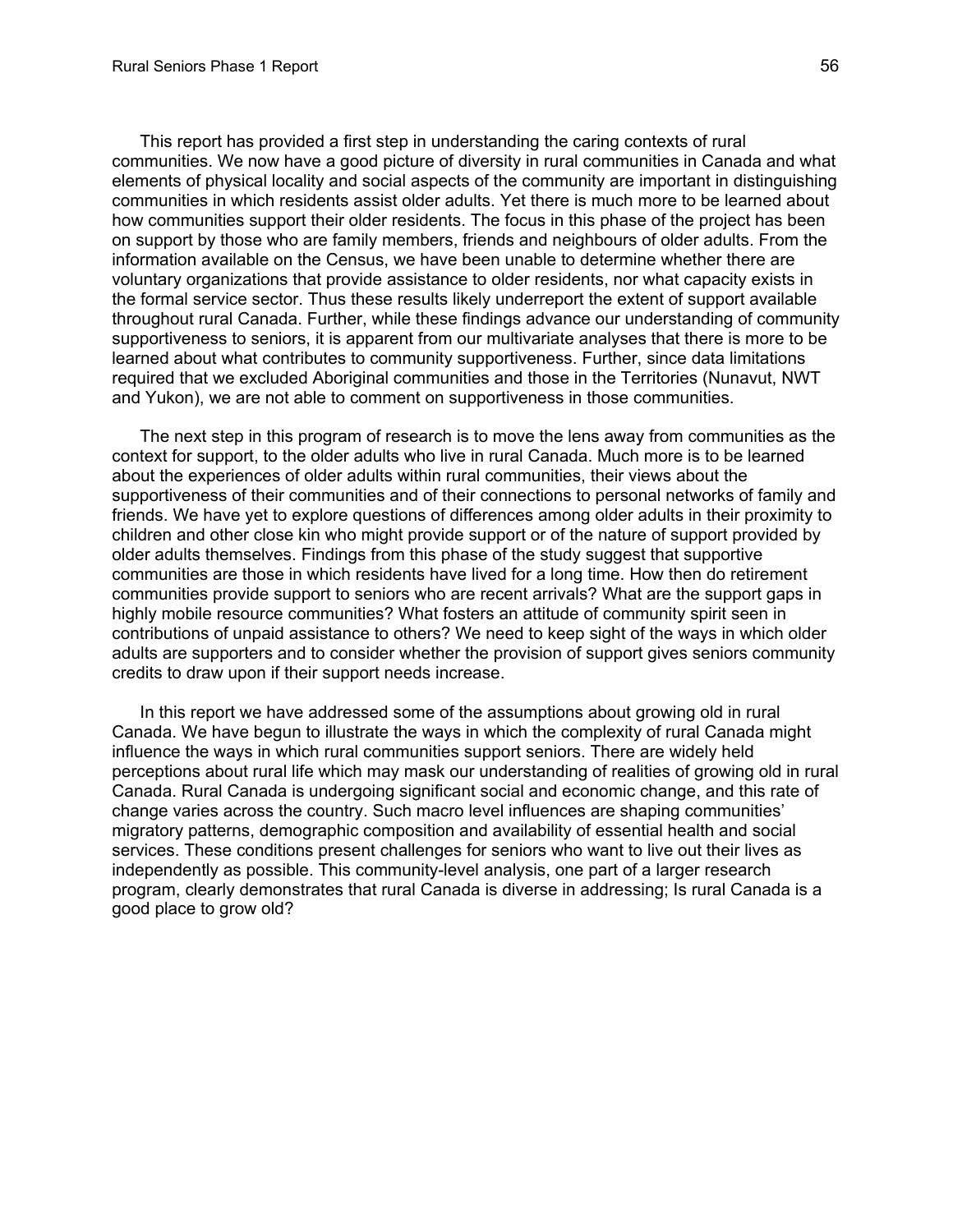#### **5 References**

Bennett, D. G. (1993). Retirement migration and economic development in high-amenit y, nonmetropolitan areas. *Journal of Applied Gerontology, 12*(4), 466-481.

Black, M. (1995). Health and social support of older adults in the community. *Canadian Journal on Aging, 4*(4), 213-226.

Blazer, D. G., Landerman, L. R., Fillenbaum, G., & Horner, R. (1995). Health service s access and use among older adults in North Carolina: Urban versus rural residents. *American Journal of Public Health, 85*(10), 1384-1390

Bruce, D., & Black, B. (2000). *Aging in community: The aging rural and small town population in Atlantic Canada*. Sackville, NB: Mt. Allison University, Department of Geography.

Dosman, D., Fast, J., Chapman, S. A., & Keating, N. (in review). *Retirement and productive activity in later life*.

du Plessis, V., Beshiri, R., Bollman, R. D., & Clemenson, H. (2002). *Definitions of rural.* (Agriculture and Rural Working Paper Series. Working Paper No. 61). Ottawa, ON: Statis tics Canada.

Dumont-Lemasson, M., Donovan, C., & Wylie, M. (1999). *Provincial and territorial home car e programs: A synthesis for Canada*. Ottawa, ON: Health Canada, Home Care Development.

Dupuy, R., Mayer, F., & Morissette, R. (2000). Rural roots. *Perspectives, Autumn*, 60-68.

Dwyer, J. W., & Miller, M. K. (1990). Differences in characteristics of the caregiving network by area of residence: Implications for primary caregiver stress and burden. *Family Relations, 39*(1), 27-37.

Eales, J., Keating, N., & Fast, J. (2001). *Analysis of the impact of federal, provincial and regional policies on the economic well-being of informal caregivers of frail seniors.* (Final report submitted to the Federal/Provincial/Territorial Committee of Officials (Seniors), Contract #219660-UAlberta-00-2). Edmonton, AB: Author.

Fagan, M., & Longino Jr., C. F. (1993). Migrating retirees: A source of economic dev elopment. *Economic Development Quarterly, 7*(1), 98-106.

Fast, J., Dosman, D., Chapman, S. A., & Keating, N. (in review). *Are retired Canadians aging well by staying engaged?*

Halseth, G. (2003). *Rural services: Assessing change as part of rural capacity analysis.* Presentation to Canadian Rural Revitalization Foundation Fall Workshop, Quebec, PQ.

Hodge, G. (1987). Assisted housing for Ontario's rural elderly: Shortfalls in product and location. *Canadian Journal on Aging, 6*(2), 141-154.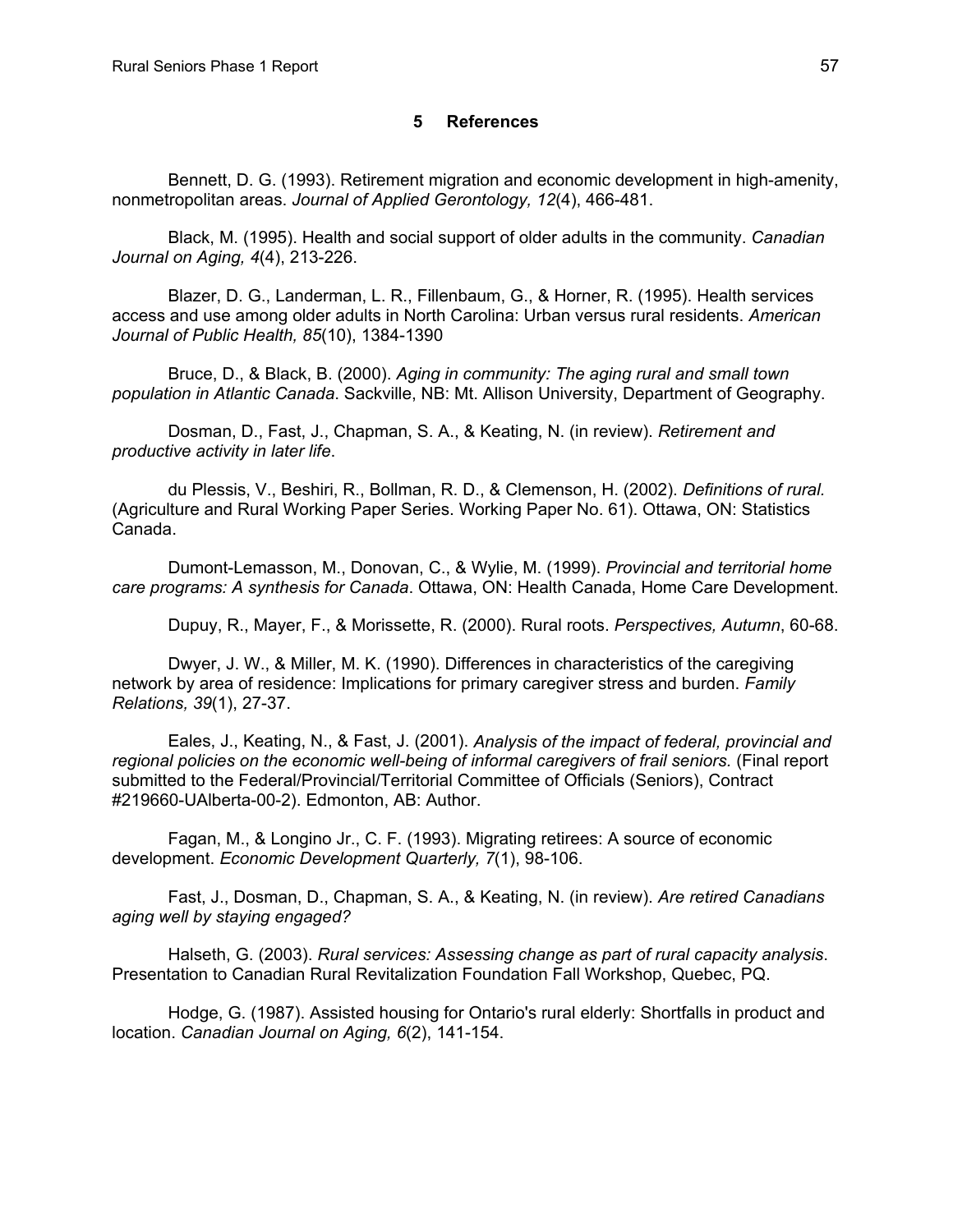Hodge G. (1993). Canada's aging rural population: The role and response of local government. Report for Intergovernmental Committee on Urban and Regional Research, Toronto: ICURR Press.

Hodge, G., McKay, L. A., & Breeckmans, P. (1993). *Canada's aging rural population: The role and response of local government*. Toronto, ON: Intergovernmental Committee on Urban and Regional Research.

rural seniors: Background and rationale for the program of research. (Report to Veterans Affairs Keating, N., Chapman, S. A., Eales, J., Keefe, J., & Dobbs, B. (2004). *Caring contexts of*  Canada). Edmonton, AB: Authors.

Keating, N., Eales, J., & Fast, J. (2001). *The differential impact of Veterans Affairs Canada policies on the economic well-being of informal caregivers.* (Report to Veterans Affairs Canada, Project PWGSC #51019-9-7032/A). Edmonton, AB: Author.

Keating, N., Fast, J., Frederick, J., Cranswick, K., & Perrier, C. (1999). *Eldercare in Canada: Context, content and consequences*. Ottawa, ON: Statistics Canada.

Keating, N., Keefe, J., & Dobbs, B. (2001). A good place to grow old? Rural communities and support to seniors. In R. Epp & D. Whitson (Eds.), *Writing off the rural west: Globalization, governments and the transformation of rural communities* (pp. 263-277). Edmonton, AB: University of Alberta.

Keefe, J. (1997). The likelihood of combining employment and helping elderly kin in rural and urban areas among Canadian regions. *Canadian Journal of Regional Science, 20*(3), 367-387.

Keefe, J., & Side, K. (2003). *Net loss population settlement patterns and maintenance of rural health status: A case study in Atlantic Canada*. (Technical report to the Strategic Initiative in R ural Health: Diagnostic and Integrative Projects). Halifax, NS: Mount Saint Vincent University.

Kendig, H. (2003). Directions in environmental gerontology: A multidisciplinary field. *Gerontologist*, *43*(5), 611-615.

Kivett, V. R. (1988). Aging in a rural place: The elusive source of well-being. *Journal of Rural Studies, 4*(2), 125-132.

Lin, G., & Rogerson, P. A. (1995). Elderly parents and the geographic availability of their adult children. *Research on Aging, 17*(3), 303-331.

McGhee, J. L. (1985). The effects of siblings on the life satisfaction of the rural elderly. Journal of Marriage and the Family, February, 85-91.

Preston, D. B. & Bucher, J. A. (1996). The effects of community differences on health status, health stress, and helping networks in a sample of 900 elderly. *Public Health Nursing, 13*(1), 72-79.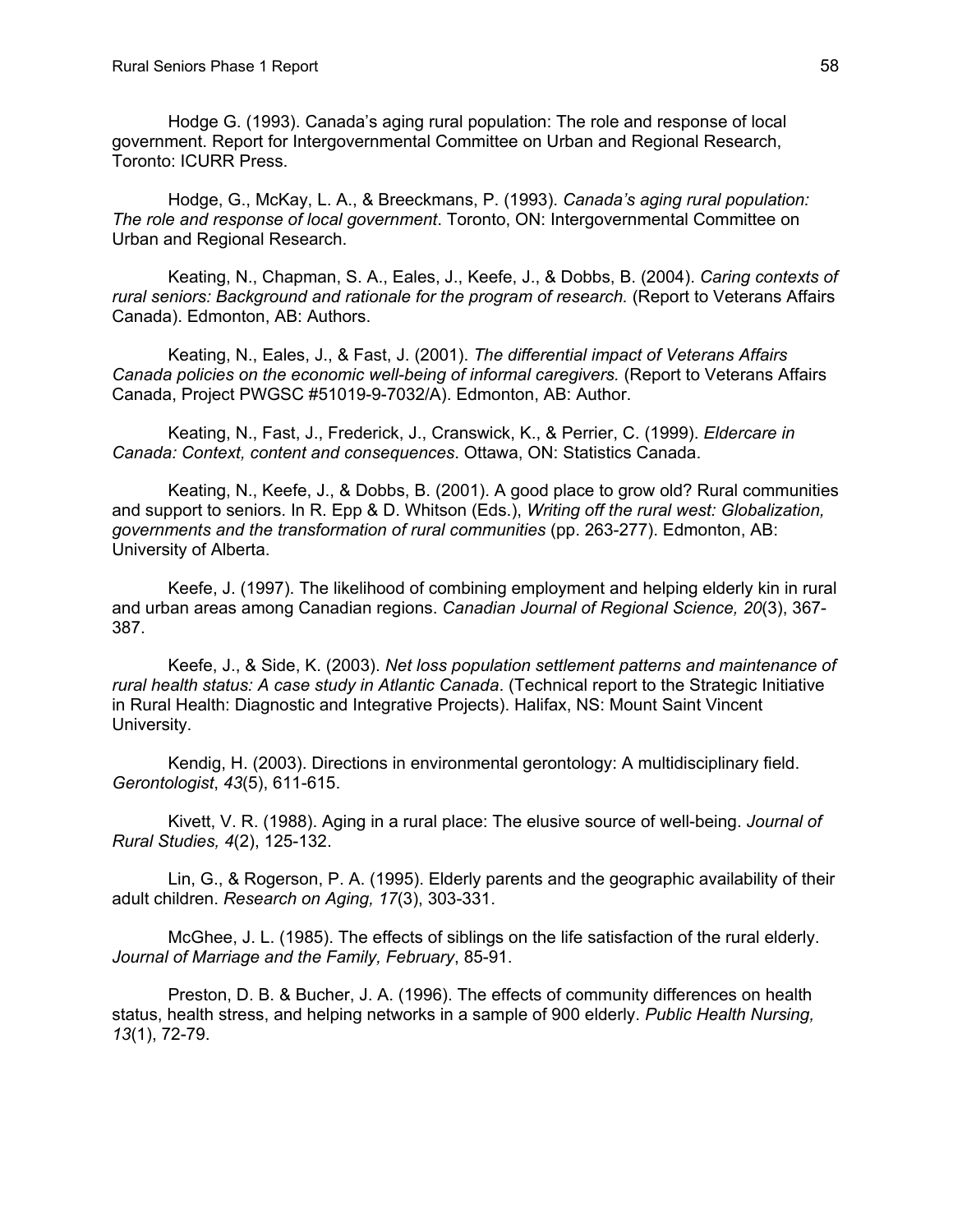Rothwell, N., Bollman, R. D., Tremblay, J., & Marshall, J. (2002). *Recent migration patterns in rural and small town Canada.* (Agriculture and Rural Working Paper Series Working Paper No. 55). Ottawa, ON: Statistics Canada.

Schoenberg, N. E., & Coward, R. T. (1998). Residential differences in attitudes about barriers to using community-based services among older adults. *Journal of Rural Health, 14*, 295-30 4.

Scott, J. P., & Roberto, K. A. (1985). Use of informal and formal support networks by rural el derly poor. *Gerontologist, 25*(6), 624-630.

Small, L.-A. (2002). Social capital for development: What does it mean if there isn't any? A case study of agricultural producers in Dmitrov Rayon, Russia. *Canadian Journal of Develo pment Studies, 23*(1), 7-24.

Snustad, D. G., Thompson-Heisterman, A. A., Neese, J. B., & Abraham, I. L. (1993). Mental health outreach to rural elderly: Service delivery to a forgotten risk group. *Clinical Gerontologist, 14*(1), 95-111.

Society of Rural Physicians of Canada. (2002) *Society of Rural Physicians of Canada introductory web page* [Web Page]. Available: http://www.srpc.ca

Weinert, C., & Long, K. A. (1993). Support systems for the spouses of chronically ill person s in rural areas. *Family Community Health, 16*(1), 46-54.

Williams, C. C., & White, R. (2002). The transformation of English rural communities. *Municip al Engineer,* (3), 167-171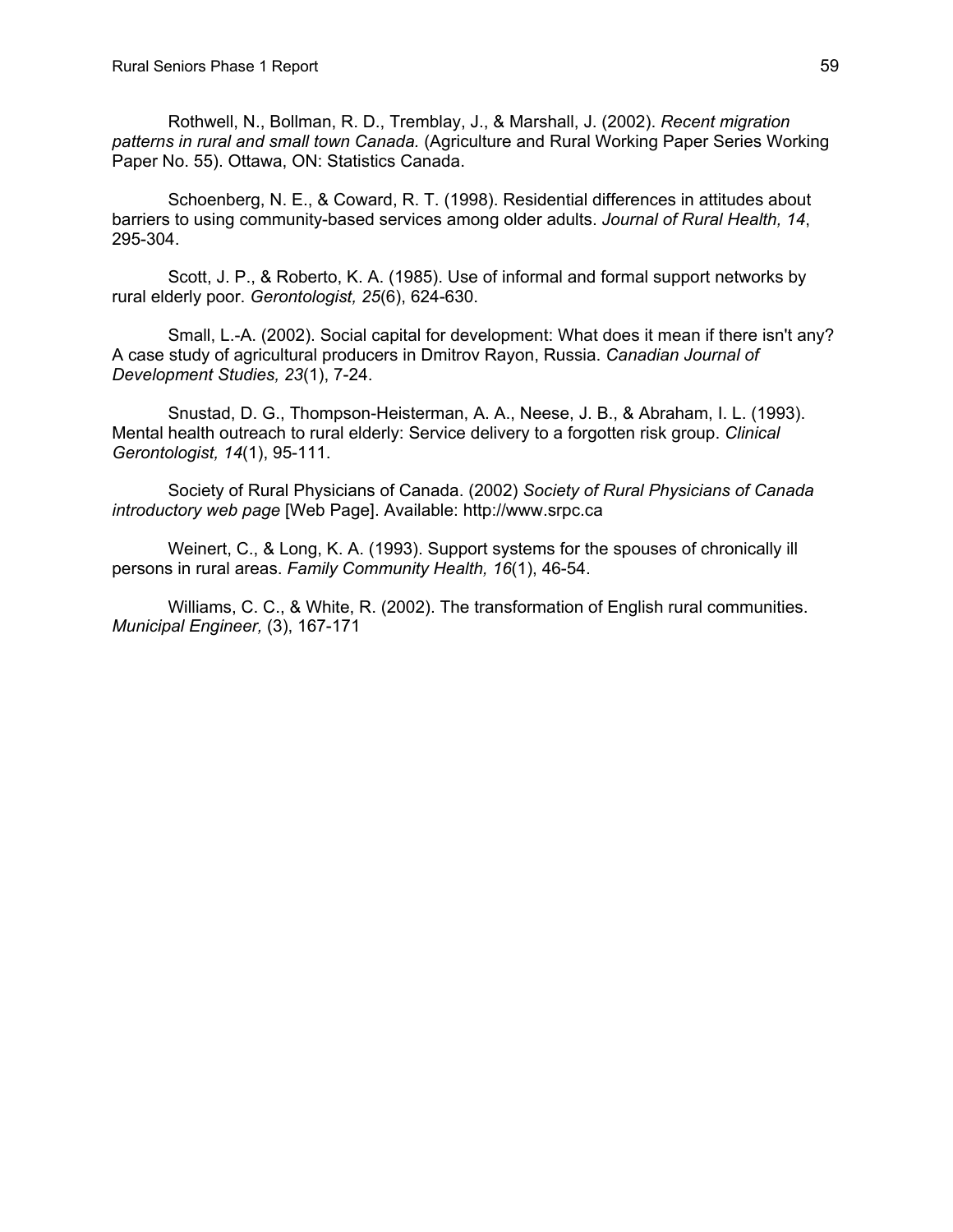# **6 Appendices**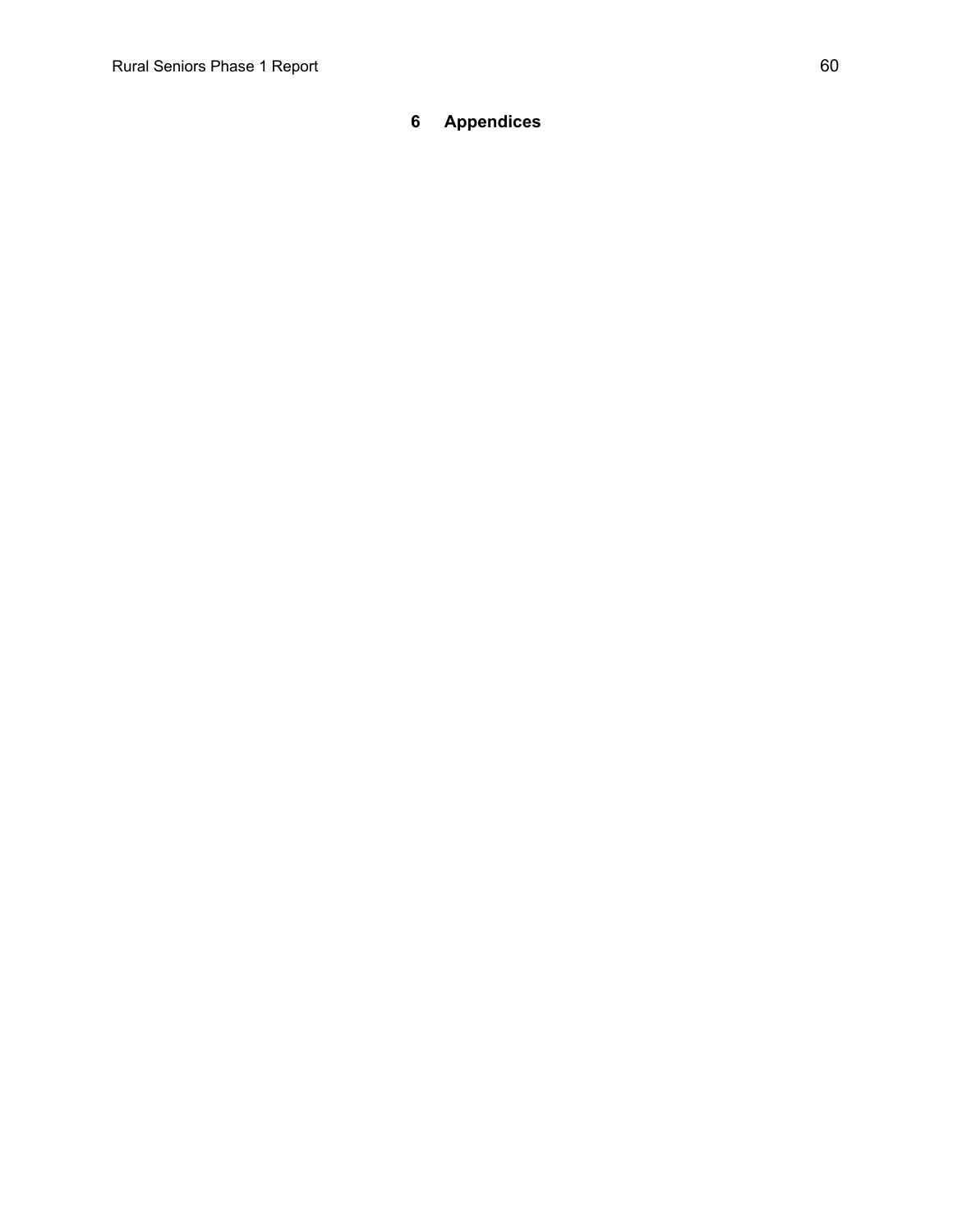|                                                               | <b>Atlantic</b>             | Quebec <sup>b</sup>            | Ontario <sup>c</sup>     | Prairies <sup>d</sup>           | Alberta <sup>e</sup>   | <b>British</b>           | F= Scheffe  |
|---------------------------------------------------------------|-----------------------------|--------------------------------|--------------------------|---------------------------------|------------------------|--------------------------|-------------|
|                                                               | Canada <sup>a</sup>         |                                |                          |                                 |                        | Columbia <sup>†</sup>    | <b>Test</b> |
| Average population size                                       | $1505^{\text{cdef}}$        | 1540 <sup>cdef</sup>           | 3530abdef                | 977 <sup>abcef</sup>            | $2644$ <sup>abcd</sup> | 2581 <sup>abcd</sup>     | 98.13***    |
| Average land area                                             | $361.\overline{4^{cf}}$     | $477.6^{cf}$                   | $3373.7^{ab}$            | 667.2                           | 1885.1                 | $3624.5^{a\overline{b}}$ | $5.71***$   |
| Average population density                                    | $72.97$ <sup>def</sup>      | $47.56$ <sup>def</sup>         | $76.87$ <sup>de</sup>    | $135.78$ <sup>abce</sup>        | 288.77abcdf            | $127.47^{abe}$           | 78.86***    |
| Average distance from service<br>centre                       | 1.65 <sup>bcdf</sup>        | $2.02$ <sup>adef</sup>         | $1.91$ <sup>adef</sup>   | $1.22$ <sup>abce</sup>          | 1.46 <sup>bcd</sup>    | $1.41$ <sup>abc</sup>    | $80.51***$  |
| Average proportion of seniors                                 | $14.5^{\circ}$              | $14.\overline{3}$ <sup>d</sup> | 15.8 <sup>df</sup>       | 18.7 <sup>abcef</sup>           | 15.0 <sup>d</sup>      | 13.7 <sup>cd</sup>       | 44.86***    |
| Average proportion of females                                 | 50.2 <sup>bdf</sup>         | 48.9 <sup>ace</sup>            | $49.7^{b}$               | $49.2^{\circ}$                  | 49.7 <sup>bf</sup>     | 48.8 <sup>ace</sup>      | 25.89***    |
| Average proportion of<br>married/common-law                   | $63.6^{\text{cd}}$          | 63.0 <sup>cd</sup>             | 66.4 <sup>abef</sup>     | 65.4 <sup>abef</sup>            | 63.8 <sup>cd</sup>     | 63.5 <sup>cd</sup>       | 25.37***    |
| Average proportion of widowed                                 | 7.6 <sup>bf</sup>           | 6.7 <sup>adt</sup>             | 7.2 <sup>df</sup>        | 8.2 <sup>bcf</sup>              | 7.3 <sup>f</sup>       | 5.4 <sup>abcde</sup>     | 23.23***    |
| Average proportion of single<br>person households             | 19.0 <sub>bcdef</sub>       | 24.3 <sup>acdf</sup>           | 22.2 <sup>abdf</sup>     | 25.6 <sup>abc</sup>             | $24.1^a$               | 26.3 <sup>abc</sup>      | 65.26***    |
| Average proportion of<br>households with 4 or more<br>persons | 26.5 <sup>bdf</sup>         | 23.9 <sup>aef</sup>            | $24.8^{f}$               | $24.\overline{6}$ <sup>af</sup> | 26.3 <sup>bf</sup>     | 20.8 <sup>abcde</sup>    | 26.12***    |
| Average proportion with some<br>post-secondary education      | 41.1 <sup>bcdef</sup>       | $38.6^\text{acdef}$            | $47.6$ abdf              | 44.0 <sup>abcdef</sup>          | 49.2 <sup>abdf</sup>   | 56.1 <sup>abcde</sup>    | 127.85***   |
| Average median household<br>income                            | $$35,041^{\overline{cdef}}$ | $$36,571^{\text{cef}}$         | $$44,779$ <sup>abd</sup> | $$37,710^{\text{acef}}$         | $$43,666^{abcd}$       | $$42,834^{abd}$          | 76.26***    |
| Average proportion who worked<br>part year/part time          | 64.9 <sub>bcdef</sub>       | $52.1$ <sup>acdef</sup>        | 48.0 <sup>abdf</sup>     | 44.7 <sup>abcef</sup>           | 48.3 <sup>abdf</sup>   | 58.1 <sup>abcde</sup>    | $253.30***$ |
| Average proportion of long term<br>residents                  | 88.8 <sup>bcdef</sup>       | 83.9 <sup>acef</sup>           | 81.0 <sup>abcdef</sup>   | $84.5^{\text{acef}}$            | 72.9 <sup>abcdf</sup>  | 76.3 <sup>abcde</sup>    | $163.22***$ |
| Average proportion who<br>provided unpaid child care          | 37.5 <sup>be</sup>          | 39.2 <sup>act</sup>            | $37.1^{be}$              | 38.4 <sup>ef</sup>              | 40.6 <sup>acdf</sup>   | 35.4 <sup>bde</sup>      | $13.54***$  |
| Average hours of unpaid<br>housework                          | 19.8 <sup>bd</sup>          | $17.1$ <sup>acdef</sup>        | $19.5^{6d}$              | 21.1 <sup>abcef</sup>           | 19.2 <sup>bd</sup>     | 19.5 <sup>bd</sup>       | $133.58***$ |
| Average proportion who<br>provided help to senior             | 20.7 <sup>df</sup>          | $19.9$ <sup>df</sup>           | $21.2$ <sup>df</sup>     | $24.4$ <sup>abcef</sup>         | 20.9 <sup>df</sup>     | 16.9 <sup>abcde</sup>    | $55.84***$  |
| N=2759 *** p <. 001 ** p <. 01 * p <. 05                      |                             |                                |                          |                                 |                        |                          |             |
| Source: Rural Communities, Census 2001                        |                             |                                |                          |                                 |                        |                          |             |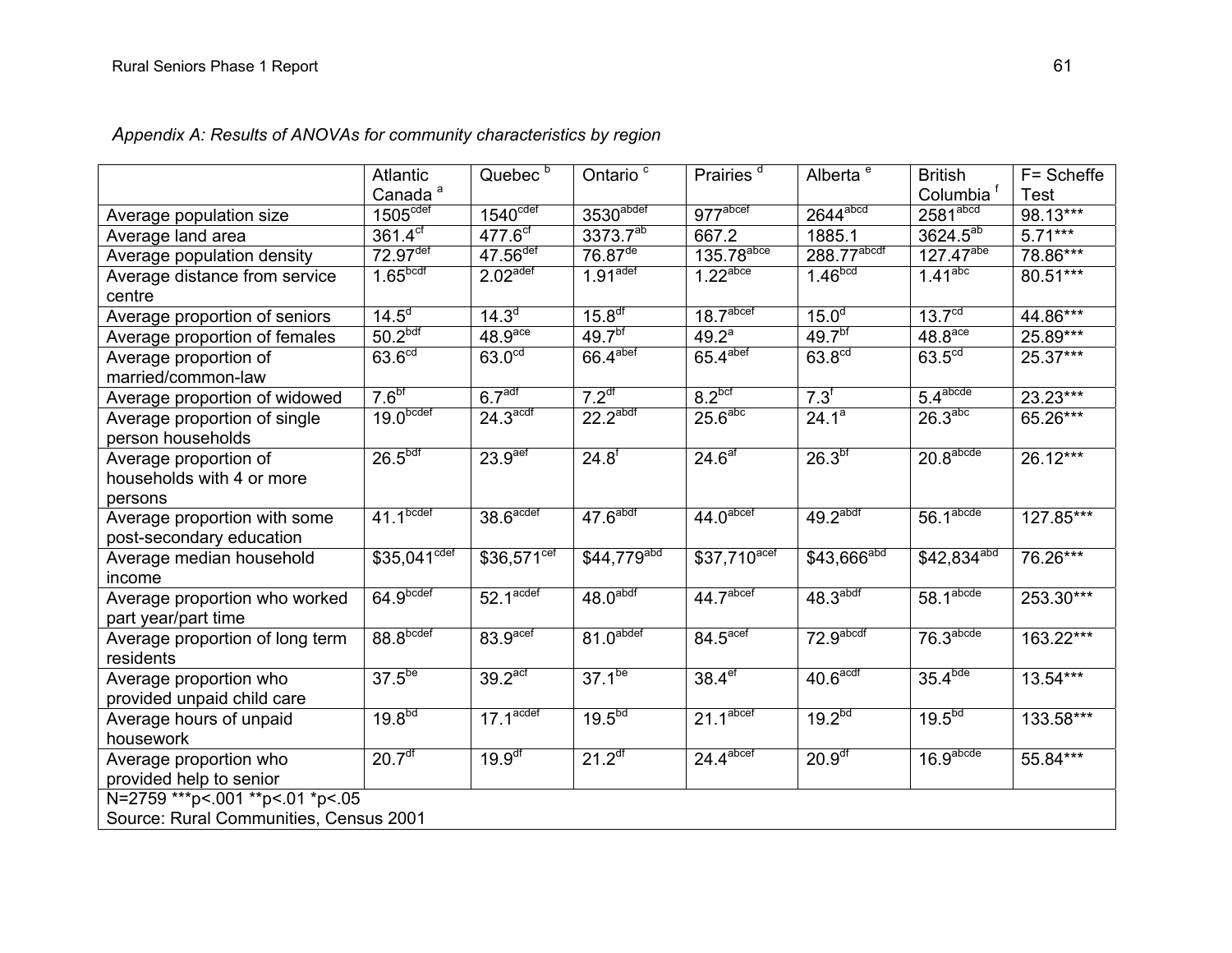|                                                   |                              | Level of community supportiveness to seniors |                                |                              |
|---------------------------------------------------|------------------------------|----------------------------------------------|--------------------------------|------------------------------|
|                                                   | Weak<br>Support <sup>a</sup> | Moderate<br>Support <sup>b</sup>             | Strong<br>Support <sup>c</sup> | $F =$<br><b>Scheffe Test</b> |
| Average population size                           | $1534^{bc}$                  | $2243$ <sup>ac</sup>                         | $1106^{ab}$                    | 92.51***                     |
| Average land area                                 | 1443.1                       | 1083.8                                       | 617.1                          | 1.11                         |
| Average population density                        | 95.35                        | 101.65                                       | 99.08                          | .29                          |
| Average distance from service centre              | 1.72 <sup>c</sup>            | 1.76 <sup>c</sup>                            | $1.46^{ab}$                    | 27.69***                     |
| Average proportion of seniors                     | 13.9 <sup>bc</sup>           | $15.7^{\circ}$                               | 17.0 <sup>ab</sup>             | 46.47***                     |
| Average proportion of females                     | 49.0 <sup>bc</sup>           | 49.6 <sup>a</sup>                            | $49.4^{a}$                     | 20.23***                     |
| Average proportion of married/common-law          | 64.3                         | 63.8                                         | 64.2                           | $3.02*$                      |
| Average proportion of widowed                     | $6.4^{bc}$                   | 7.4 <sup>ac</sup>                            | 7.9 <sup>ab</sup>              | 35.04***                     |
| Average proportion of single person households    | 22.8 <sup>c</sup>            | 23.6                                         | $24.0^a$                       | $4.70**$                     |
| Average proportion of households with 4 or more   | 24.8                         | 24.3                                         | 25.0                           | 2.88                         |
| persons                                           |                              |                                              |                                |                              |
| Average proportion with some post-secondary       | 43.0                         | $43.7^\circ$                                 | $42.3^{b}$                     | $3.70*$                      |
| education                                         |                              |                                              |                                |                              |
| Average median household income                   | $$39,025^{\circ}$            | $$38,357^{\circ}$                            | $$36,986^{ab}$                 | $9.53***$                    |
| Average proportion who worked part year/part time | 53.9 <sup>bc</sup>           | 52.4 <sup>a</sup>                            | $52.2^a$                       | $4.72**$                     |
| Average proportion of long term residents         | $81.\overline{4^{bc}}$       | $83.5$ <sup>ac</sup>                         | $85.8^{ab}$                    | 46.24***                     |
| Average proportion who provided unpaid child care | $37.3^{\circ}$               | 38.0 <sup>c</sup>                            | 40.0 <sup>ab</sup>             | 23.84***                     |
| Average hours of unpaid housework                 | 18.6 <sup>c</sup>            | 18.8 <sup>c</sup>                            | $20.\overline{2^{ab}}$         | 47.55***                     |
| N=2759 *** p <. 001 ** p <. 01 * p <. 05          |                              |                                              |                                |                              |
| Source: Rural Communities, Census 2001            |                              |                                              |                                |                              |

*Appendix B: Results of ANOVAs for community characteristics by rural community supportiveness to seniors*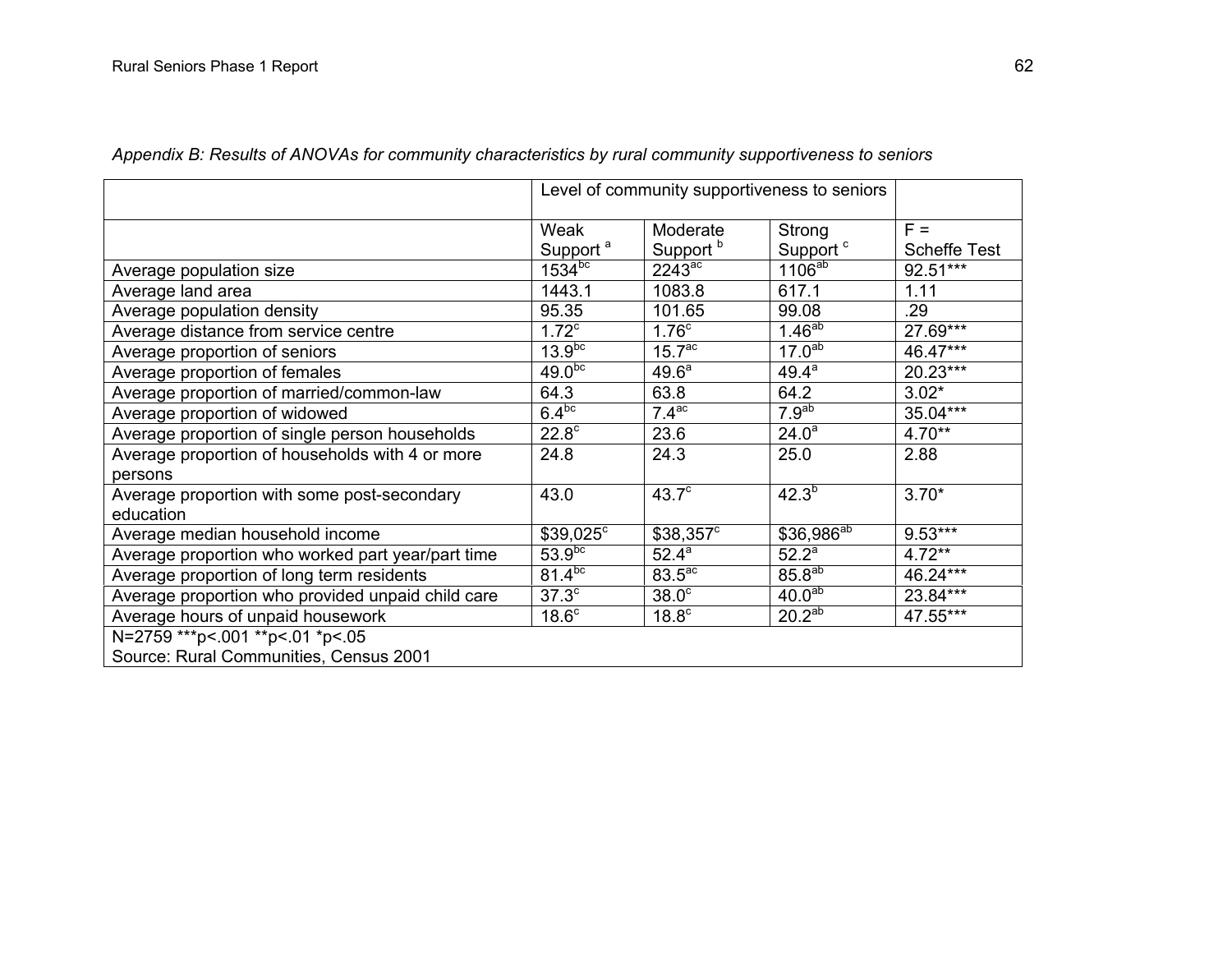|                                              |                      | Level of community supportiveness to seniors |                      |          |            |  |  |  |  |
|----------------------------------------------|----------------------|----------------------------------------------|----------------------|----------|------------|--|--|--|--|
|                                              | Weak                 | Moderate                                     | Strong               | Total    | F= Scheffe |  |  |  |  |
|                                              | Support <sup>a</sup> | Support <sup>b</sup>                         | Support <sup>c</sup> |          | Test       |  |  |  |  |
| Average population size                      | $1,341^{b}$          | $1,856^{ac}$                                 | $1,108^{6}$          | 1,505    | $10.79***$ |  |  |  |  |
| Average land area                            | 575                  | 307                                          | 164                  | 361      | 0.86       |  |  |  |  |
| Average population density                   | 77                   | 78                                           | 58                   | 73       | 1.23       |  |  |  |  |
| Average distance from service centre         | 1.6                  | 1.7                                          | 1.7                  | 1.6      | 1.42       |  |  |  |  |
| Average proportion of seniors                | 14.2                 | 14.8                                         | 14.6                 | 14.5     | 0.85       |  |  |  |  |
| Average proportion of females                | 50.1                 | 50.5                                         | 50.0                 | 50.2     | $3.07*$    |  |  |  |  |
| Average proportion of married/common-law     | 64.6 <sup>bc</sup>   | $63.1^{a}$                                   | 62.9 <sup>a</sup>    | 63.6     | $4.77**$   |  |  |  |  |
| Average proportion of widowed                | 7.4                  | 7.8                                          | 7.6                  | 7.6      | 1.31       |  |  |  |  |
| Average proportion of single person          | 17.8 <sup>bc</sup>   | 19.6 <sup>a</sup>                            | 19.6 <sup>a</sup>    | 19.0     | $4.91**$   |  |  |  |  |
| households                                   |                      |                                              |                      |          |            |  |  |  |  |
| Average proportion of households with 4 or   | 26.7                 | 26.3                                         | 26.7                 | 26.5     | 0.24       |  |  |  |  |
| more persons                                 |                      |                                              |                      |          |            |  |  |  |  |
| Average proportion with some post-secondary  | 39.9                 | 42.6                                         | 40.2                 | 41.1     | $3.27*$    |  |  |  |  |
| education                                    |                      |                                              |                      |          |            |  |  |  |  |
| Average median household income              | \$34,949             | \$35,270                                     | \$34,764             | \$35,041 | 0.23       |  |  |  |  |
| Average proportion who worked part year/part | 65.2                 | $63.2^\circ$                                 | $67.5^{b}$           | 64.9     | $4.59*$    |  |  |  |  |
| time                                         |                      |                                              |                      |          |            |  |  |  |  |
| Average proportion of long term residents    | $88.1^\circ$         | 88.5°                                        | $90.4^{ab}$          | 88.8     | $5.10**$   |  |  |  |  |
| Average proportion who provided unpaid child | 35.6 <sup>bc</sup>   | 37.7 <sup>ac</sup>                           | 39.6 <sup>ab</sup>   | 37.5     | $14.37***$ |  |  |  |  |
| care                                         |                      |                                              |                      |          |            |  |  |  |  |
| Average hours of unpaid housework            | 20.1                 | 19.5                                         | 20.0                 | 19.8     | 1.52       |  |  |  |  |
| N=564 *** p <. 001 ** p <. 01 * p <. 05      |                      |                                              |                      |          |            |  |  |  |  |
| Source: Rural Communities, Census 2001       |                      |                                              |                      |          |            |  |  |  |  |

*Appendix C: Community characteristics by level of community supportiveness to seniors, Atlantic Canada Region*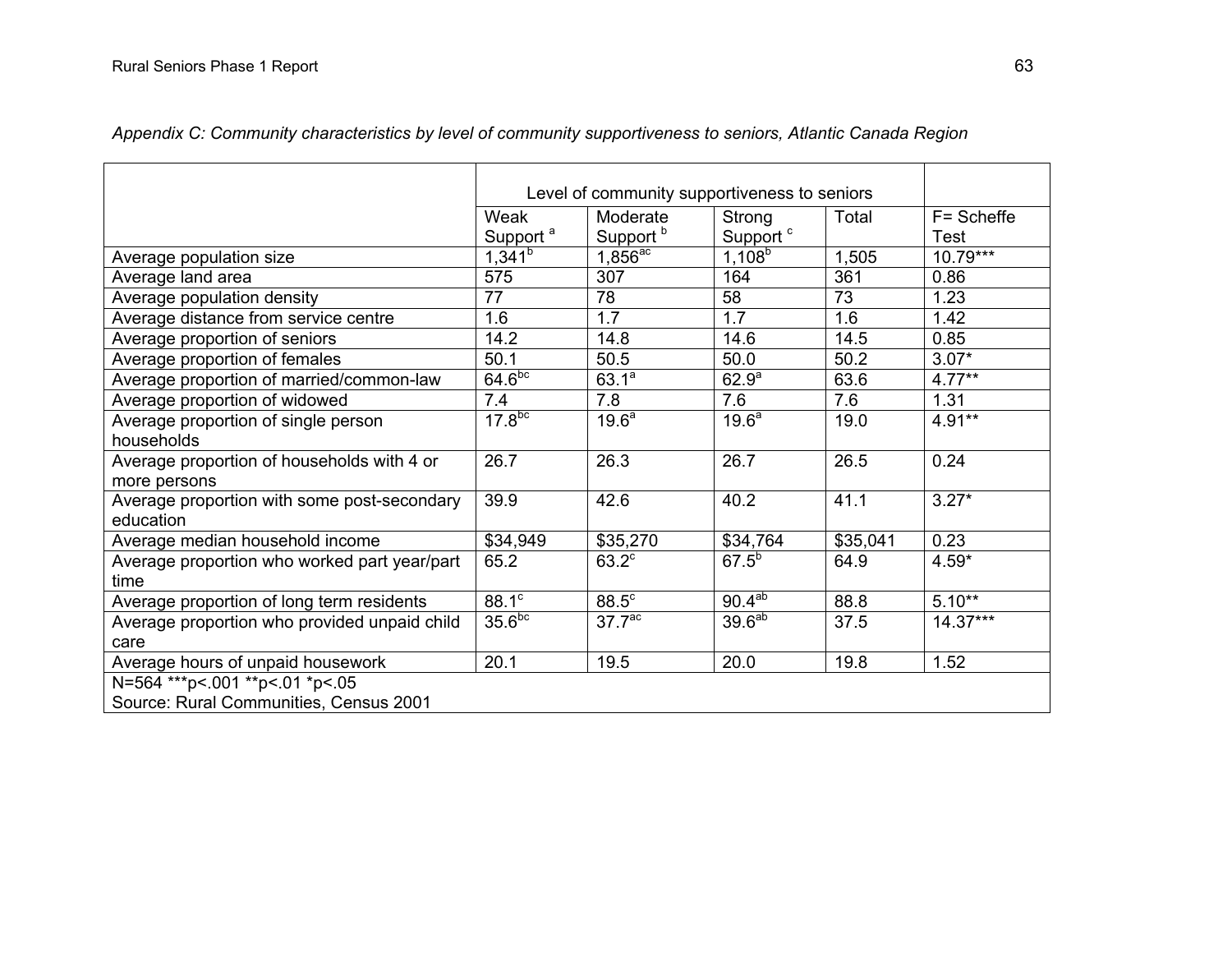|                                              |                      | Level of community supportiveness to seniors |                      |          |            |
|----------------------------------------------|----------------------|----------------------------------------------|----------------------|----------|------------|
|                                              | Weak                 | Moderate                                     | Strong               | Total    | F= Scheffe |
|                                              | Support <sup>a</sup> | Support <sup>b</sup>                         | Support <sup>c</sup> |          | Test       |
| Average population size                      | $1,370^{b}$          | $1,859$ <sup>ac</sup>                        | $1,035^{b}$          | 1,540    | 22.35***   |
| Average land area                            | 1,086                | 175                                          | 143                  | 478      | 0.93       |
| Average population density                   | 41                   | 57                                           | 36                   | 48       | 2.04       |
| Average distance from service centre         | $2.1^\circ$          | 2.0                                          | 1.9 <sup>a</sup>     | 2.0      | $4.73**$   |
| Average proportion of seniors                | 13.3 <sup>bc</sup>   | 14.7 <sup>a</sup>                            | $15.2^{a}$           | 14.3     | $13.31***$ |
| Average proportion of females                | $48.5^{bc}$          | 49.1 <sup>a</sup>                            | $49.1^a$             | 48.9     | $9.97***$  |
| Average proportion of married/common-law     | $63.9^{bc}$          | $62.5^a$                                     | 62.7 <sup>a</sup>    | 63.0     | $10.01***$ |
| Average proportion of widowed                | 6.1 <sup>bc</sup>    | 7.0 <sup>a</sup>                             | 7.2 <sup>a</sup>     | 6.7      | $17.21***$ |
| Average proportion of single person          | 23.9                 | 24.6                                         | 24.2                 | 24.3     | 1.34       |
| households                                   |                      |                                              |                      |          |            |
| Average proportion of households with 4 or   | 24.2                 | 23.6                                         | 23.8                 | 23.9     | 0.76       |
| more                                         |                      |                                              |                      |          |            |
| Average proportion with some post-secondary  | 38.5                 | $39.4^\circ$                                 | $36.7^{b}$           | 38.6     | $4.71***$  |
| education                                    |                      |                                              |                      |          |            |
| Average median household income              | $$37,150^{\circ}$    | \$36,949°                                    | $$34,543^{ab}$       | \$36,571 | $7.61**$   |
| Average proportion who worked part year/part | 51.6 <sup>c</sup>    | $51.5^\circ$                                 | 54.7 <sup>ab</sup>   | 52.1     | $5.61**$   |
| time                                         |                      |                                              |                      |          |            |
| Average proportion of long term residents    | $82.1^{bc}$          | $84.4^a$                                     | $85.8^{a}$           | 83.9     | 16.53***   |
| Average proportion who provided unpaid child | 38.9 <sup>c</sup>    | 38.8 <sup>c</sup>                            | 40.7 <sup>ab</sup>   | 39.2     | 4.78**     |
| care                                         |                      |                                              |                      |          |            |
| Average hours of unpaid housework            | 16.9 <sup>c</sup>    | 17.0 <sup>c</sup>                            | $17.9^{ab}$          | 17.1     | $10.71***$ |
| N=933 *** p <. 001 ** p <. 01 * p <. 05      |                      |                                              |                      |          |            |
| Source: Rural Communities, Census 2001       |                      |                                              |                      |          |            |

*Appendix D: Community characteristics by level of community supportiveness to seniors, Quebec Region*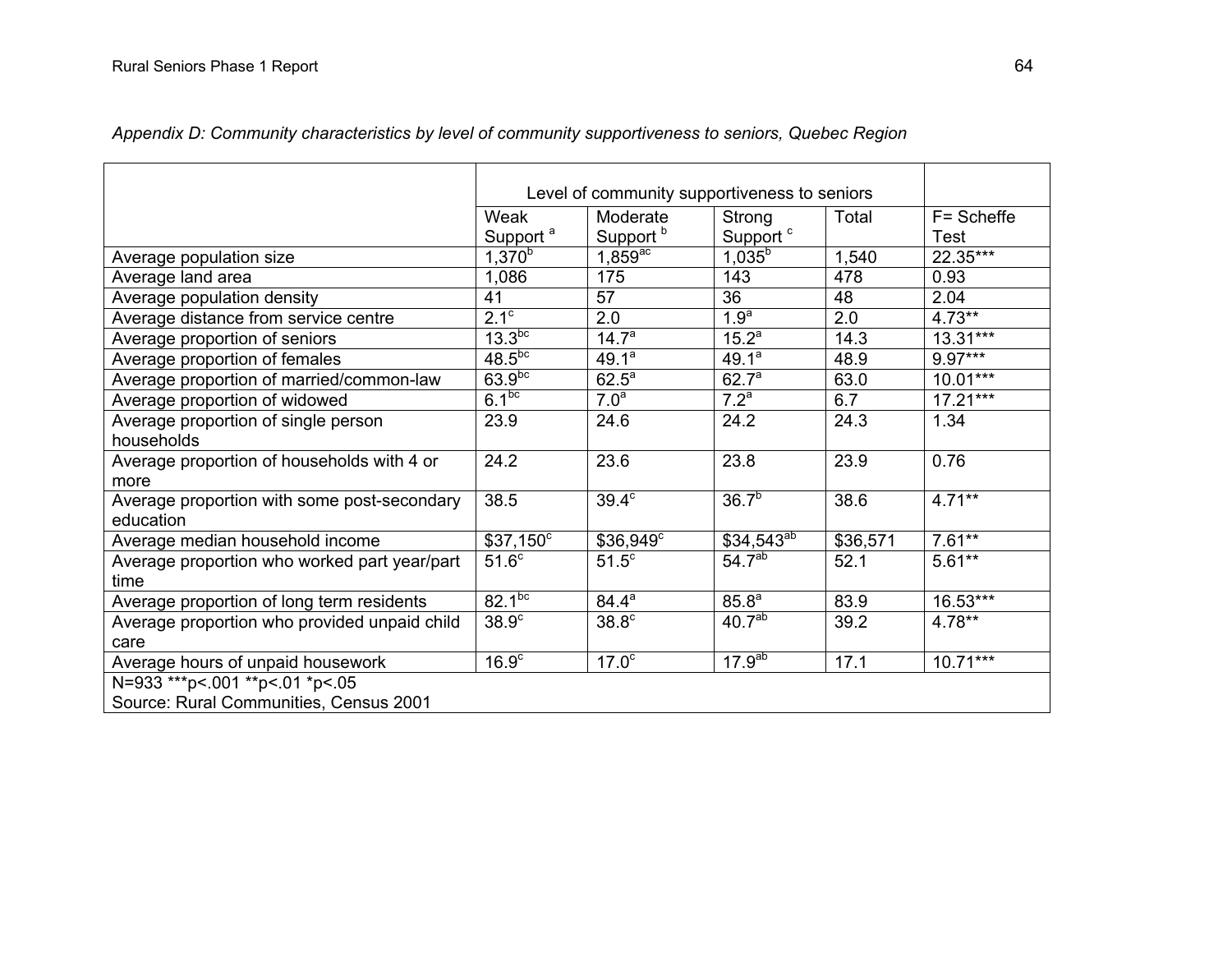|                                              |                      | Level of community supportiveness to seniors |                      |          |            |
|----------------------------------------------|----------------------|----------------------------------------------|----------------------|----------|------------|
|                                              | Weak                 | Moderate                                     | Strong               | Total    | F= Scheffe |
|                                              | Support <sup>a</sup> | Support <sup>b</sup>                         | Support <sup>c</sup> |          | Test       |
| Average population size                      | $2,752^{b}$          | $4,212^{\text{ac}}$                          | $2,217^b$            | 3,530    | $12.92***$ |
| Average land area                            | 1,078                | 4,409                                        | 2,448                | 3,374    | 0.29       |
| Average population density                   | 119                  | 74                                           | 46                   | 77       | 1.65       |
| Average distance from service centre         | 1.9                  | 1.9                                          | 1.9                  | 1.9      | 0.10       |
| Average proportion of seniors                | 15.6                 | 16.1                                         | 15.2                 | 15.8     | 0.56       |
| Average proportion of females                | 49.5                 | 49.8                                         | 49.5                 | 49.7     | 0.72       |
| Average proportion of married/common-law     | 66.7                 | 66.5                                         | 65.8                 | 66.4     | 0.52       |
| Average proportion of widowed                | 7.2                  | 7.1                                          | 7.4                  | 7.2      | 0.15       |
| Average proportion of single person          | 23.0                 | 21.9                                         | 22.5                 | 22.2     | 0.65       |
| households                                   |                      |                                              |                      |          |            |
| Average proportion of households with 4 or   | $23.0^\circ$         | 25.0                                         | 26.2 <sup>a</sup>    | 24.8     | $3.40*$    |
| more persons                                 |                      |                                              |                      |          |            |
| Average proportion with some post-secondary  | 49.3                 | 47.6                                         | 45.7                 | 47.6     | 2.08       |
| education                                    |                      |                                              |                      |          |            |
| Average median household income              | \$45,893             | \$44,414                                     | \$44,810             | \$44,779 | 0.35       |
| Average proportion who worked part year/part | 47.7                 | 48.0                                         | 48.3                 | 48.0     | 0.66       |
| time                                         |                      |                                              |                      |          |            |
| Average proportion of long term residents    | $79.4^\circ$         | 80.9                                         | 82.9 <sup>a</sup>    | 81.0     | $5.30**$   |
| Average proportion who provided unpaid child | $34.1^{bc}$          | $37.2^a$                                     | 39.6 <sup>a</sup>    | 37.1     | $7.31**$   |
| care                                         |                      |                                              |                      |          |            |
| Average hours of unpaid housework            | 19.2                 | $19.3^\circ$                                 | $20.3^{5}$           | 19.5     | $3.44*$    |
| N=244 *** p <. 001 ** p <. 01 * p <. 05      |                      |                                              |                      |          |            |

*Appendix E: Community characteristics by level of community supportiveness to seniors, Ontario Region*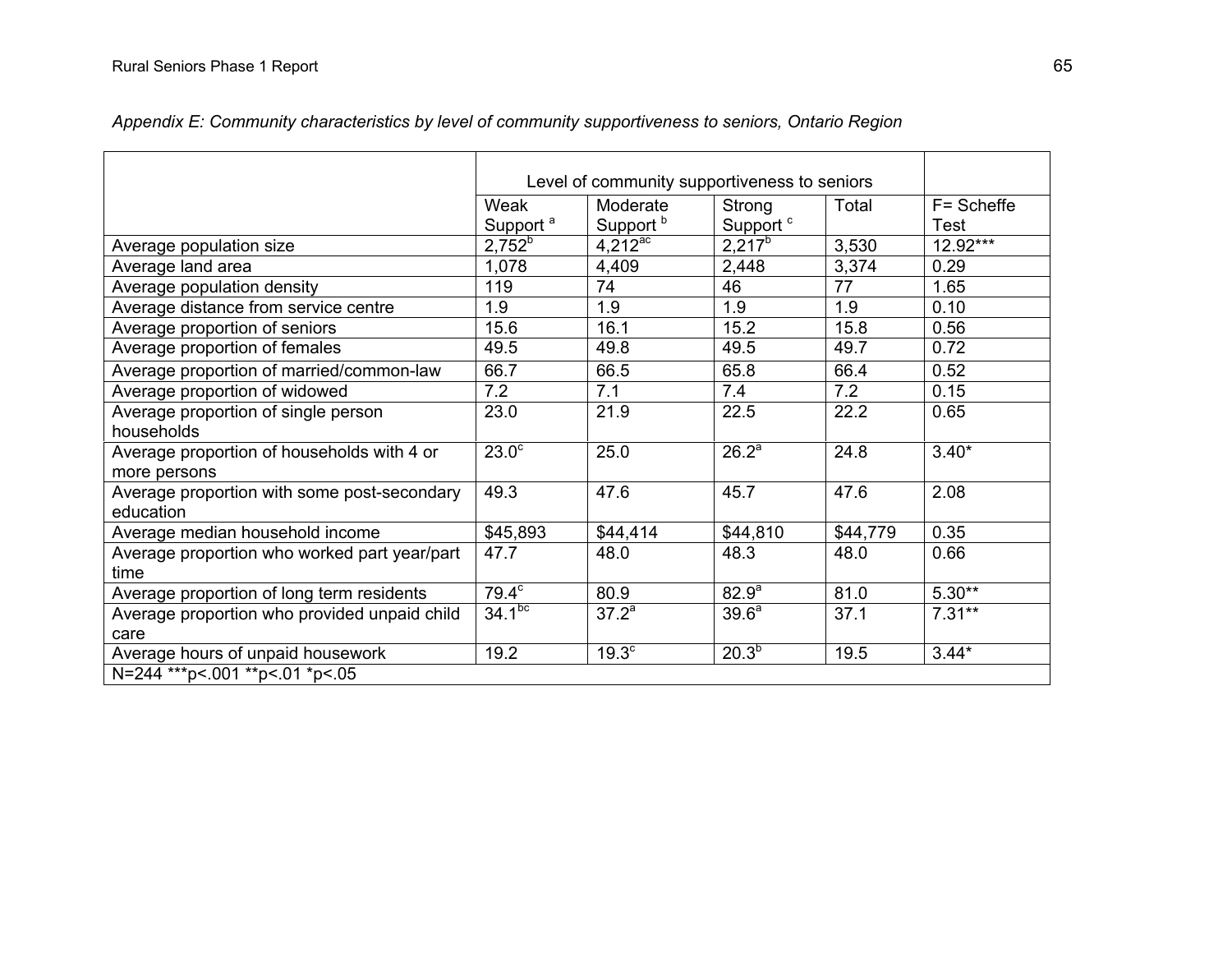|                                                            | Level of community supportiveness to seniors |                                  |                                |          |                           |
|------------------------------------------------------------|----------------------------------------------|----------------------------------|--------------------------------|----------|---------------------------|
|                                                            | Weak<br>Support <sup>a</sup>                 | Moderate<br>Support <sup>b</sup> | Strong<br>Support <sup>c</sup> | Total    | F= Scheffe<br><b>Test</b> |
| Average population size                                    | 692 <sup>b</sup>                             | $1,346^{ac}$                     | 806 <sup>b</sup>               | 977      | $18.22***$                |
| Average land area                                          | 643                                          | 714                              | 641                            | 667      | 0.11                      |
| Average population density                                 | 118                                          | 163                              | 122                            | 136      | $3.53*$                   |
| Average distance from service centre                       | 1.3                                          | $1.4^\circ$                      | $1.1^{b}$                      | 1.2      | $9.13***$                 |
| Average proportion of seniors                              | $16.4^{bc}$                                  | 19.0 <sup>a</sup>                | $19.3^{a}$                     | 18.7     | $4.42*$                   |
| Average proportion of females                              | $48.6^{b}$                                   | 49.8 <sup>ac</sup>               | $49.1^{b}$                     | 49.2     | $6.38**$                  |
| Average proportion of married/common-law                   | 66.0                                         | 64.9                             | 65.6                           | 65.4     | 1.46                      |
| Average proportion of widowed                              | 6.8 <sup>bc</sup>                            | 8.7 <sup>a</sup>                 | $8.4^a$                        | 8.2      | $4.22*$                   |
| Average proportion of single person                        | 24.1                                         | 26.2                             | 25.6                           | 25.6     | 1.58                      |
| households                                                 |                                              |                                  |                                |          |                           |
| Average proportion of households with 4 or<br>more persons | $26.2^{b}$                                   | $23.7^{a}$                       | 24.8                           | 24.6     | $3.84*$                   |
| Average proportion with some post-secondary<br>education   | 42.9                                         | 44.6                             | 44.1                           | 44.0     | 1.20                      |
| Average median household income                            | \$38,734                                     | \$37,902                         | \$37,168                       | \$37,710 | 1.17                      |
| Average proportion who worked part year/part               | 43.3                                         | 45.3                             | 44.7                           | 44.7     | 2.02                      |
| time                                                       |                                              |                                  |                                |          |                           |
| Average proportion of long term residents                  | 84.2                                         | 82.8°                            | $85.9^{b}$                     | 84.5     | $7.80***$                 |
| Average proportion who provided unpaid child               | 37.4                                         | 37.5                             | 39.5                           | 38.4     | $3.69*$                   |
| care                                                       |                                              |                                  |                                |          |                           |
| Average hours of unpaid housework                          | 20.9                                         | $20.5^{\circ}$                   | $21.6^{b}$                     | 21.1     | $5.87**$                  |
| N=622 *** p <. 001 ** p <. 01 * p <. 05                    |                                              |                                  |                                |          |                           |
| Source: Rural Communities, Census 2001                     |                                              |                                  |                                |          |                           |

*Appendix F: Community characteristics by level of community supportiveness to seniors, Prairie Region*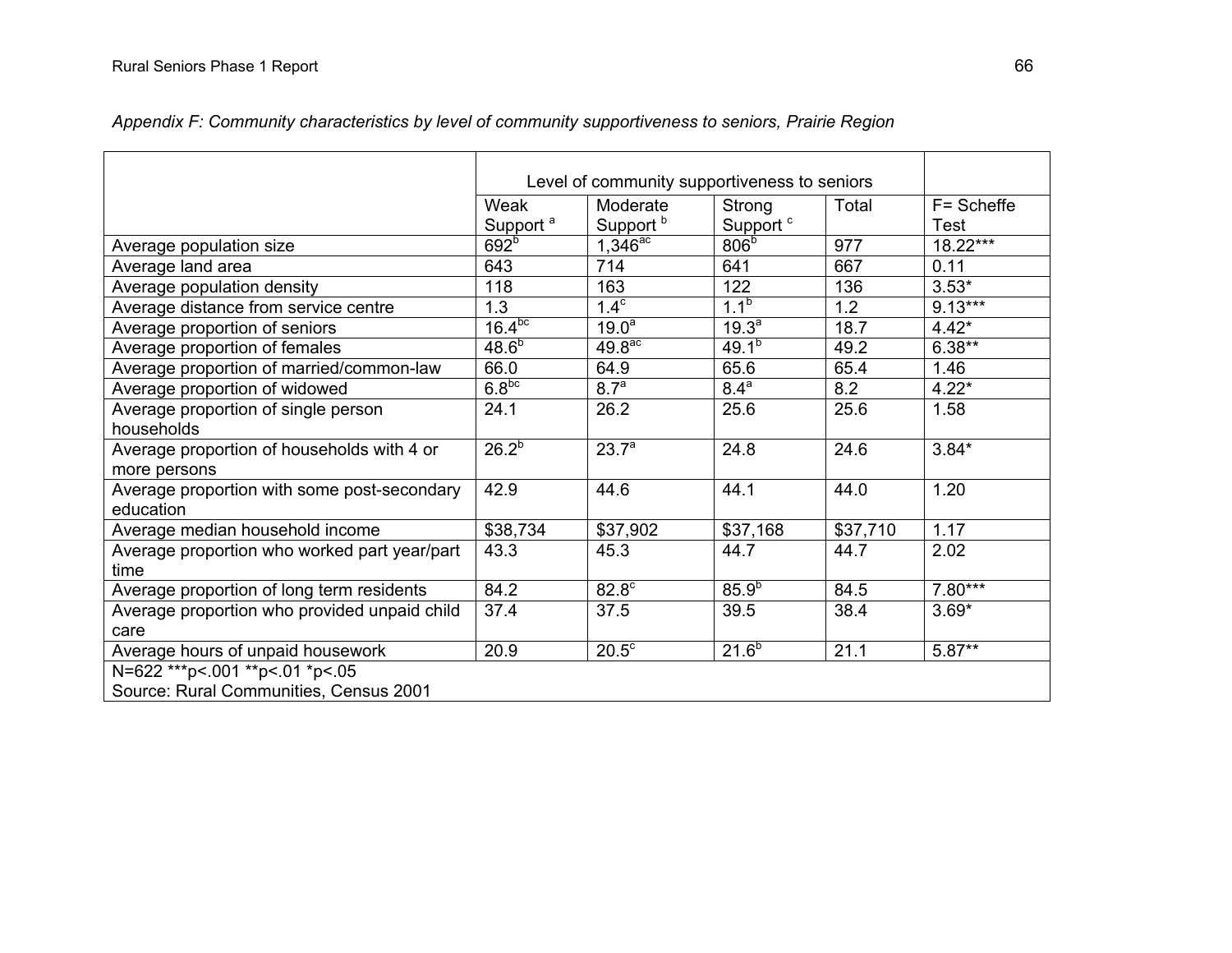|                                              |                      | Level of community supportiveness to seniors |                      |          |            |  |  |  |  |
|----------------------------------------------|----------------------|----------------------------------------------|----------------------|----------|------------|--|--|--|--|
|                                              | Weak                 | Moderate                                     | Strong               | Total    | F= Scheffe |  |  |  |  |
|                                              | Support <sup>a</sup> | Support <sup>b</sup>                         | Support <sup>c</sup> |          | Test       |  |  |  |  |
| Average population size                      | 2,497                | $3,360^\circ$                                | $1,683^{b}$          | 2,644    | $8.07***$  |  |  |  |  |
| Average land area                            | 786 <sup>b</sup>     | $2,975^{\circ}$                              | 1,468                | 1,885    | 2.17       |  |  |  |  |
| Average population density                   | $367^{\circ}$        | $234^a$                                      | 282                  | 289      | $6.00**$   |  |  |  |  |
| Average distance from service centre         | 1.6                  | 1.4                                          | 1.4                  | 1.5      | 0.84       |  |  |  |  |
| Average proportion of seniors                | $13.\overline{4^c}$  | 14.7                                         | $17.5^a$             | 15.0     | $5.03**$   |  |  |  |  |
| Average proportion of females                | 49.4                 | 49.6                                         | 50.3                 | 49.7     | 2.16       |  |  |  |  |
| Average proportion of married/common-law     | $62.2^{b}$           | $65.1^a$                                     | 63.8                 | 63.8     | $3.38*$    |  |  |  |  |
| Average proportion of widowed                | 6.6 <sup>c</sup>     | 7.0                                          | 8.6 <sup>a</sup>     | 7.3      | $3.97*$    |  |  |  |  |
| Average proportion of single person          | 24.2                 | 22.9                                         | 26.1                 | 24.1     | 2.98       |  |  |  |  |
| households                                   |                      |                                              |                      |          |            |  |  |  |  |
| Average proportion of households with 4 or   | 26.5                 | 26.6                                         | 25.7                 | 26.3     | 0.32       |  |  |  |  |
| more                                         |                      |                                              |                      |          |            |  |  |  |  |
| Average proportion with some post-secondary  | 50.6                 | 47.7                                         | 50.0                 | 49.2     | 2.13       |  |  |  |  |
| education                                    |                      |                                              |                      |          |            |  |  |  |  |
| Average median household income              | \$45,985°            | \$43,923                                     | $$40,426^a$          | \$43,666 | $5.37**$   |  |  |  |  |
| Average proportion who worked part year/part | 48.9                 | 47.5                                         | 49.0                 | 48.3     | 1.15       |  |  |  |  |
| time                                         |                      |                                              |                      |          |            |  |  |  |  |
| Average proportion of long term residents    | $65.4^{bc}$          | $76.4^a$                                     | 76.5 <sup>a</sup>    | 72.9     | 27.81***   |  |  |  |  |
| Average proportion who provided unpaid child | 39.4                 | 40.4                                         | 42.4                 | 40.6     | 2.05       |  |  |  |  |
| care                                         |                      |                                              |                      |          |            |  |  |  |  |
| Average hours of unpaid housework            | 17.6 <sup>bc</sup>   | 19.9 <sup>a</sup>                            | 19.9 <sup>a</sup>    | 19.2     | 13.89***   |  |  |  |  |
| N=212 *** p <. 001 ** p <. 01 * p <. 05      |                      |                                              |                      |          |            |  |  |  |  |
| Source: Rural Communities, Census 2001       |                      |                                              |                      |          |            |  |  |  |  |

*Appendix G: Community characteristics by level of community supportiveness to seniors, Alberta Region*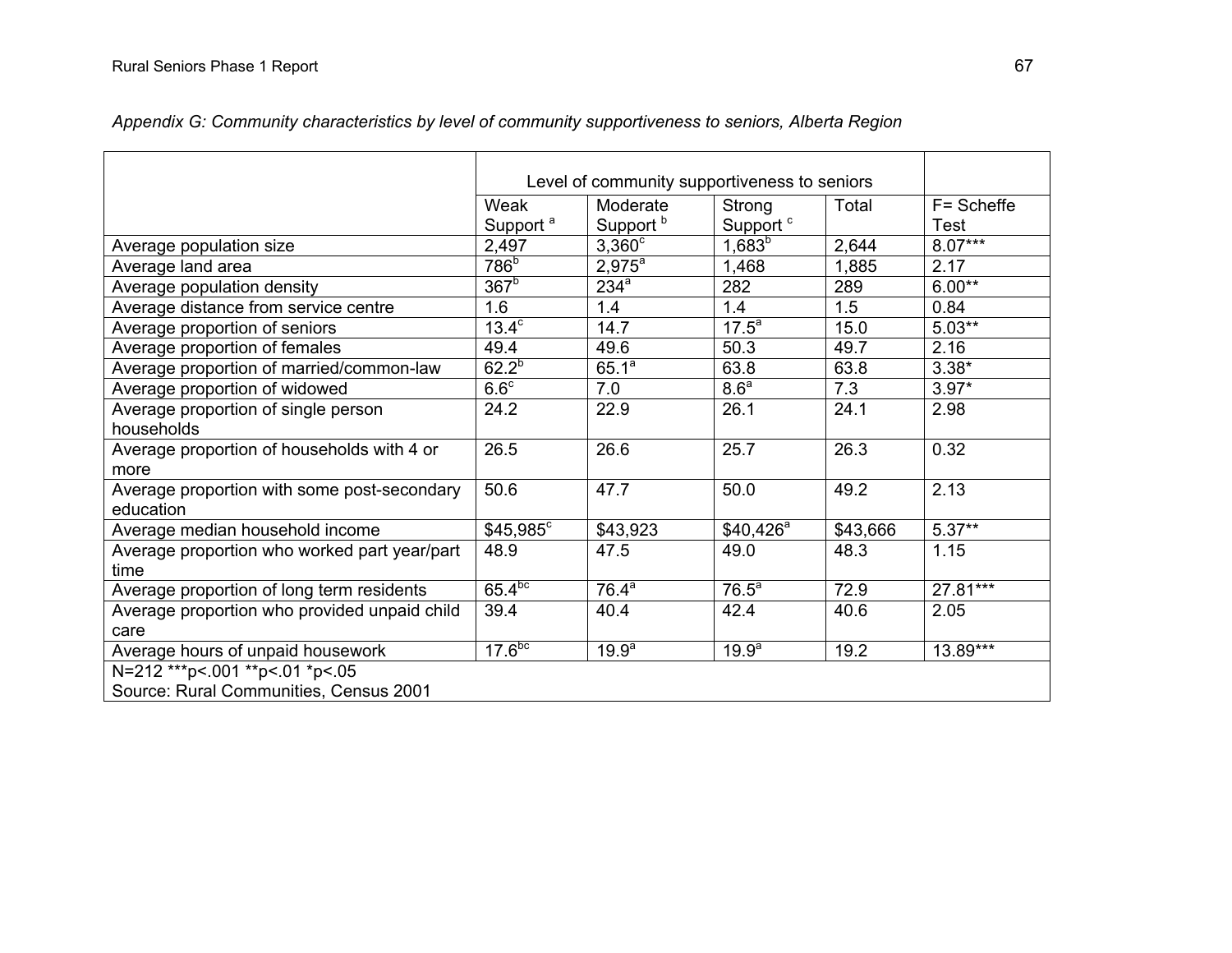|                                               | Level of community supportiveness to seniors |                      |                       |          |            |
|-----------------------------------------------|----------------------------------------------|----------------------|-----------------------|----------|------------|
|                                               | Weak                                         | Moderate             | Strong                | Total    | F= Scheffe |
|                                               | Support <sup>a</sup>                         | Support <sup>b</sup> | Support <sup>c</sup>  |          | Test       |
| Average population size                       | $2,153^{b}$                                  | $3,168^a$            | 2,307                 | 2,581    | $5.92**$   |
| Average land area                             | 5,789                                        | 1,237                | 563                   | 3,625    | $3.14*$    |
| Average population density                    | 81 <sup>c</sup>                              | 161                  | 326 <sup>a</sup>      | 127      | $7.36**$   |
| Average distance from service centre          | 1.4                                          | 1.5                  | 0.9                   | 1.4      | 2.50       |
| Average proportion of seniors                 | $11.7^{b}$                                   | 15.9 <sup>a</sup>    | 17.0                  | 13.7     | $9.94***$  |
| Average proportion of females                 | $48.2^{bc}$                                  | 49.5 <sup>a</sup>    | $50.1^{\overline{a}}$ | 48.8     | $11.06***$ |
| Average proportion of married/common-law      | 63.6                                         | 63.2                 | 65.4                  | 63.5     | 0.86       |
| Average proportion of widowed                 | $4.5^{bc}$                                   | 6.3 <sup>a</sup>     | 7.4 <sup>a</sup>      | 5.4      | $15.59***$ |
| Average proportion of single person           | 26.2                                         | 26.6                 | 25.6                  | 26.3     | 0.19       |
| households                                    |                                              |                      |                       |          |            |
| Average proportion of households with 4 or    | 21.5                                         | 19.9                 | 21.0                  | 20.8     | 1.74       |
| more                                          |                                              |                      |                       |          |            |
| Average proportion with some post-secondary   | 55.1                                         | 57.3                 | 56.3                  | 56.1     | 1.03       |
| education                                     |                                              |                      |                       |          |            |
| Average median household income               | $$45,128$ <sup>b</sup>                       | $$39,332^a$          | \$46,970              | \$42,834 | $7.15***$  |
| Average proportion who worked part year/ part | 58.4                                         | 58.3                 | 54.1                  | 58.1     | 1.7        |
| time                                          |                                              |                      |                       |          |            |
| Average proportion of long term residents     | 75.0 <sup>c</sup>                            | 77.2                 | 82.6 <sup>a</sup>     | 76.3     | $5.52**$   |
| Average proportion who provided unpaid child  | 35.9                                         | 34.7                 | 35.9                  | 35.4     | 0.57       |
| care                                          |                                              |                      |                       |          |            |
| Average hours of unpaid housework             | 19.3                                         | 19.8                 | 20.0                  | 19.5     | 0.93       |
| N=184 *** p <. 001 ** p <. 01 * p <. 05       |                                              |                      |                       |          |            |
| Source: Rural Communities, Census 2001        |                                              |                      |                       |          |            |

*Appendix H: Community characteristics by level of community supportiveness to seniors, British Columbia Region*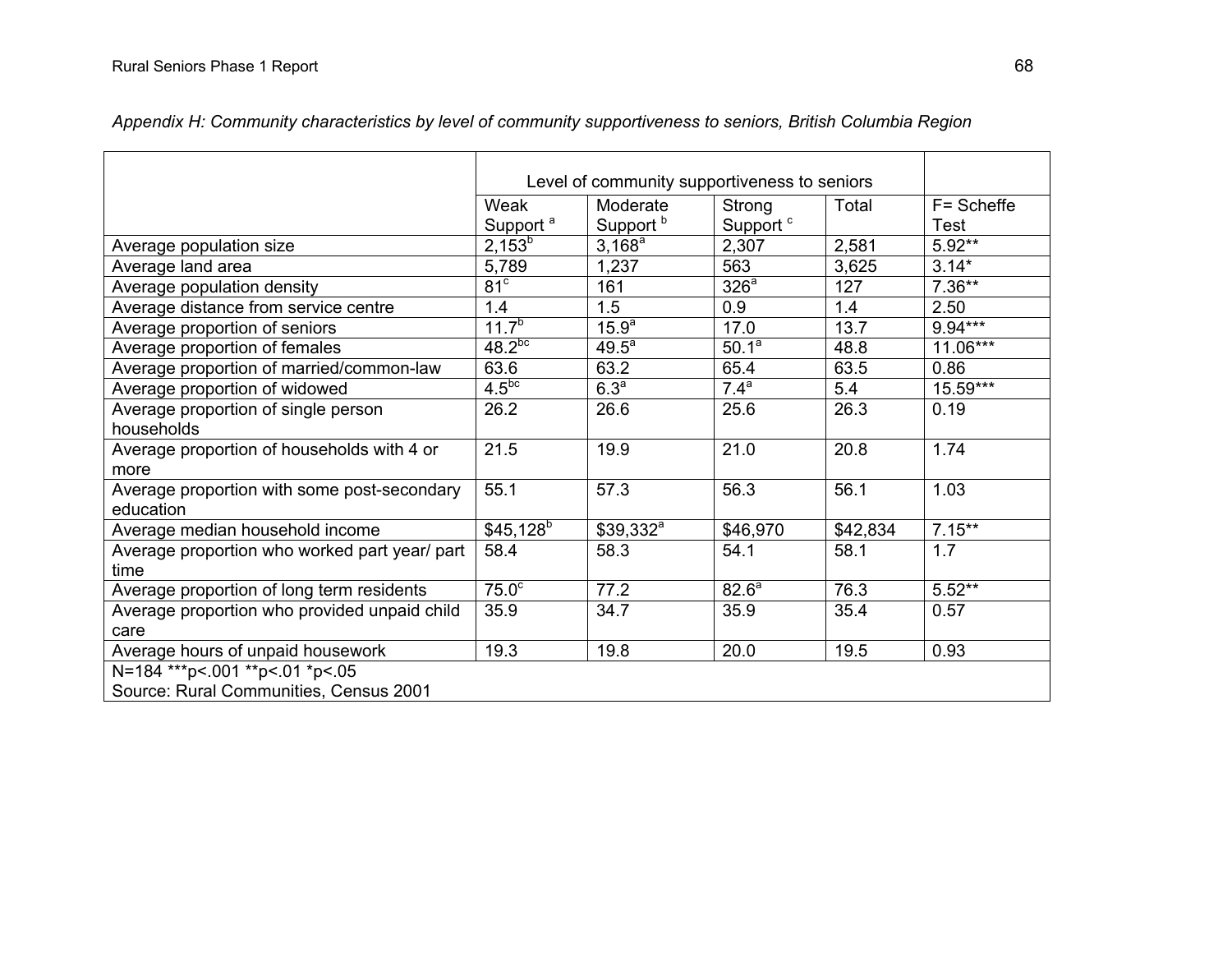Appendix I: Correlation matrix of community characteristics

|                                                 | a         | b                                      | C          | d         | e         |            | a          | h          |            |          | k.         |           | m        | n        | $\circ$ |
|-------------------------------------------------|-----------|----------------------------------------|------------|-----------|-----------|------------|------------|------------|------------|----------|------------|-----------|----------|----------|---------|
| Average population size<br>(a)                  |           |                                        |            |           |           |            |            |            |            |          |            |           |          |          |         |
| Average land area (b)                           | $.08***$  |                                        |            |           |           |            |            |            |            |          |            |           |          |          |         |
| Average population                              | $.18***$  | $-.05**$                               |            |           |           |            |            |            |            |          |            |           |          |          |         |
| density (c)                                     |           |                                        |            |           |           |            |            |            |            |          |            |           |          |          |         |
| Average distance from                           | $.13***$  | $-0.02$                                | $-06**$    |           |           |            |            |            |            |          |            |           |          |          |         |
| service centre (d)                              |           |                                        |            |           |           |            |            |            |            |          |            |           |          |          |         |
| Average proportion of<br>seniors (e)            | $-.07***$ | $-.08***$                              | $.35***$   | $-16***$  |           |            |            |            |            |          |            |           |          |          |         |
| Average proportion of<br>females (f)            | $.20***$  | $-.06**$                               | $.49***$   | $-05**$   | $.53***$  |            |            |            |            |          |            |           |          |          |         |
| Average proportion of                           | $-09***$  | $.06**$                                | $-0.37***$ | $.08***$  | $-40***$  | $-.34***$  |            |            |            |          |            |           |          |          |         |
| married/common-law (g)                          |           |                                        |            |           |           |            |            |            |            |          |            |           |          |          |         |
| Average proportion of<br>widowed (h)            | $-.02$    | $-.08***$                              | $.45***$   | $-.16***$ | $.68***$  | $.83***$   | $-.58***$  |            |            |          |            |           |          |          |         |
| Average proportion of                           | $-01$     | $-.03$                                 | $.41***$   | $-16***$  | $.43***$  | $.69***$   | $-0.62***$ | $.73***$   |            |          |            |           |          |          |         |
| single person households                        |           |                                        |            |           |           |            |            |            |            |          |            |           |          |          |         |
| (i)                                             |           |                                        |            |           |           |            |            |            |            |          |            |           |          |          |         |
| Average proportion of                           | .02       | .03                                    | $-.21***$  | $.08***$  | $-.34***$ | $-0.66***$ | $.32***$   | $-.56***$  | $-.71***$  |          |            |           |          |          |         |
| households with 4 or                            |           |                                        |            |           |           |            |            |            |            |          |            |           |          |          |         |
| more persons (j)                                |           |                                        |            |           |           |            |            |            |            |          |            |           |          |          |         |
| Average proportion with                         | $.27***$  | $.04*$                                 | $.17***$   | $.06**$   | $.08***$  | $-.09***$  | $.06**$    | $-13***$   | .02        | .01      |            |           |          |          |         |
| some post-secondary                             |           |                                        |            |           |           |            |            |            |            |          |            |           |          |          |         |
| education(k)                                    |           |                                        |            |           |           |            |            |            |            |          |            |           |          |          |         |
| Average median                                  | $.27***$  | $.08***$                               | $-.02$     | $.10***$  | $-22***$  | $-0.45***$ | $.31***$   | $-44***$   | $-0.36***$ | $.39***$ | $.50***$   |           |          |          |         |
| household income (I)                            |           |                                        |            |           |           |            |            |            |            |          |            |           |          |          |         |
| Average proportion who                          | $-15***$  | $-.01$                                 | $-08***$   | $-0.05**$ | $.08***$  | $-01$      | $-14***$   | $.08***$   | $-10***$   | $-.05*$  | $-0.26***$ | $-.30***$ |          |          |         |
| worked part year/part                           |           |                                        |            |           |           |            |            |            |            |          |            |           |          |          |         |
| time (m)                                        | $-14***$  | $-0.00$                                | $-.33***$  | $-13***$  | $-13***$  | $-0.09***$ | $.07***$   | $-08***$   | $-0.29***$ | $.23***$ | $-0.37***$ | $-17***$  | $.17***$ |          |         |
| Average proportion of                           |           |                                        |            |           |           |            |            |            |            |          |            |           |          |          |         |
| long term residents (n)                         | $.05***$  | .01                                    | $-.03$     | $.06**$   | $-16***$  | $-46***$   | $.17***$   | $-0.33***$ | $-0.35***$ | $.56***$ | .04        | $.29***$  | $-13***$ | $.06**$  |         |
| Average proportion who<br>provided unpaid child |           |                                        |            |           |           |            |            |            |            |          |            |           |          |          |         |
| care (o)                                        |           |                                        |            |           |           |            |            |            |            |          |            |           |          |          |         |
| Average hours of unpaid                         | $-19***$  | $.05***$                               | $-19***$   | $-18***$  | $-18***$  | $-0.00$    | $.37***$   | $-13***$   | $-24***$   | $.09***$ | $-11***$   | $-11***$  | $.10***$ | $.19***$ | .03     |
| housework (p)                                   |           |                                        |            |           |           |            |            |            |            |          |            |           |          |          |         |
| N=2759 ***p<.001 **p<.01 *p<.05                 |           | Source: Rural Communities, Census 2001 |            |           |           |            |            |            |            |          |            |           |          |          |         |
|                                                 |           |                                        |            |           |           |            |            |            |            |          |            |           |          |          |         |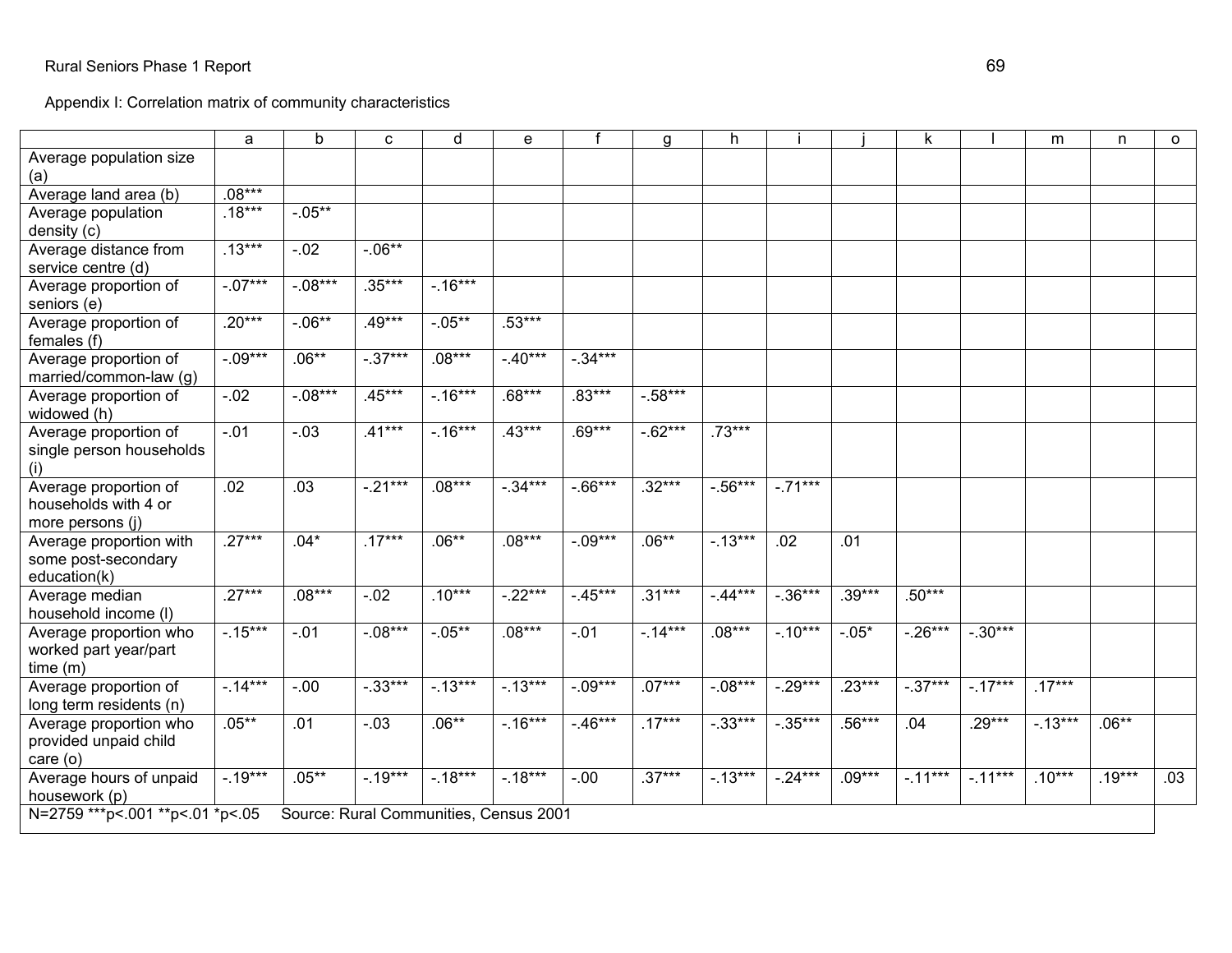Appendix J: Results of discriminant function analysis for non inter-correlated community characteristics

|                                                    | Lambda | F-value   |
|----------------------------------------------------|--------|-----------|
| Average population size                            | .939   | 89.9***   |
| Average proportion of long term residents          | .967   | 47.4***   |
| Average hours of unpaid housework                  | .967   | $46.9***$ |
| Average proportion of seniors                      | .968   | 45.4***   |
| Average distance from service centre               | .980   | $27.9***$ |
| Average proportion who provided unpaid child care  | .983   | $24.3***$ |
| Average proportion of females                      | .986   | $20.1***$ |
| Average median household income                    | .993   | $9.5***$  |
| Average proportion who worked part year/ part time | .997   | $4.7**$   |
| Average proportion of married/common-law persons   | .998   | 3.0       |
| N=2756 *** p<.001 ** p<.01 *p<.05                  |        |           |
| Source: Rural Communities, Census 2001             |        |           |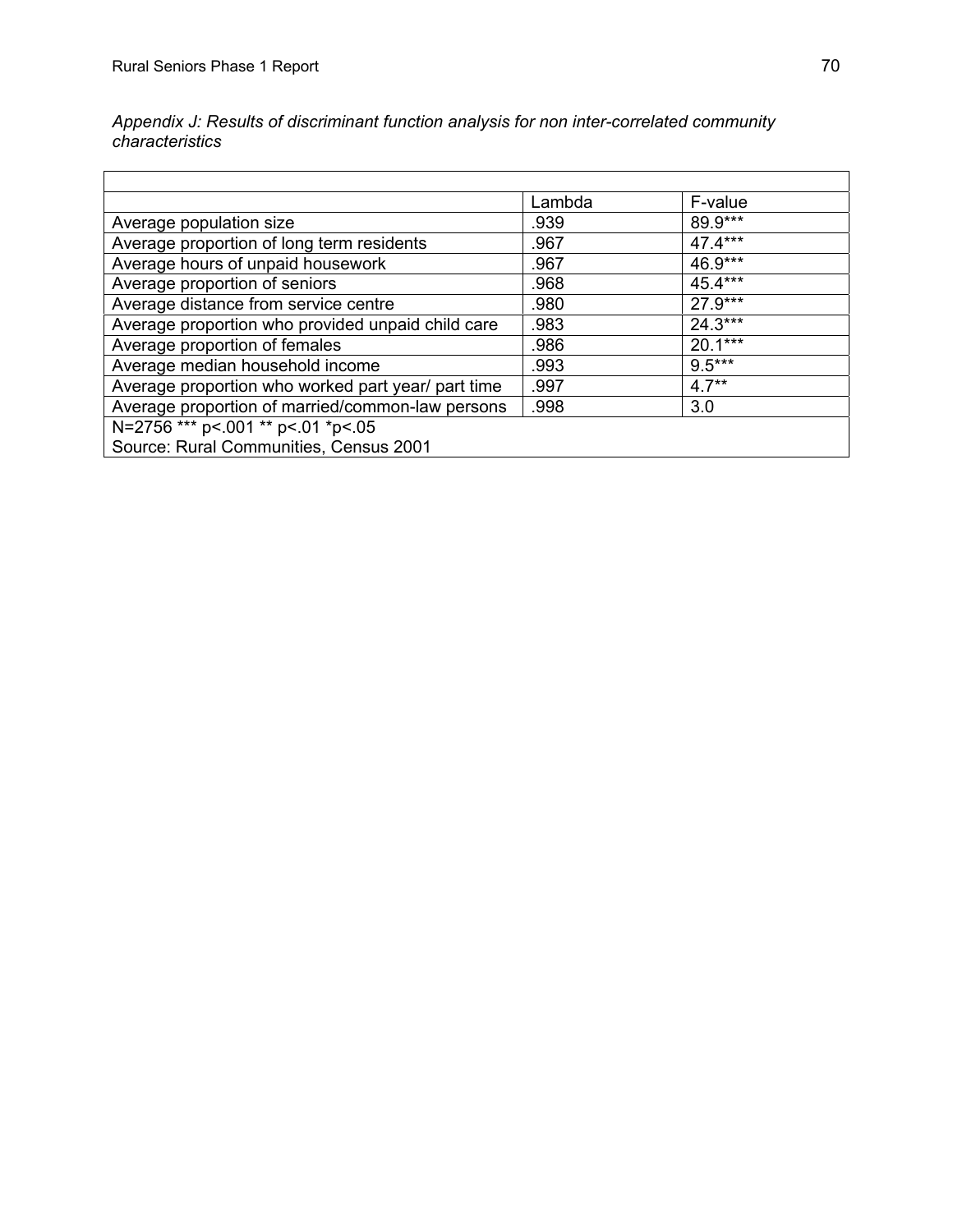|                                                      | Lambda | F-value   | <b>Classification (cross)</b> |  |
|------------------------------------------------------|--------|-----------|-------------------------------|--|
|                                                      |        |           | validated)                    |  |
|                                                      |        |           | Total<br>Weak-Mod-Strong      |  |
| Average population size                              | .939   | $90.1***$ | 45% overall; 0%, 70%, 54%     |  |
| Average hours of unpaid housework                    | .967   | $47.5***$ | 34% overall; 57%, 7%, 53%     |  |
| Average proportion of seniors                        | .967   | 46.5***   | 35% overall; 62%, 12%, 42%    |  |
| Average proportion of long term                      | .968   | $46.2***$ | 36% overall; 52%, 11%, 61%    |  |
| residents                                            |        |           |                               |  |
| Overall classification ability (cross validated)=48% |        |           |                               |  |
| N=2769 *** p < .001 ** p < .01 * p < .05             |        |           |                               |  |
| Source: Rural Communities, Census 2001               |        |           |                               |  |

Appendix K: Results of discriminant function analysis (stepwise) for set of community *characteristics (all communities). un*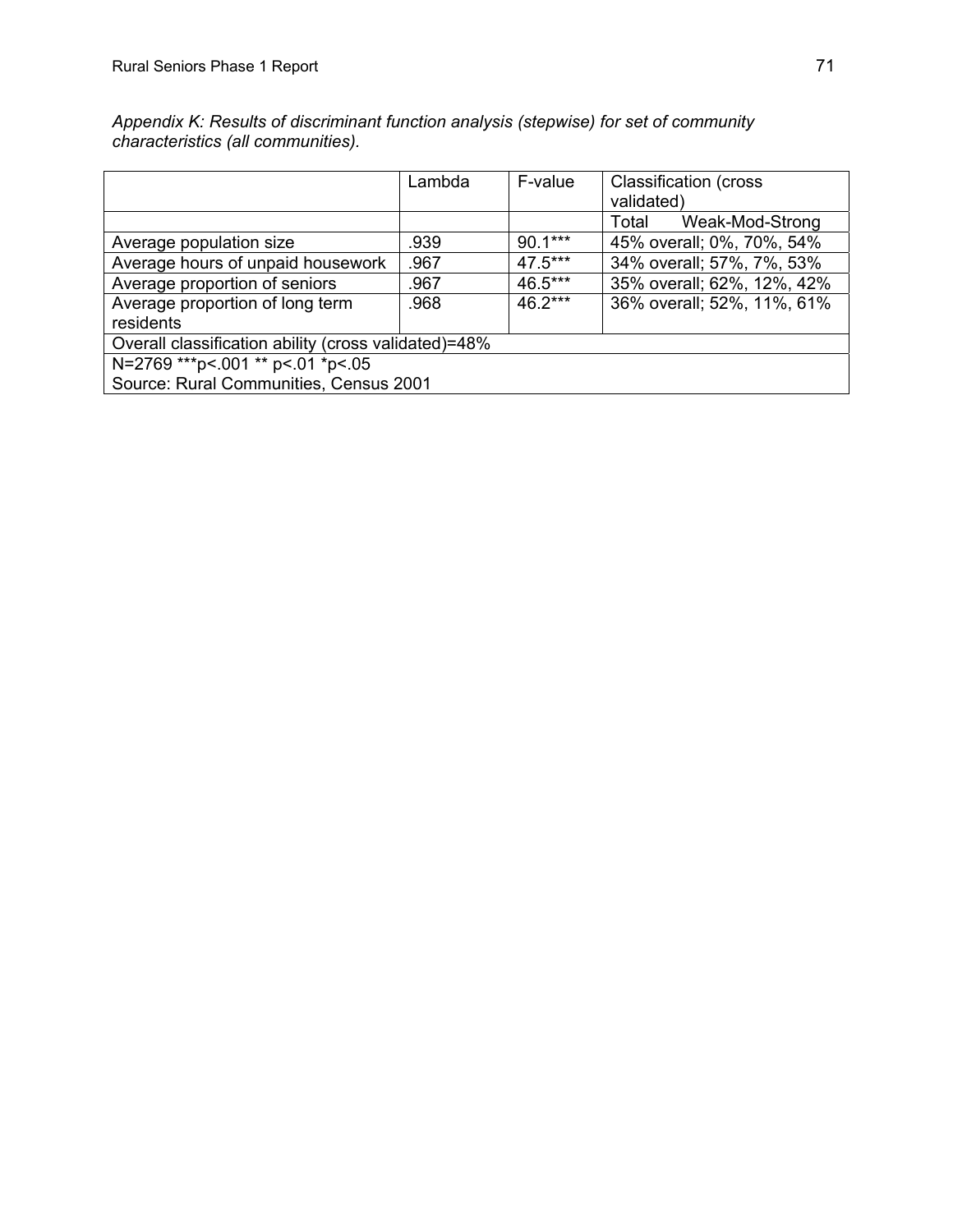|                                            | Appendix L: Results of ANOVAs for set of community characteristics by rural community |
|--------------------------------------------|---------------------------------------------------------------------------------------|
| supportiveness to seniors (Prairie region) |                                                                                       |

|                                              | Level of community supportiveness to<br>seniors |                      |                      |             |
|----------------------------------------------|-------------------------------------------------|----------------------|----------------------|-------------|
|                                              | Weak                                            | Moderate             | Strong               | F=Sheffe    |
|                                              | Support <sup>a</sup>                            | Support <sup>b</sup> | Support <sup>c</sup> | <b>Test</b> |
| Average population size                      | $1.3^{b}$                                       | 1.6 <sup>ac</sup>    | $1.4^{b}$            | $11.8***$   |
| Average proportion of seniors                | $16.4^{bc}$                                     | $19.0^a$             | $19.3^{\circ}$       | $4.4*$      |
| Average proportion of long term<br>residents | 84.2                                            | 82.8 <sup>c</sup>    | 86.0 <sup>b</sup>    | $7.8***$    |
| Average hours of unpaid                      | 20.9                                            | $20.5^{\circ}$       | $21.6^{b}$           | $5.9**$     |
| housework                                    |                                                 |                      |                      |             |
| N=622 *** p <. 001 ** p <. 01 * p <. 05      |                                                 |                      |                      |             |
| Source: Rural Communities, Census 2001       |                                                 |                      |                      |             |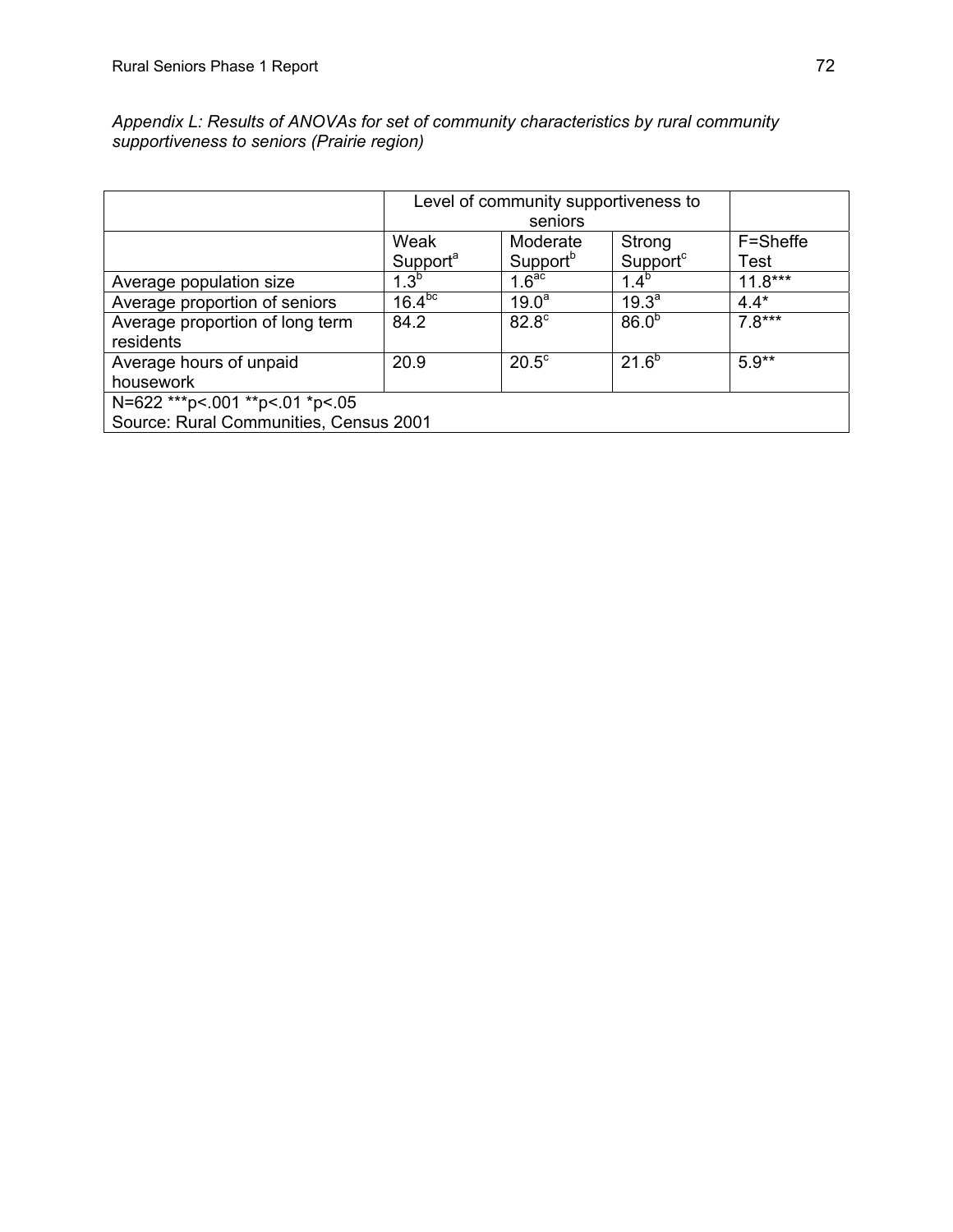|                                                                             | Level of community supportiveness to<br>seniors |                                  |                                |                  |
|-----------------------------------------------------------------------------|-------------------------------------------------|----------------------------------|--------------------------------|------------------|
|                                                                             | Weak<br>Support <sup>a</sup>                    | Moderate<br>Support <sup>b</sup> | Strong<br>Support <sup>c</sup> | F=Sheffe<br>Test |
| Average population size                                                     | $1.8^{b}$                                       | 2.1 <sup>ac</sup>                | $1.7^{b}$                      | 61.9***          |
| Average proportion of seniors                                               | 13.5 <sup>bc</sup>                              | $15.0^a$                         | $15.3^{a}$                     | $25.2***$        |
| Average proportion of long term<br>residents                                | 81.0 <sup>bc</sup>                              | 83.6 <sup>ac</sup>               | 85.6 <sup>ab</sup>             | $40.2***$        |
| Average hours of unpaid<br>housework                                        | 18.3 <sup>c</sup>                               | $18.4^\circ$                     | $19.2^{ab}$                    | $11.8***$        |
| N=2137 *** p< 001 ** p< 01 *p< 05<br>Source: Rural Communities, Census 2001 |                                                 |                                  |                                |                  |

Appendix M: Results of ANOVAs for set of community characteristics by rural community *supportiveness to seniors (non Pra irie region)*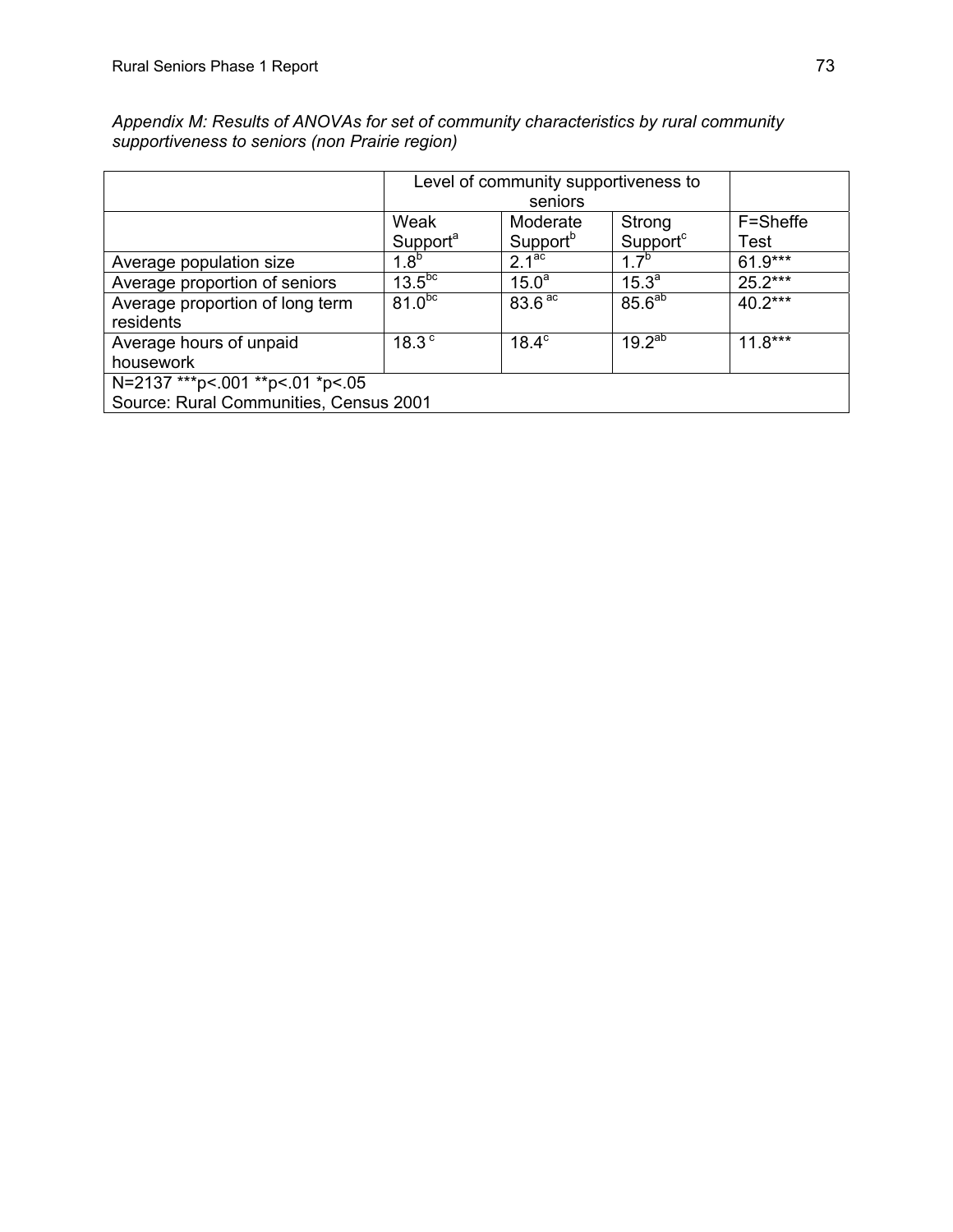|                                                      | Lambda | F-value   | <b>Classification (cross</b><br>validated) |  |
|------------------------------------------------------|--------|-----------|--------------------------------------------|--|
|                                                      |        |           | Total<br>Weak-Mod-Strong                   |  |
| Average population size                              | .963   | $11.8***$ | 29% overall; 76%, 44%, 0%                  |  |
| Average hours of unpaid housework                    | .981   | $5.9**$   | 44% overall; 5%, 55%, 50%                  |  |
| Average proportion of seniors                        | .986   | $4.4*$    | 32% overall; 62%, 6%, 40%                  |  |
| Average proportion of long term<br>residents         | .975   | $7.8***$  | 46% overall; 4%, 51%, 58%                  |  |
| Overall classification ability (cross validated)=42% |        |           |                                            |  |
| N=622 *** p < 001 ** p < 01 * p < 05                 |        |           |                                            |  |
| Source: Rural Communities, Census 2001               |        |           |                                            |  |

 *Appendix N: Results of discriminant function analysis (stepwise) for set of community characteristics (Prairie region).*